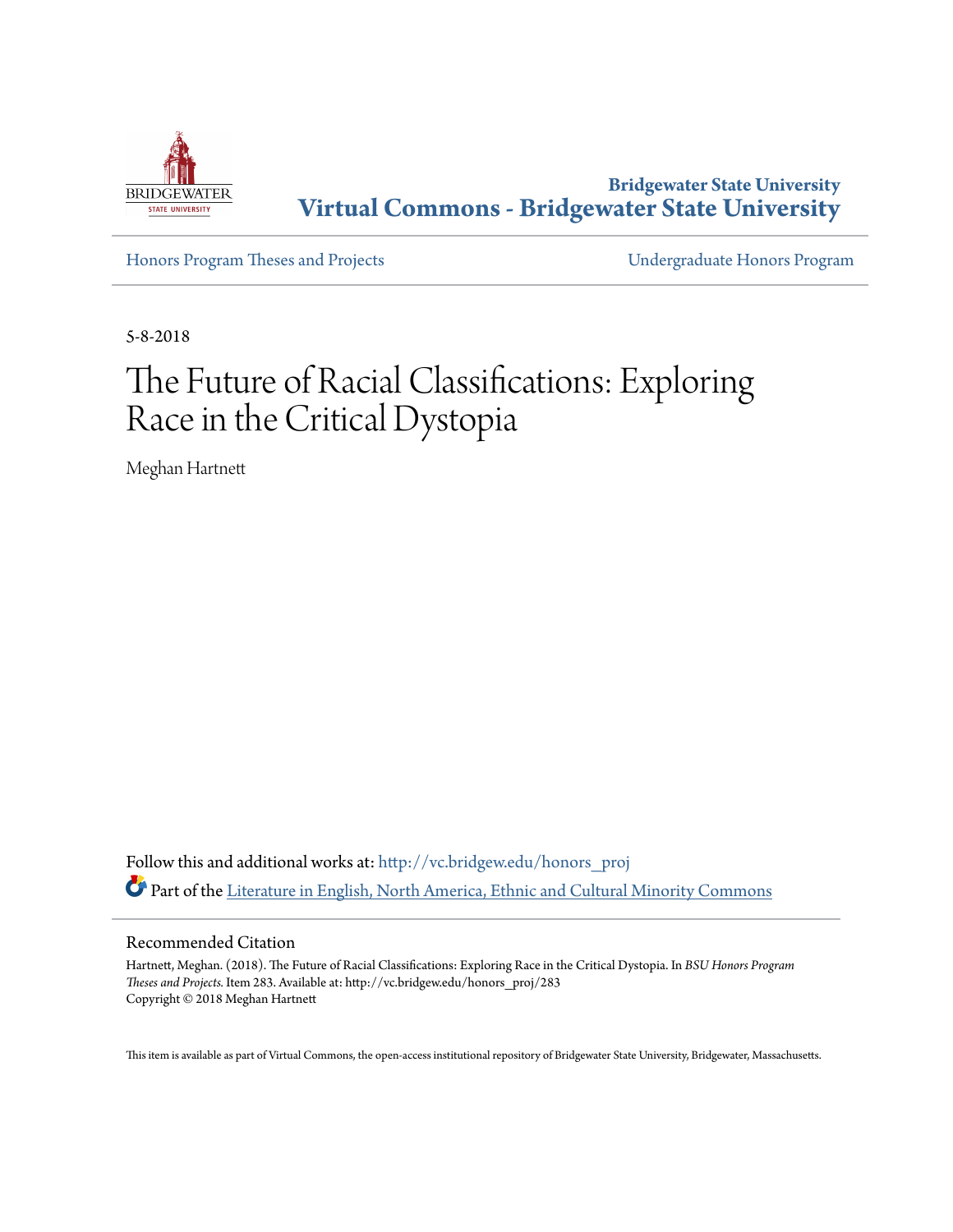The Future of Racial Classifications: Exploring Race in the Critical Dystopia

Meghan Hartnett

## Submitted in Partial Completion of the

Requirements for Commonwealth Honors in English

Bridgewater State University

May 8, 2018

Dr. Kimberly Davis, Thesis Advisor

Dr. Matt Bell, Committee Member

Dr. Emily Field, Committee Member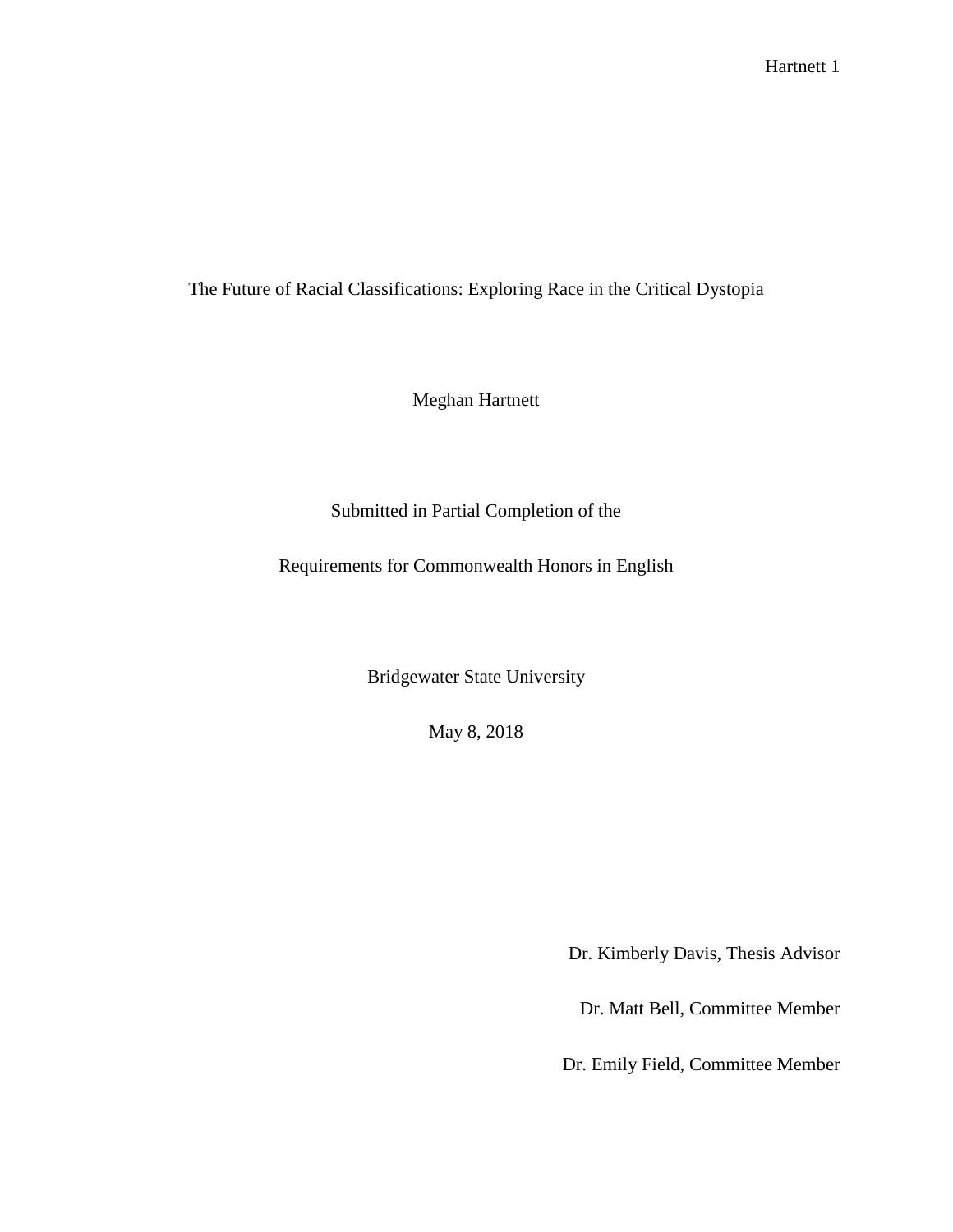The Future of Racial Classifications: Exploring Race in the Critical Dystopia

### **I. Introduction**

Twenty-first century America is in the midst of a widely critiqued debate over the future of race. In a society where incessant racism and oppression and multiracial acceptance and pride exist concurrently, the future has never been more uncertain. While some individuals recognize the persistence of racism and oppressive acts of hatred targeted toward minorities, others suggest that the turn of the century marked a shift toward a post-racial society. With the existence of many conflicting sides to a very controversial topic, it is interesting to consider how writers have been imagining the future of race in the past several decades. Additionally, in a society where technological and scientific advances are progressing at an impressive rate, it becomes increasingly more important to examine whether or not racial discourses are affected by these rapid developments. As a genre, science fiction functions as a vehicle for exploring the possibilities of science and technology, particularly as they exist in future settings. In science fiction, the reader is able to question and consider the issues of their present-day world as they are shown a potential image of its future. These imagined futures are both utopian and dystopian in nature, making it important to consider how race and racism are portrayed in idealized or criticized worlds.

In his book, *Race in American Science Fiction*, Isiah Lavender III critiques the genre for its tendency to silence racial identifications and racism, and he argues that racial otherness is fundamental to science fiction. He writes, "Because sf helps us think about the continually changing present through the dual lenses of defamiliarization and extrapolation, it also helps us to think about alternate tomorrows as well as to question images of these tomorrows, distortions of the various historical presents and realities" (Lavender 27). Science fiction promotes critical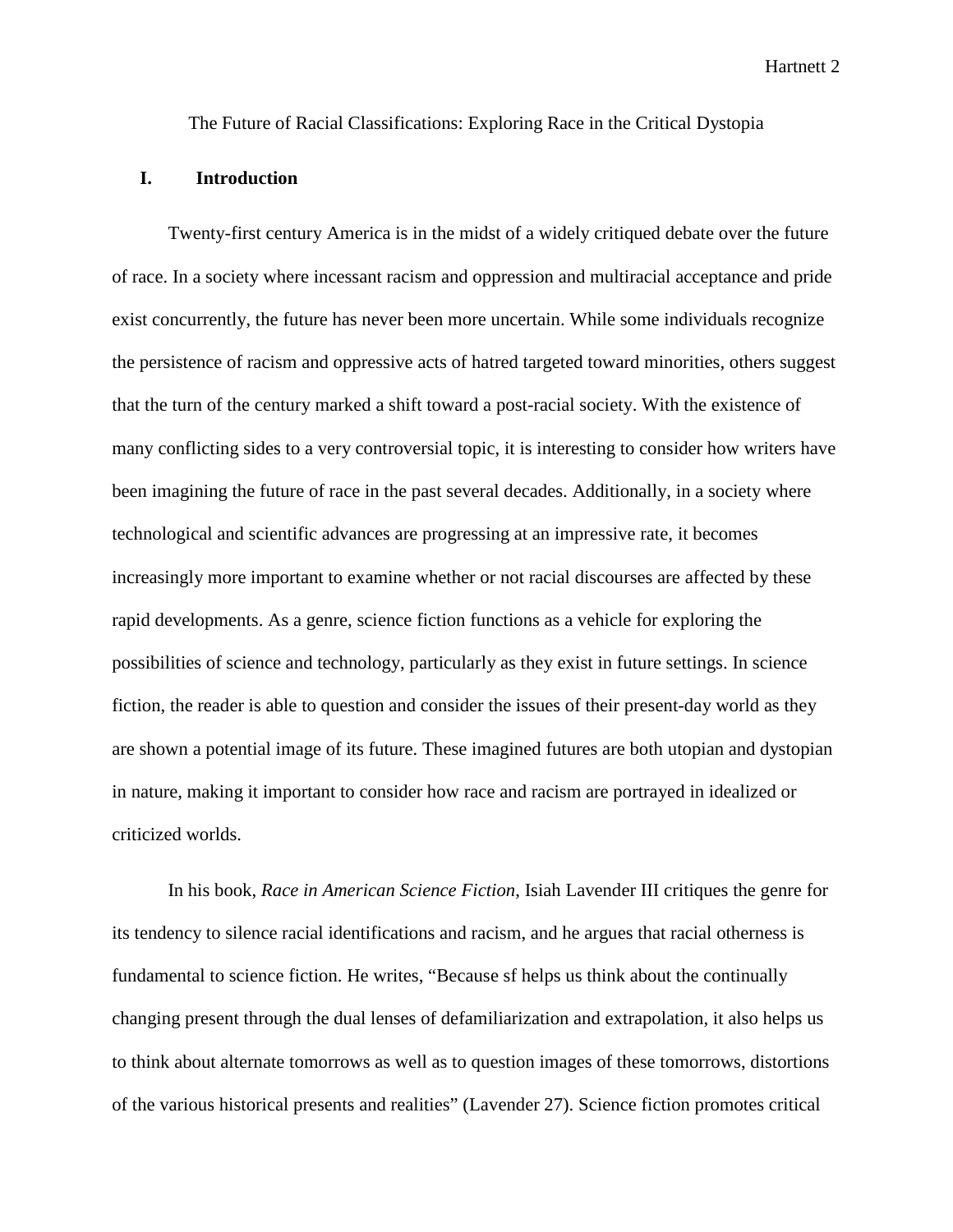thinking and deep questioning about the present-day world as well as future projections of it. When race is depicted in these images of tomorrow, readers are forced to consider its significance—they must interpret how racial representations do or do not reflect current social issues as well as speculate about how a writer may choose to portray racial distinctions in the way they do. I appreciate Lavender's address of an important impending issue: in futures where cyborgs, aliens, and machine "others" exist, what happens to the constructions of race? Will black and white still matter? Will these new beings become new races? These questions permeate as science fictional imagined worlds become more technologically advanced, and Lavender argues that these questions must be assessed rather than silenced.

Because science fiction as a genre has been dominated by white male writers, it is no surprise that racial distinctions have ultimately been ignored or made insignificant in their texts. In these futures where race no longer holds hierarchical significance, racial minorities become irrelevant. Lavender, however, contends that, "… it seems unlikely that collective cultural attitudes on the subject of race will be overlooked if they are so deeply rooted. After all, sf writers depict futures of conquest, power-mongering, hegemony, greed, and the like. Race and racism are no less a constant than human greed or the desire for dominance" (Lavender 53). It is necessary to criticize the science fiction genre for its erasure of racial classifications and racism because it is true that the subject of race is too deeply engrained in American society and culture to be overlooked. Racial classifications, and the hierarchies which result, have caused centuries of oppression, violence, and hatred in America and throughout the world; to simply eliminate their existence and imagine a world that transcends race is naïve and unimaginable. In this essay, I will examine the ways in which science fiction writers of different racial backgrounds represent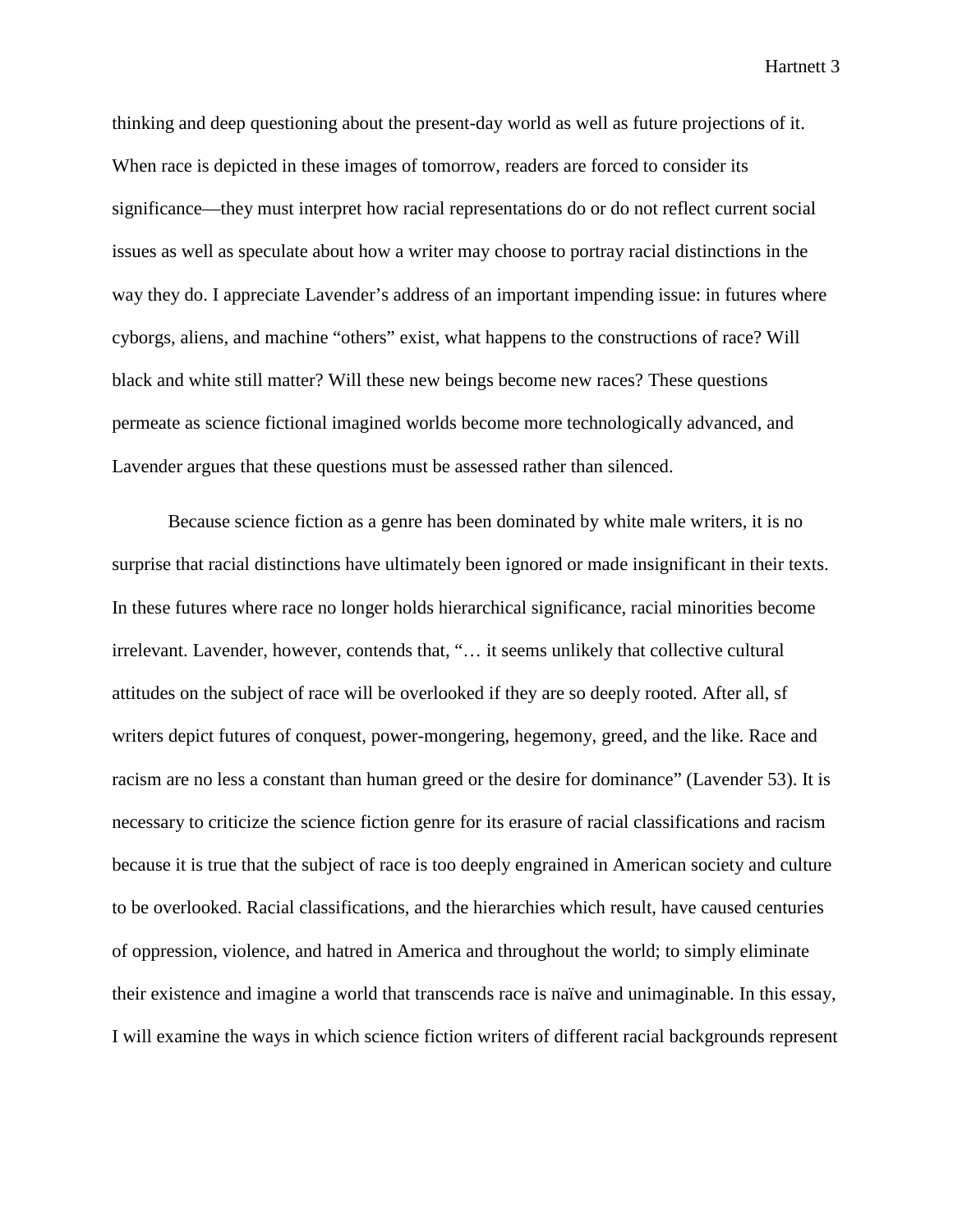race and its future implications in alternative realities. In order to do this, it is first important to establish clear definitions of central terms in science fiction such as utopia and dystopia.

In a discussion of science fiction it is necessary to discuss dystopia and utopia because the genre has always depicted the possibilities of advancements in science and technology as well as social arrangements in a way that criticizes or praises present day society. The scholar of dystopia, M. Keith Booker, identifies a dark turn toward pessimism in modern culture at the end of the nineteenth century. These cynical views are embodied through the notion of degeneration which Booker defines as, "...the theory that, far from moving inexorably forward in its social and biological evolution, the human race could quite possibly move backward toward savagery" (Booker 2). In science fiction, the theory of degeneration seems misplaced, as science fiction also seeks to portray successful advancements in science and technology in future realities; yet this is where dystopian fiction becomes a subgenre of sf in that many sf writers of the early twentieth century felt the pervasive sense of crisis in society as they experienced the effects of events such as World War I, the Great Depression, the Holocaust, and World War II. Writers like E. M. Forster, Aldous Huxley, and George Orwell captured these anxieties as they revealed the possibilities of scientific progressions resulting in dystopian nightmares. These writers reflected the social apprehensions of their time, and writers of science fiction have continued with this trend of depicting dystopian futures. The theory of degeneration can then also be applied to critical readings of more recent works of science fiction and the representation of race.

The political culture of the 1960s and 1970s motivated a brief revival of utopian fiction, although these utopias were more critical than the earlier utopias which were understood as idealized, perfect societies. Scholars of sf, utopia, and dystopia, Raffaella Baccolini and Tom Moylan, identify these utopias of the 1970s as "critical utopias" in that these works were focused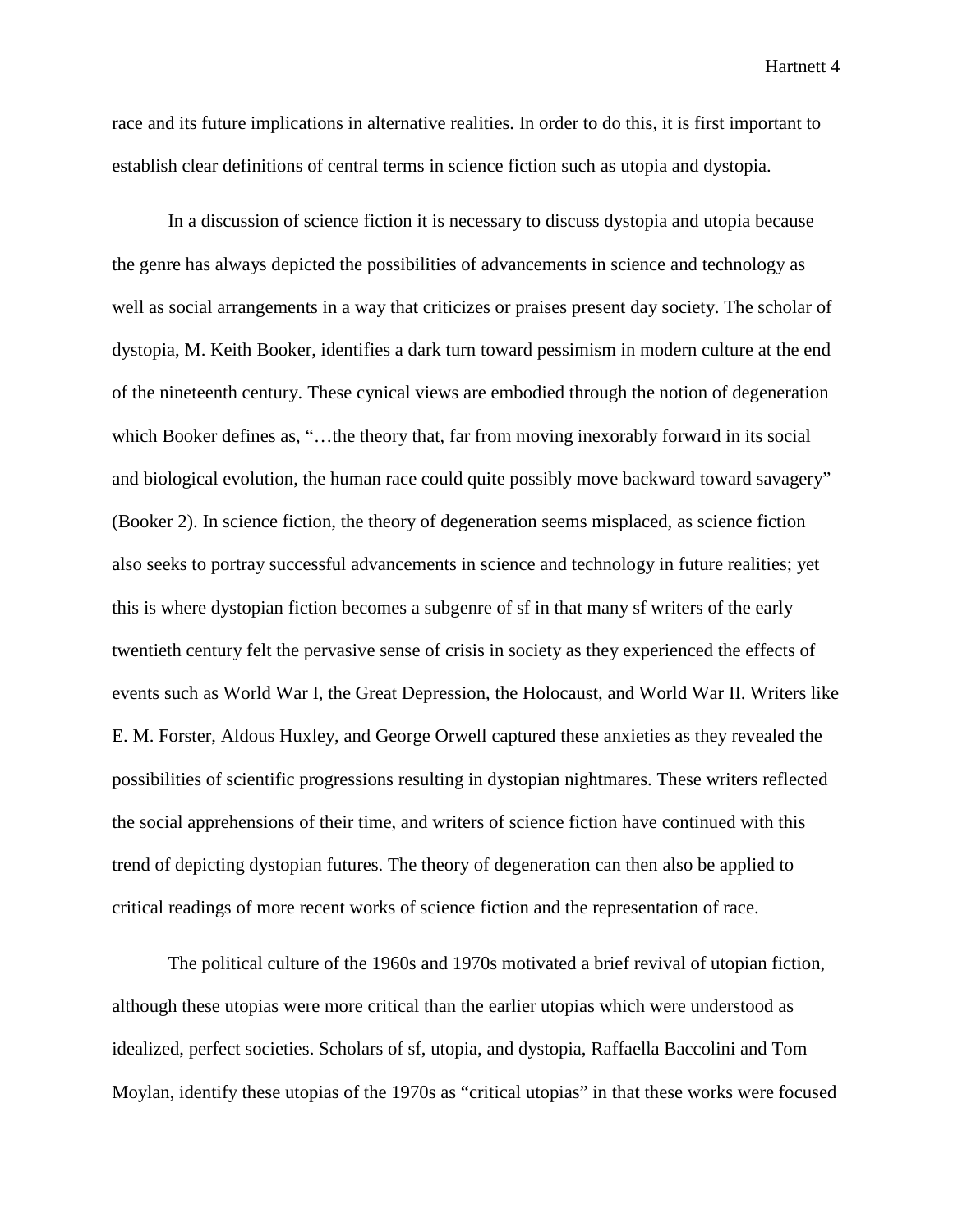more clearly on emphasizing social change through utopian imagination rather than merely painting a flawless future. These utopian visions were shaped by rising feminist movements and New Left thought. Baccolini and Moylan claim that, "…authors of critical utopias reclaimed the emancipatory utopian imagination while they simultaneously challenged the political and formal limits of the traditional utopia" (Baccolini and Moylan 2). The traditional utopia had a tendency to focus on the portrayal of one ideal in a future society; thus, the "critical utopia" arises as a new genre, offering more open futures and inspiring the desire for change. This period of utopian revivalism was short-lived, however, because the emergence of right-wing politics and economic and cultural reform in the 1980s caused the utopian dream to fade away as the dystopian genre reappeared.

In this essay, I will be examining dystopian science fiction works from the 1970s and 90s which can be classified as "critical dystopias." It is important to note that the 1970s marks a revival in utopian fiction, particularly written by women. However, alongside the production of many utopian works, there was also a surge in women's dystopian fiction, sometimes resulting in a blurring of these two genres. Notable utopian and dystopian female writers of this decade include Marge Piercy, Ursula K. Le Guin, Octavia Butler, and Joanna Russ. These women are well known for producing works that project both dystopian and utopian visions. I will be comparing Octavia Butler's *Parable of the Sower* (1993) and Marge Piercy's *Woman on the Edge of Time* (1976) for their representations of racial distinctions in dystopian worlds that include some element of utopian possibility. Tom Moylan and Raffaela Baccolini identify this genre blurring as an essential element of "critical dystopia" because while depicting ravished dystopian futures, the texts include some utopian elements that provide a sense of hope or agency for the characters as well as the readers. Of the critical dystopias, Moylan writes, "…they go on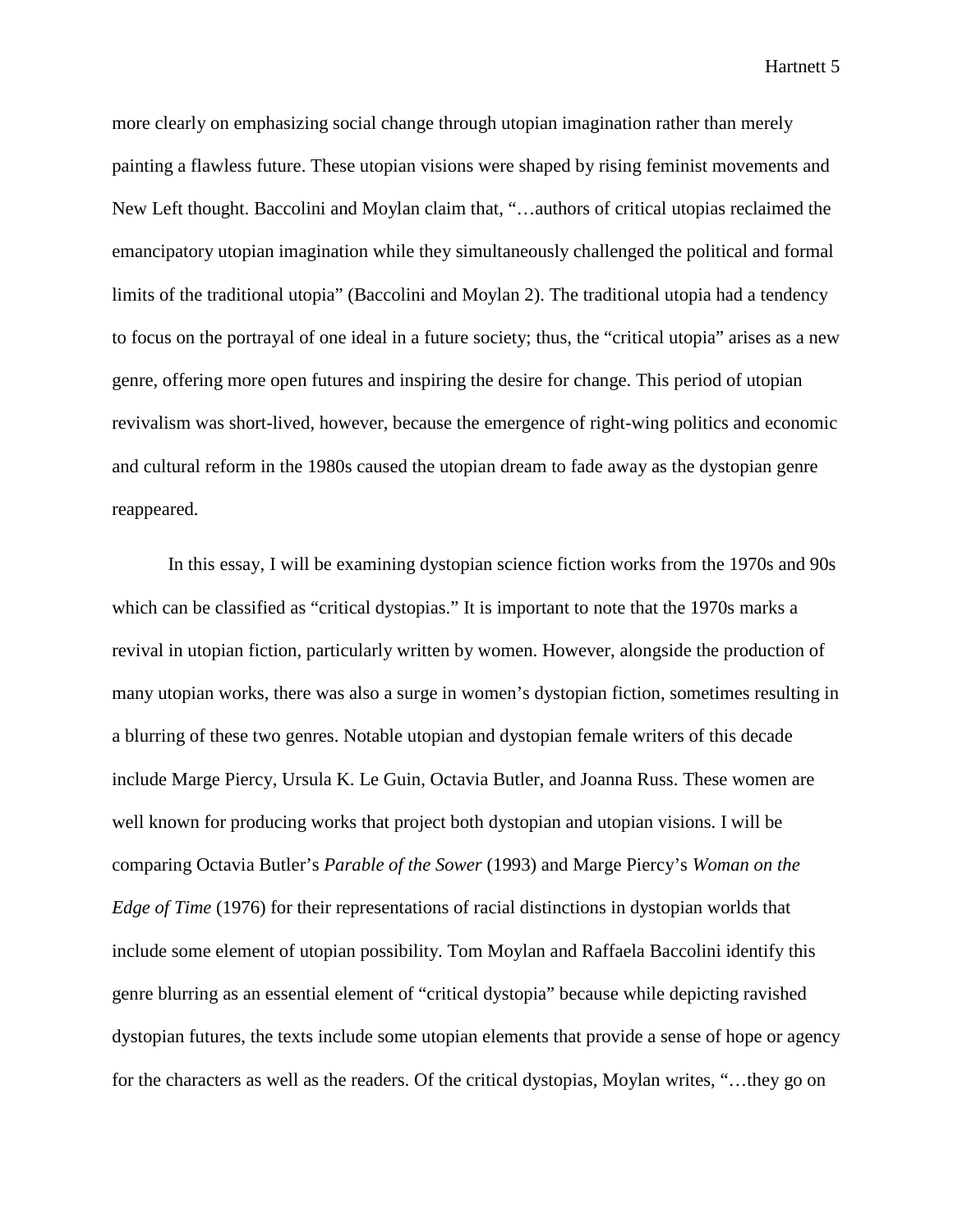to explore ways to change the present system so that such culturally and economically marginalized peoples not only survive but also try to move toward creating a social reality that is shaped by an impulse to human self-determination and ecological health…" (Moylan 189). These "culturally and economically marginalized peoples" vary depending on the work at hand, but critical dystopias become a fascinating place to explore racial identities and relationships in the future because of the imagined possibilities for racial minorities to shape a social reality of their own making. There is potential for minority characters to overcome or fight the oppressive nature of their pasts as they are written into the future. Regardless of whether the future setting is utopian or dystopian, these characters are given hopeful opportunities for change.

The critical dystopia functions as a useful genre for depicting race and racism because of its ability to inspire and promote change. Booker explains how the classic dystopia focuses on critiquing whatever social or political issues are explored within the text. In doing so, these dystopias tend to provide readers with visions of inadequate, undesirable futures. He suggests that the critical dystopia has a more fundamental relationship with utopian thought: "The critical dystopia, on the other hand, is more nuanced; while critiquing certain negative practices or institutions, this type of dystopia retains a strong utopian dimension, emphasizing that there are alternatives to the dystopian conditions being portrayed" (Booker 5). This emphasis on the alternatives makes the critical dystopia a powerful place to explore social and political issues because it instills a sense of agency in the reader. Whether the characters in the text are inspired by utopian possibilities, or the reader views the utopian elements as hope for the future of their own present day, the critical dystopia is an uplifting method for depicting social criticism.

In examining dystopian texts with utopian features, I think it is necessary to explore the fundamental function of utopia. Utopia can mean and represent different things according to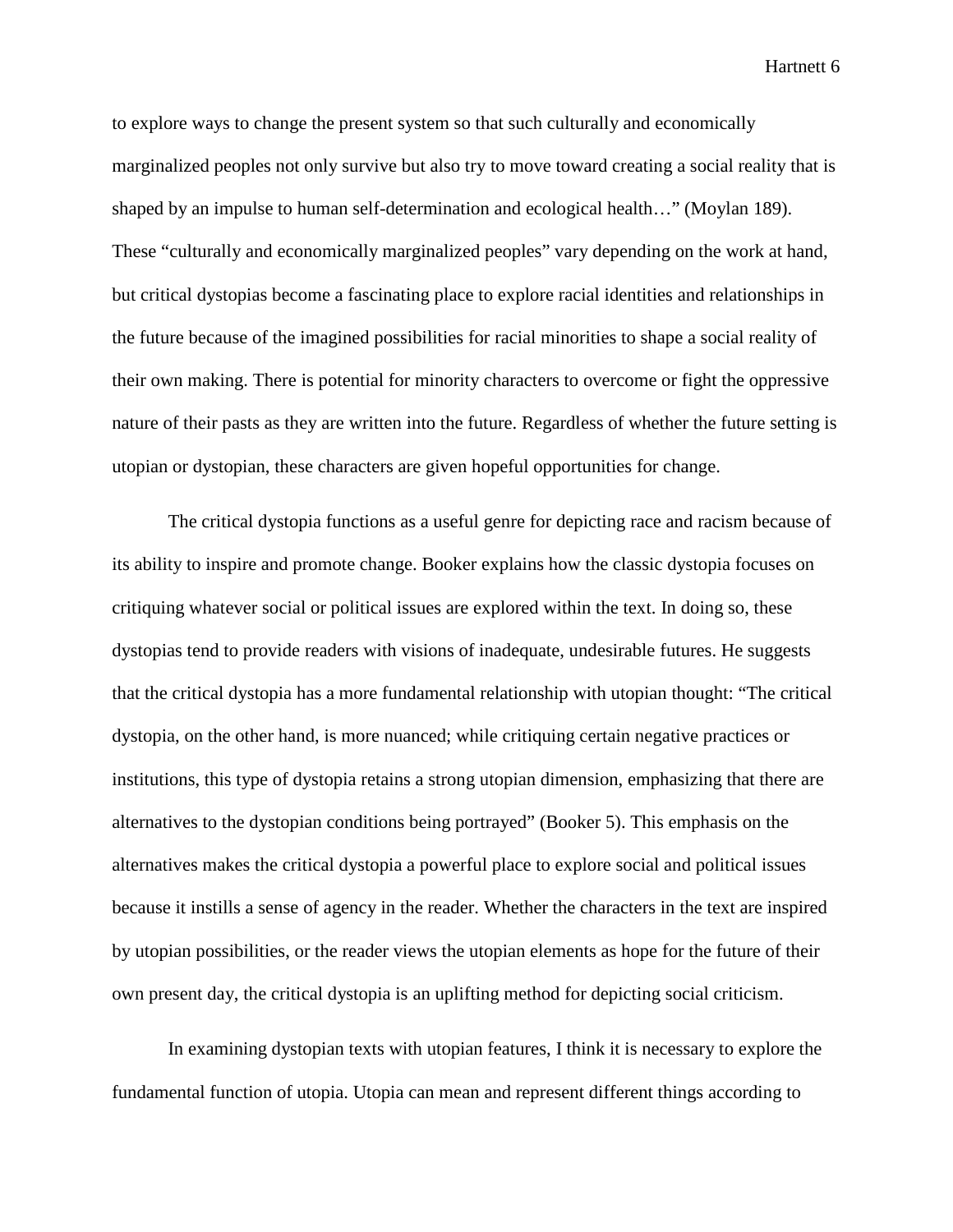different people as is seen directly through a series of letters between two utopian theorists, Ruth Levitas and Lucy Sargisson. In these letters dating from July 2001 to January 2002, Levitas and Sargisson debate the ability of utopia to promote change in society. While I will be examining these two sides to the debate, this is not to say that only two sides exist. There are many utopian critics whose ideas about the agency of utopia may differ, but Levitas and Sargisson outline two opinions that effectively highlight the types of utopian visions that are explored by Butler and Piercy. The correspondence begins with Levitas responding to Sargisson's assertion that Levitas's views of utopia are too pessimistic. Levitas defends her views, arguing that utopia should function as a means of creating action: "Utopian imaginings may be located in the future but without any convincing account of transforming agents and processes that could turn wishful thinking into political action. The alternative functions of Utopia, then, are compensation (or retreat and escapism) and critique" (Levitas and Sargisson 14). Levitas argues that her pessimism comes from the fact that the greatest function of utopia is to catalyze change; however, she believes that utopias should imagine future alternatives in a way that inspires and shapes social transformation. According to Levitas, through an exploration of alternative realities, readers should acquire the means and awareness of how to promote change in their own present day.

I appreciate Levitas' criticism of critical dystopia for its lack of ever showing the success of the utopian alternative, which can be seen in Butler's *Parable of the Sower*. While Butler's portrayal of a utopian possibility instills hope and action for her protagonist, she leaves the novel open-ended without the fulfillment of the utopia. Sargisson is more ambitious about the power of utopia in that she sees the exploration of alternative realities as a transformative process in itself—one that is powerful enough to support and promote change. In Piercy's *Woman on the Edge of Time*, this is the function of her utopian vision. Piercy depicts an ideal community of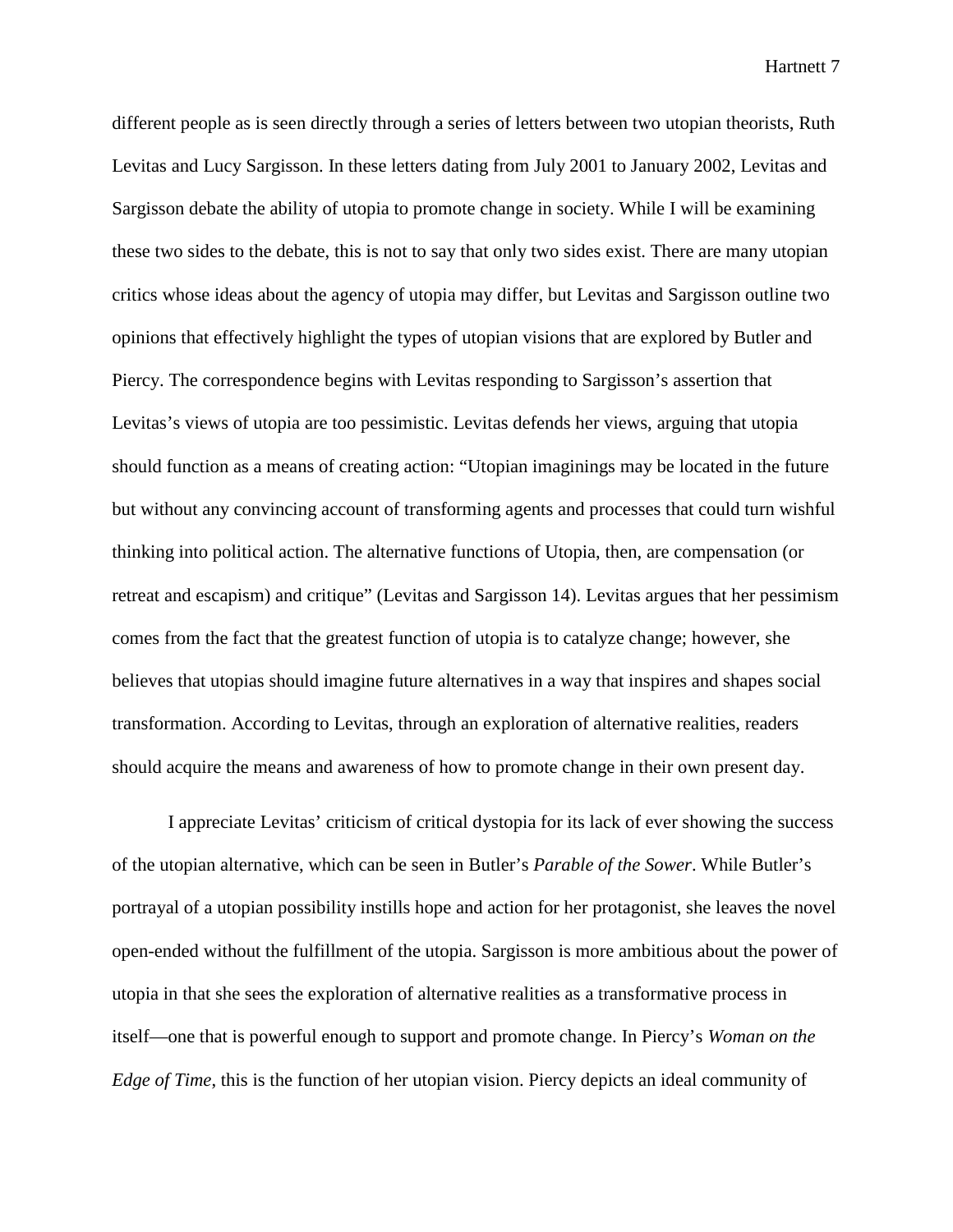characters whose lives are essentially perfect in terms of the beliefs and values of the community. The issue with Piercy's utopia is that it does not consist of the "transforming agents and processes" that Levitas demands of utopia. Rather, it depicts a society that functions as a criticism of Piercy's society in the 1970s without offering any means of attaining a similar utopia for her readers. The sf elements that Piercy utilizes allow her protagonist to escape from the dystopian present and travel through time to the utopian future without undertaking any type of change or action to arrive there.

My intention in writing this paper is to explore how Butler and Piercy examine and portray racism in their texts. Because of the differences in their own racial backgrounds, Piercy being white and Butler being black, as well as the time periods in which they are writing (the 1970s and 1990s), these two women will have different visions for the treatment of racial differences in the future. Both Butler and Piercy redefine racial classifications in their future worlds. Butler neutralizes the racial hierarchy by establishing a union of racial minorities who embrace their multiculturalism. She implies that this unity and acceptance is not only possible, but she also portrays a potential future that differs from traditional images in sf and dystopian fiction in that these minorities create a civilized community of their own within a ruined world. In doing so, Butler instills a sense of agency in her readers by showing them a route to a multiracial future founded on acceptance and empathy. Piercy redefines the racial hierarchy altogether in her utopian future, creating a society in which skin color and other racially marked features no longer carry significance. Piercy differs from Butler in that she does not pave the way toward this future for her readers. The dystopian present-day she depicts is hundreds of years away from the utopian future. There is still the possibility of achieving the utopia, but Piercy does not provide her readers with the processes or methods for reaching it. Her utopia functions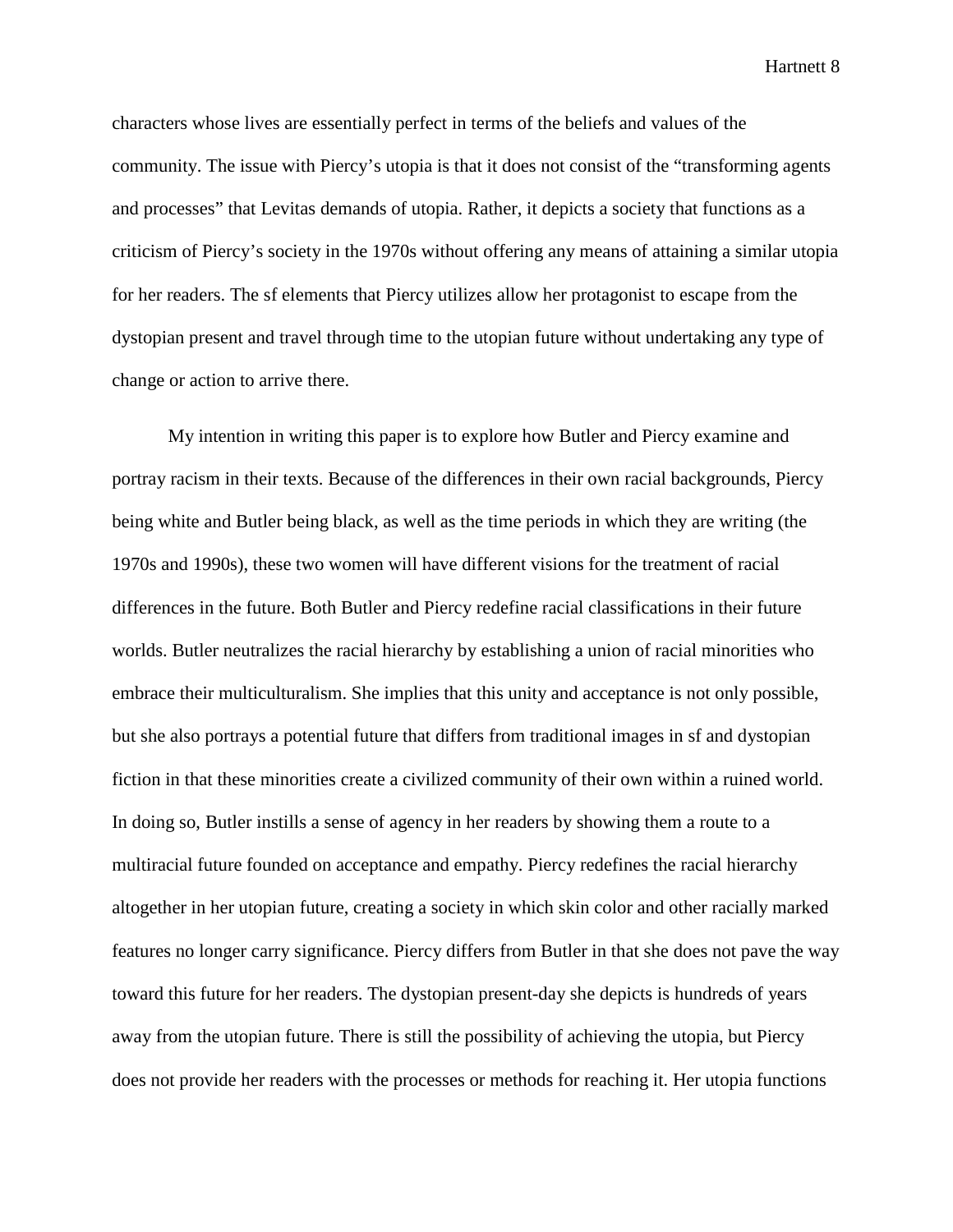as a critique of her society, and although she does not show her readers how to achieve the utopian vision, the resilience of her protagonist is meant to inspire readers to fight for change.

I think that in discussing race as it is portrayed in science fiction and dystopia/ utopia, it is also important to understand Darko Suvin's definition of science fiction as the literature of "cognitive estrangement." Lavender explores how science fiction is successful according to this definition. Cognitive estrangement refers to the ways in which science fiction presents something familiar to the reader yet portrays it in a way strange enough to erase that familiarity. It is the creation of alternative worlds and realities that still manage to abide by the natural and expected ways of the universe. The reader is then able to recognize the imagined world, but they examine it with a changed perspective:

> A change in perspective causes the reader to realize new ideas or interpret the world differently. Thus, this reader is able to see beyond old theories and wrap his/her mind around new ones…Certainly, the idealized reader can arrive at a new understanding of politics, social environments, materialistic desire, technological marvels, and perhaps even race through "cognitive estrangement. (Lavender 29)

I think Suvin's definition is well-maintained in that science fiction does create the possibility of removing readers from their world and what they know, placing them in a space that is still attainable to the imagination yet allows for a complete reconstruction of the reader's beliefs, theories, ideas, and values. In terms of the portrayal of race and racism in science fiction, this permits the reader to lay aside their previous notions and imagine a place where race and racism may or may not carry the oppressive history they do in present-day society.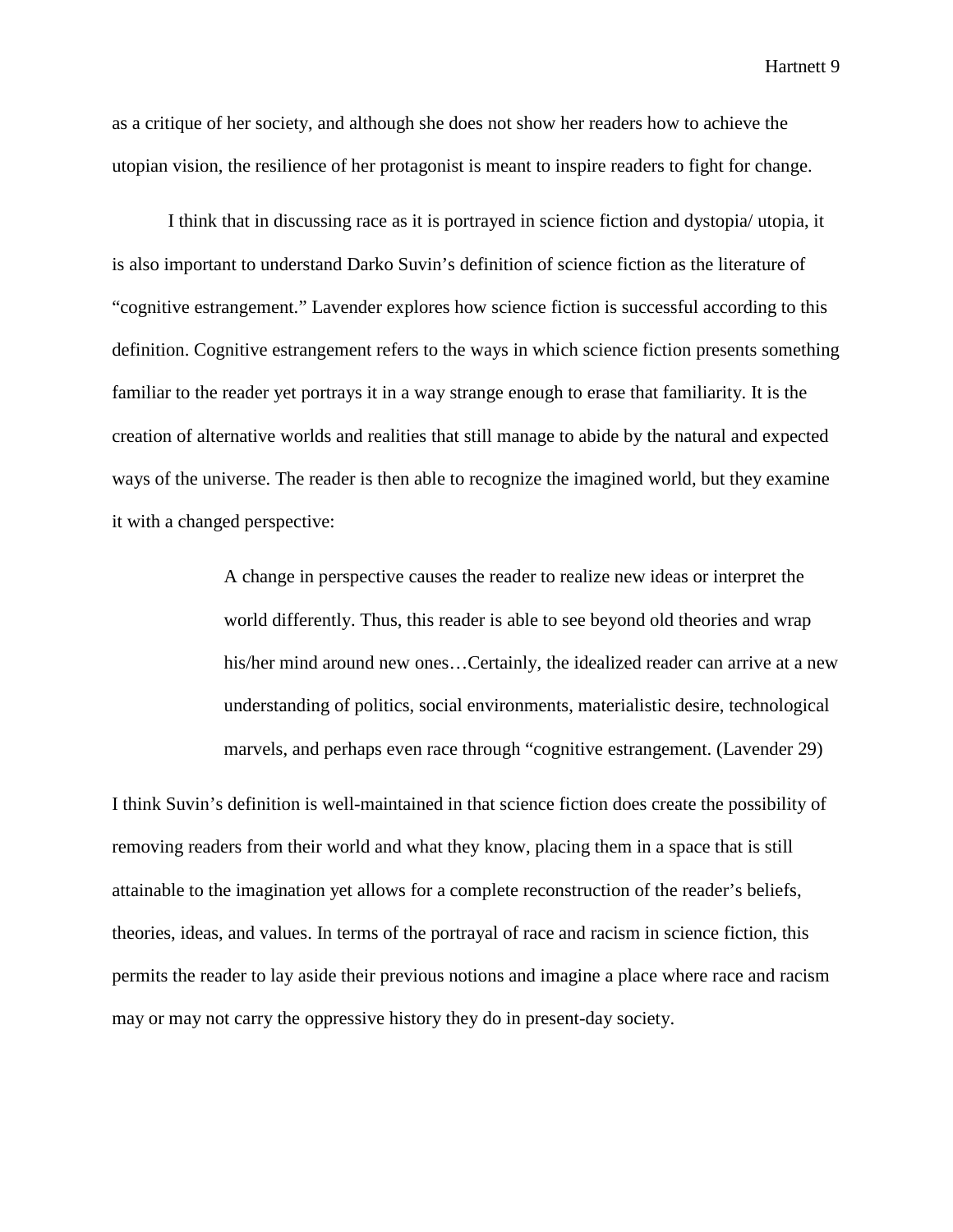Novelist Walter Mosley, in an essay titled "Black to the Future," discusses the experiences of black writers in science fiction and highlights the important role that cognitive estrangement plays in a reader's experience. He argues that black writers are too often unable to escape from writing about race and racism. Whether they are driven by their own desire to discuss the oppression endured by black people throughout history or are pressured by the white community to convey the experience of being black in a white world, black writers feel burdened with the responsibility to write about race (Mosley 406). Mosley appreciates the science fiction genre for its ability to cause cognitive estrangement: "The power of science fiction is that it can tear down the walls and windows, the artifice and laws by changing the logic, empowering the disenfranchised, or simply by asking, What if?...The destroyer-creator must first be able to imagine a world beyond his mental prison. The hardest thing to do is to break the chains of reality and go beyond into a world of your own creation" (Mosley 407). Because science fiction provides both readers and writers with the possibility of breaking the "chains of reality" and restructuring one's ideas, values, and beliefs, it is a widely celebrated genre. In Butler's and Piercy's texts, the reader is pushed to think beyond the "walls and windows" of what they know as their ideas about race and racism are redefined. They are forced to consider the treatment of race in their own world as they are shown images of it in future settings.

## **II. Redefining the Racial Hierarchy in Butler's** *The Parable of the Sower*

One of the greatest contributors to the American science fiction genre was Octavia E. Butler. Butler is often referred to as the "grand dame" of science fiction because of her success as a female African American writer of science fiction and fantasy. Her publications in the genre throughout the  $20<sup>th</sup>$  century made a profound change in what was typically a white male dominated field. Butler grew up in the racially integrated community of Pasadena, California in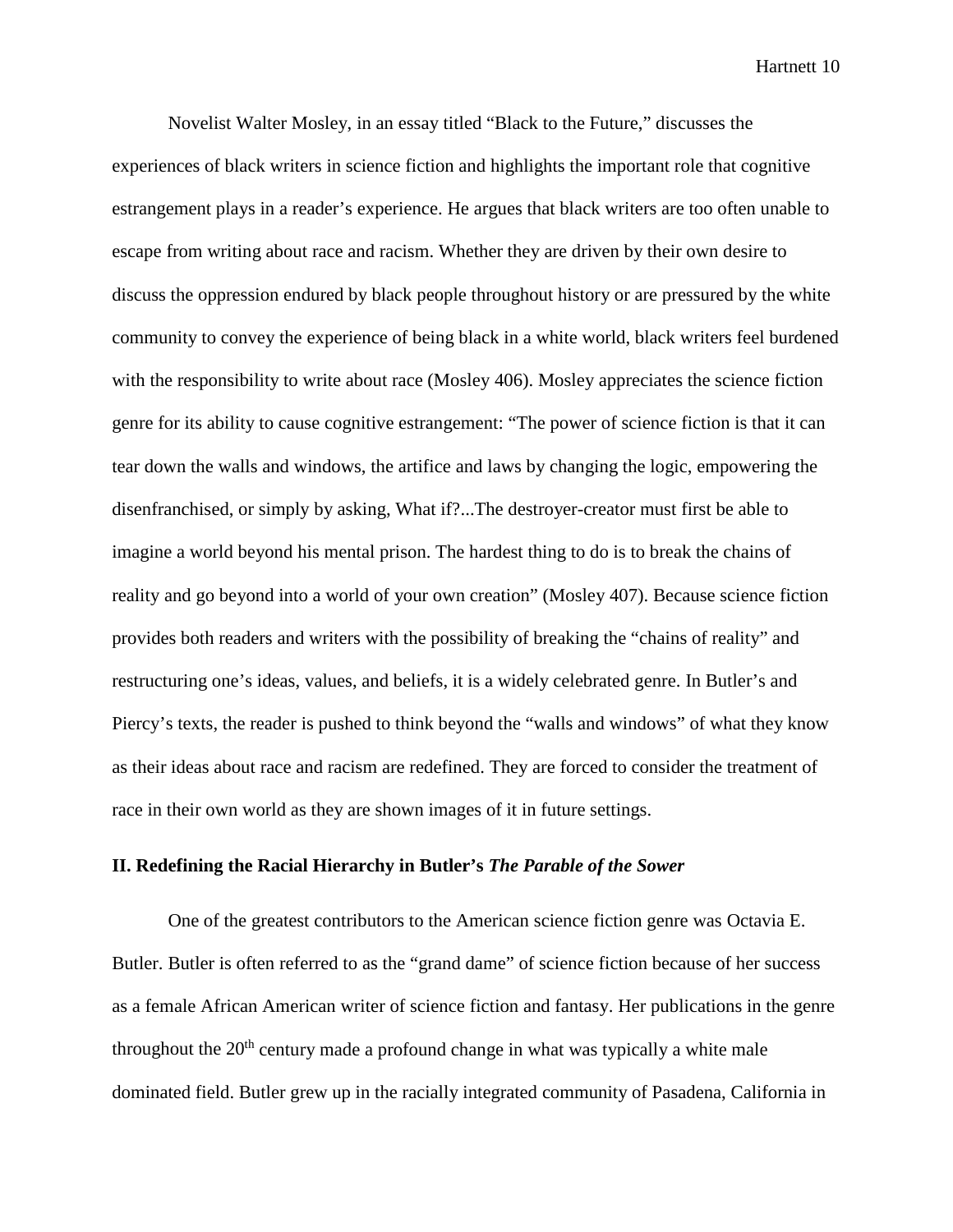the 1950s, which exposed her to diverse cultural and ethnic experiences amidst a predominantly racially segregated nation. While she did not experience the harsher aspects of segregation in her racially mixed community, she did witness the pervasive racism in America, so the topics she explores through her writing are closely related to her recognition of racism and her personal experiences. Her writing itself has led to major developments in the thematic topics and types of characters that readers see in science fiction.

In a 1985 interview with Frances M. Beal, a black scholar, Butler was asked what interested her about science fiction. She responded that she likes the freedom the genre provides despite its tendency to be limited by what white authors have previously done: "It tends to be limited by what people think should be done with it, although less now than in the past. In the past, there were editors who didn't really think that sex or women should be mentioned or at least not used other than as rewards for the hero or terrible villainesses. Blacks were not mentioned without there being any particular reason" (qtd. in Beal 14). Regardless of these limitations, Butler chases a sense of freedom in the genre as she reinvents science fiction characters, telling stories whose protagonists are both black and female. She takes the women in her stories out of their past positions as "rewards" or "terrible villainesses" and gives them a voice and a role that is integral to the plot. Butler's celebration of black life and culture in her imagined future worlds places her as a prominent figure in the Afrofuturist movement.

The 1990s marked the emergence of a new mode of critical and creative inquiry: Afrofuturism. Afrofuturism is a popular aesthetic movement that has become increasingly relevant not only in terms of the art, music, and literature produced, but also in terms of its political mission. Ytasha Womack, the author of *Afrofuturism: The World of Black Sci-Fi and Fantasy Culture*, defines Afrofuturism: "It is the intersection between black culture, the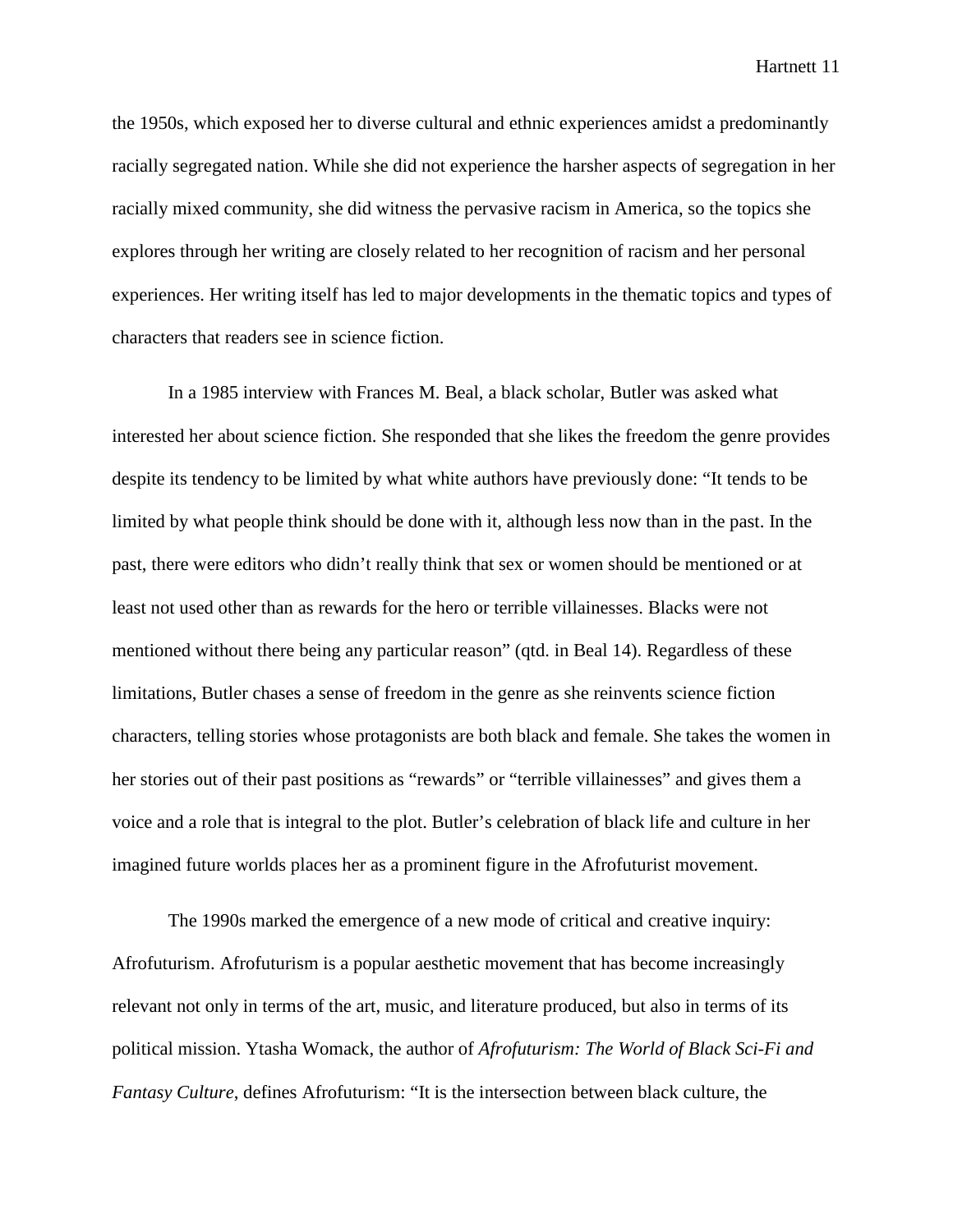imagination, liberation, technology, and I like to say, mysticism. But essentially it's really a way of looking at the relationship between black culture and science fiction" (Womack 13). Womack also discusses that, too often, people make the assumption that Afrofuturism is simply black science fiction. She explains that Afrofuturism is so much more than that, though, because the movement has taken root across many disciplines including music, dance, history, art, and literature. While the seeds of the Afrofuturist movement had been developing as early as the nineteenth century, it was not until more recent decades that authors and critics began establishing themselves within the movement, utilizing it as a means of celebrating and promoting black culture through art, literature, and music. A new sense of agency develops out of the movement as black readers are able to envision a future in which they can take part in changing the world around them. According to Womack, Afrofuturist ideals have always been ingrained in the production of black music, art, and literature, yet it is not until it was designated with the name of Afrofuturism that the movement really expanded and began promoting change in the treatment of African Americans in creative texts set in the future.

In the first decades of the twentieth century, American science fiction developed as its own form, and black science fiction writers emerged, although they were primarily published in black magazines and newspapers. Afrofuturist authors at this time, such as W.E.B. Du Bois and Martin Delany, sought to be taken seriously in their attempts to promote social change in America. It was challenging for emerging Afrofuturists to speculate about the future of race in America through their writing because other mainstream science fiction writers either completely omitted racial differences in their works or the racial prejudices of their present day carried over into their imagined futures. Lisa Yaszek outlines a brief history of Afrofuturism in which she explains, "While early Afrofuturists are concerned primarily with the question of whether or not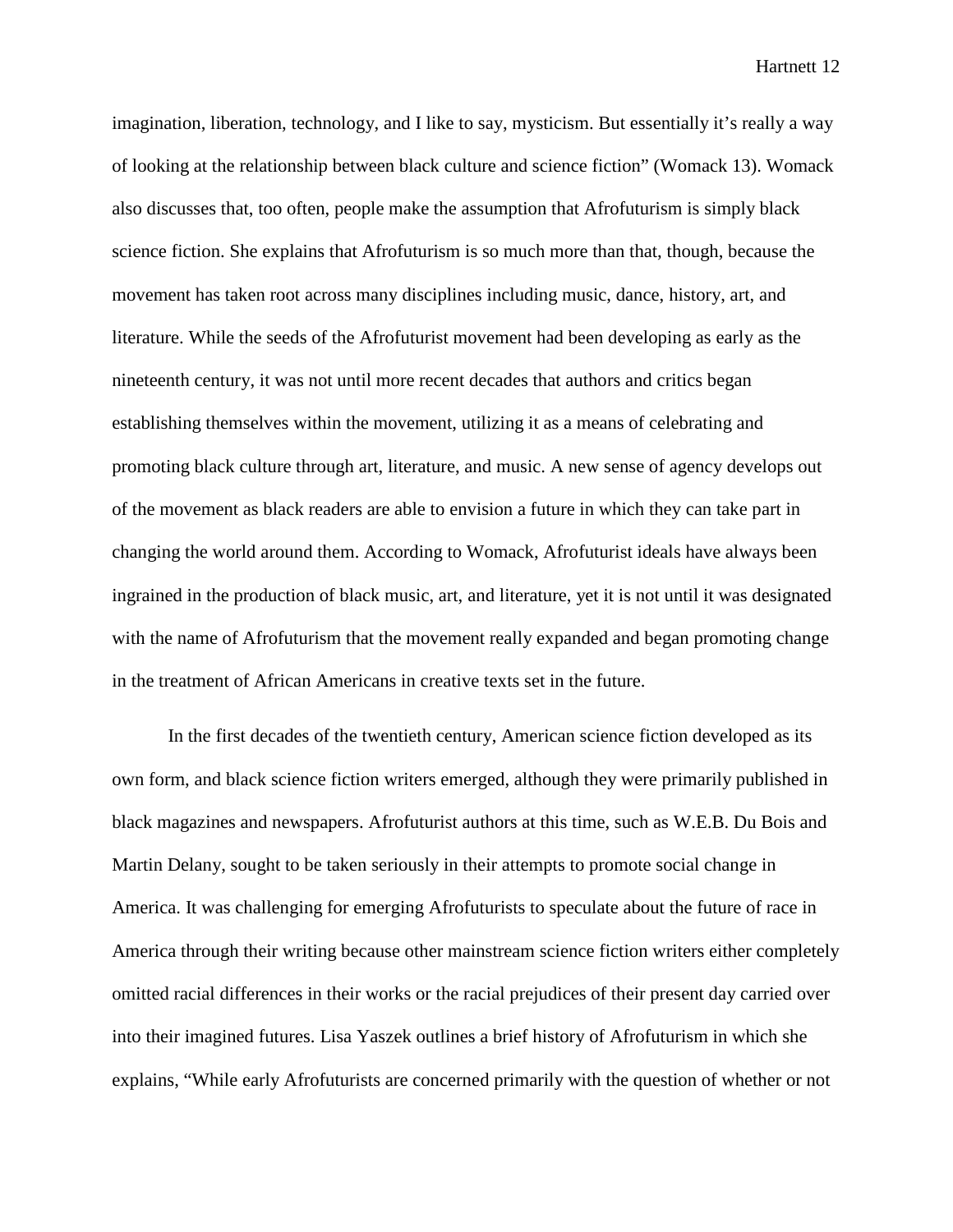there will be any future whatsoever for people of color, contemporary Afrofuturists assume that in the future race will continue to matter to individuals and civilizations alike" (Yaszek 2). These contemporary Afrofuturists include black writers of the 1960s and 70s such as Octavia Butler, Samuel Delany, and Charles Saunders, who have successfully established themselves within the science fiction community. Afrofuturist writers use science fiction to combat the historical erasure of black people by writing themselves into the future and addressing racial issues in their society through an exploration of the role of black people in technologically and scientifically advanced worlds. Writers like Butler, Delany, and Saunders use science fiction and elements of utopian/dystopian fiction to portray their ideas and concerns about the significance, or lack thereof, of race in imagined societies.

Although a text may not be easily identifiable as an Afrofuturist work, Afrofuturist ideals have been stitched throughout art for decades as is evident through the work of writers like DuBois and Delany and musicians like Sun Ra. Mark Dery first coined the title of the movement in his 1994 essay, "Black to the Future." Once this cultural aesthetic and movement was named, it flourished and empowered black readers, writers, musicians, artists, and more to create art relevant to their lives and experiences. While Afrofuturism is closely connected to science fiction, it aesthetically has components that are not traditionally science fictional. In her book, Womack explains, "Both an artistic aesthetic and a framework for critical theory, Afrofuturism combines elements of science fiction, historical fiction, speculative fiction, fantasy, Afrocentricity, and magic realism with non-Western beliefs" (Womack 9). These elements are at the center of the works of many Afrofuturists, particularly Octavia Butler, and they capture the attention of a wider audience, pushing people to imagine the world in new, fascinating ways and empowering them to see the future and take action.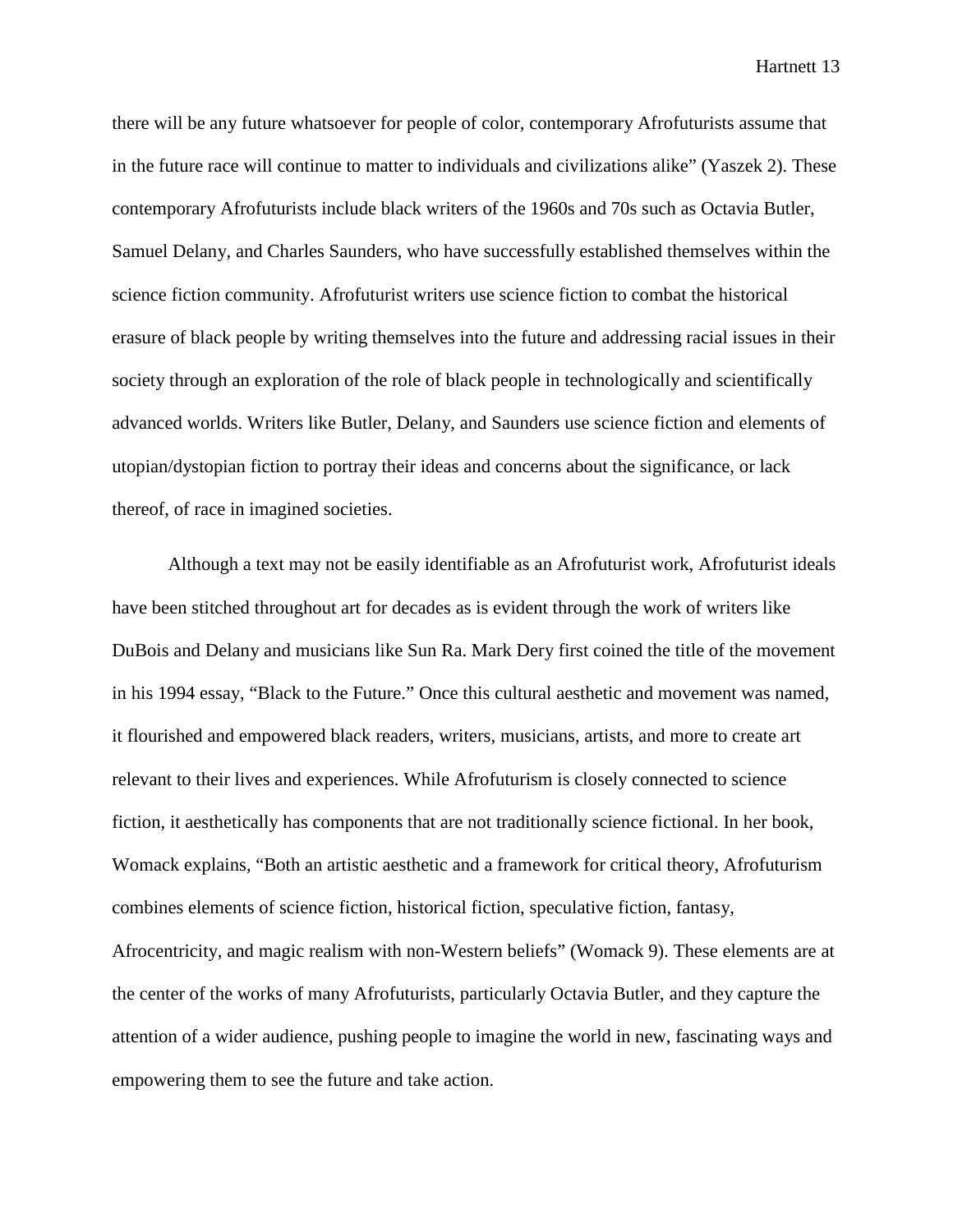Butler uses the science fiction genre as a platform to explore depictions of racial issues and hierarchical relations in alternative worlds, and in doing so, she paints herself as an Afrofuturist by writing black culture into the future. In 1993, Butler published the first novel in her *Earthseed* series, *The Parable of the Sower*, which opens in a dystopian future of the 2020s where society is in the midst of collapse. Global warming has caused drought and rising sea levels; schools and communities are being privatized by multinational corporations; middle-class families live in walled neighborhoods to keep out the poor and homeless who will stop at nothing to rob, rape, or kill; and the police are untrustworthy, placing charges on their services. Lauren Oya Olamina is a young black woman coming of age in a walled neighborhood in Robledo, a fictional town located twenty miles outside of Los Angeles. Her neighborhood is a gated community consisting of several families who are struggling to survive the poverty-stricken, violence-prone, and environmentally-ruined world beyond their walls. As a result of her mother's drug abuse during pregnancy, Lauren was born with an "organic delusional syndrome" called hyperempathy which causes her to share any pain or pleasure that she witnesses others experience. In the dystopian setting of 2024, Lauren's hyperempathy is seen as a debilitating weakness in that she shares all levels of pain endured by those around her. It is impossible for Lauren to avoid "sharing;" thus, she is at a great disadvantage in an impoverished world full of violence and chaos. Despite her heightened awareness of pain and its weakening effect on her well-being, Lauren has hope for humanity, and she embodies this hope in her Earthseed theology. Earthseed begins as a collection of verses written by Lauren in which she describes her vision of human destiny, imagining a possible utopian future where she establishes a community of followers who are capable of creating order and community beyond the destroyed American landscape.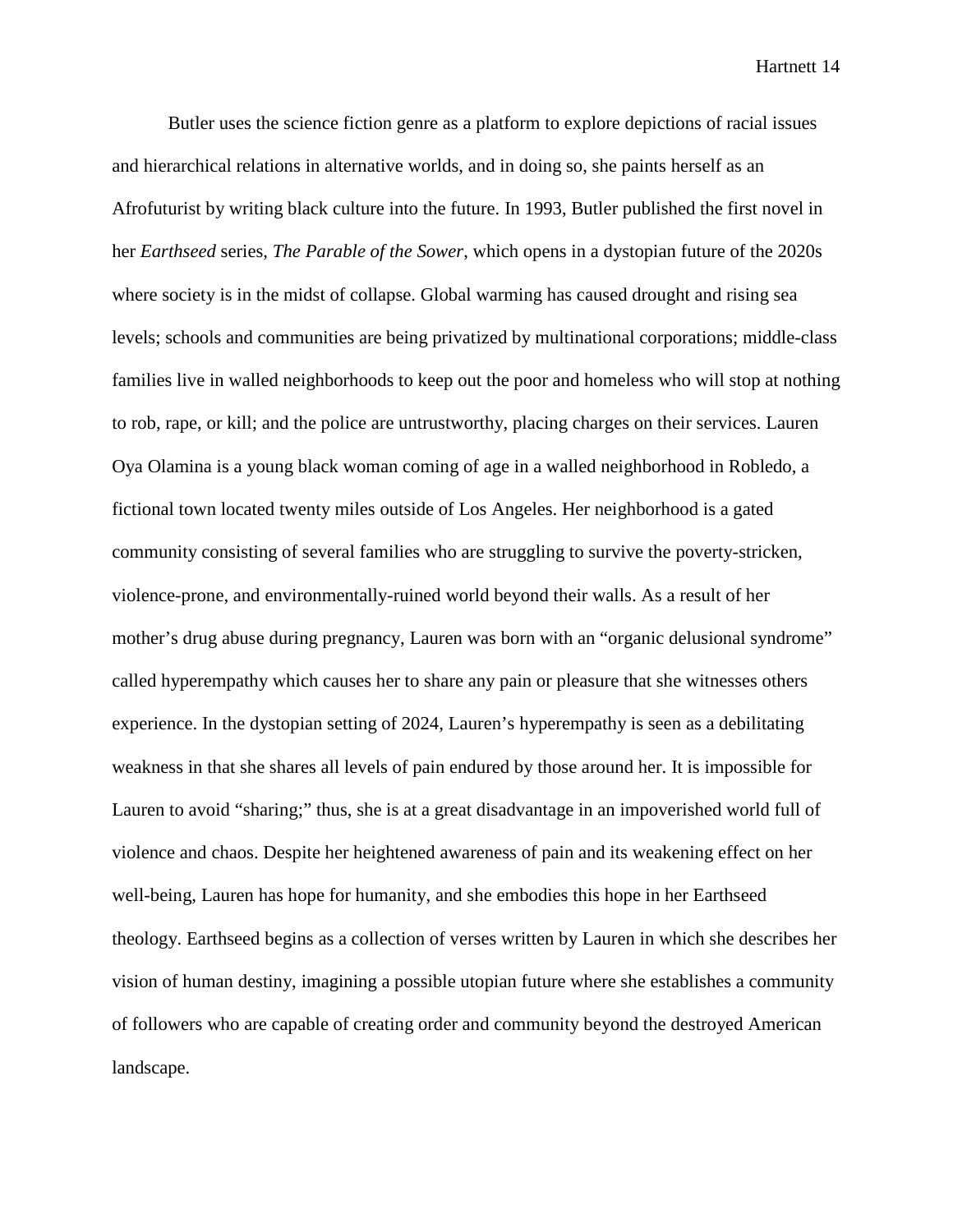The creation of a black protagonist who functions as the advocate for a better, utopian society implies that an ideal future requires cross-racial empathy and acceptance of mixed races and cultures. As Lauren travels North in hopes of founding her Earthseed community, she gathers its founding members along the way. These characters are primarily non-white racial minorities, and some are multiracial; characters are rarely described as having similar racial identities. Butler's establishment of such a mixed group who become the central focus and hope for a better future reveals her optimism and hope that the future will become one where minorities are respected and vital to the success of the community. Rather than eliminating the segregation of differing racial identities altogether in the present day United States, Butler writes so these characteristics of the non-white racial "other" become crucial markers that set these characters apart, while simultaneously making them catalysts for change. Butler redefines the racial hierarchy by placing empathetic, minority characters amidst a crumbling society in which their only hope for survival is to band together as one with a common purpose and goal. Butler's use of Lauren's character as a catalyst for change in a dystopian future creates a place for black audiences to imagine themselves taking action in the future. I will examine how Butler uses Afrofuturist and utopian motifs to critique American institutions of race, emphasizing the power of cross-racial empathy in promoting a future where the racial hierarchy and status of minorities is redefined in a way that does not cause discrimination against a person or people.

Butler's *Parable of the Sower* opens in the year 2024, on Lauren Oya Olamina's fifteenth birthday. The novel is written through Lauren's perspective in the form of a journal she keeps, detailing the events of her life and compiling verses for the beginnings of her Earthseed books: the founding principles and visions of the utopian future she imagines for herself and followers of her beliefs. In the present moment, Lauren lives a safe life in comparison to the chaos of the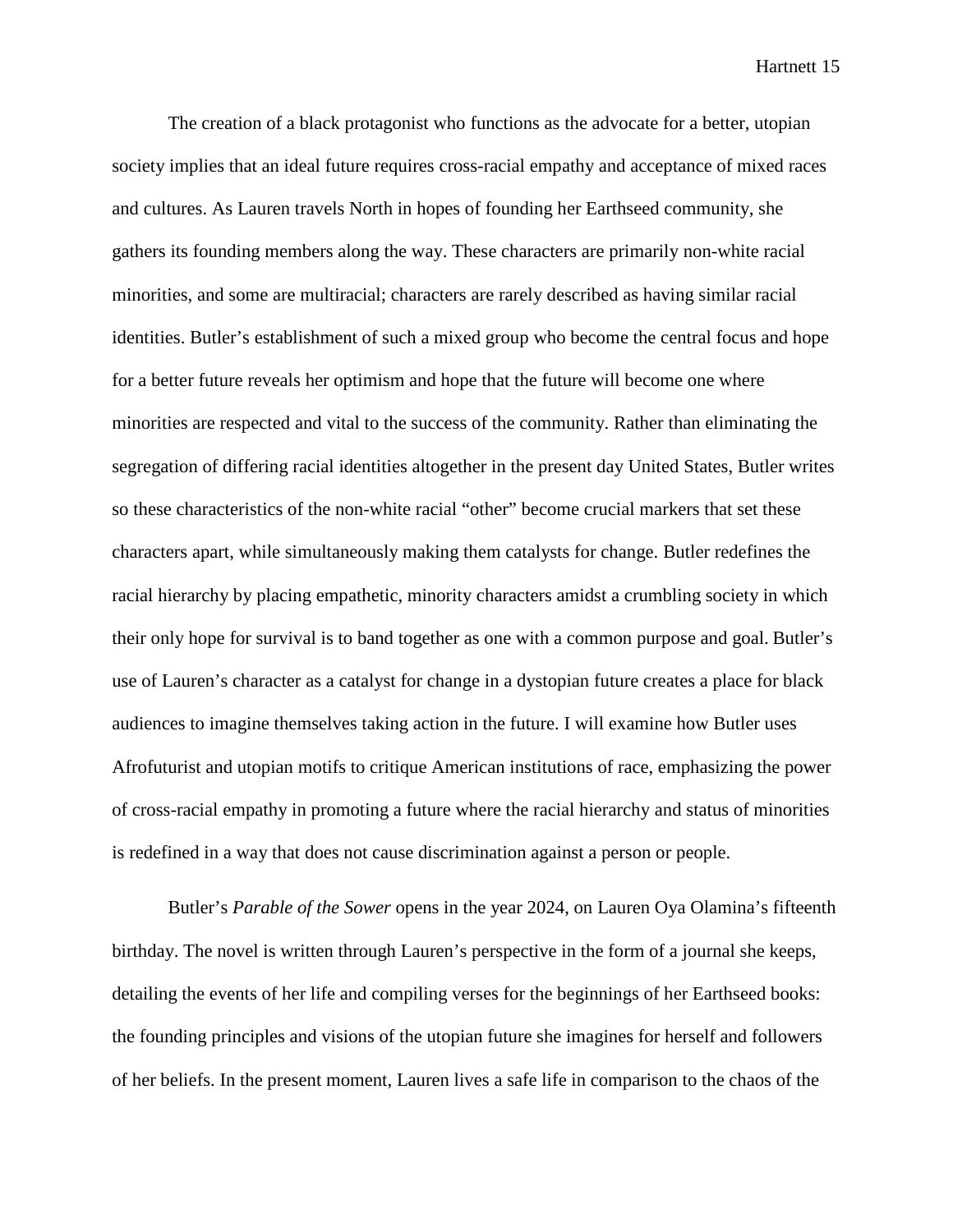outside world. Her mother passed away giving birth to her, and she lives with her black father, a Baptist minister and professor, her Latina stepmother, and her three younger half-brothers. Within their gated neighborhood, the Olamina family is well-respected and Lauren's father seems to be naturally designated as the leader of the neighborhood. The Olaminas, along with the majority of the other families in the neighborhood, are African American or some mixed racial identity. In an interview with the *New York Times* in 2000, Butler was asked why she chose to place black women at the heart of her work, to which she responded: "I certainly wasn't in the science fiction. The only black people you found were occasional characters or characters who were so feeble-witted that they couldn't manage anything, anyway. I wrote myself in, since I'm me and I'm here and I'm writing" (Marriott). In this dystopian future set decades ahead from when Butler was writing, she places a black protagonist and mixed family at the center of her novel. Not only are these characters the central focus, but they also combat stereotypes of "feeble-wittedness" and inability to "manage anything" by becoming the leaders, those capable of establishing order and sanity amidst a chaotic, deteriorating society. Outside the neighborhood walls, the world is riddled with violence and danger-- people scavenge to survive as they face homelessness, poverty, and drug addiction. Political institutions are collapsing and each day brings about new fears regarding lack of drinking water and employment as well as increased robberies, murders, and destruction of neighborhoods. The only source of hope in Lauren's dystopian world are her Earthseed verses and her dreams of one day establishing a community of Earthseed followers.

In this dystopian world where morality and civilization have all but disappeared, a racial hierarchy still exists in which skin color and ethnicity are defining characteristics that have the power to segregate individuals and create hostility among them. Tom Moylan, in his book *Scraps*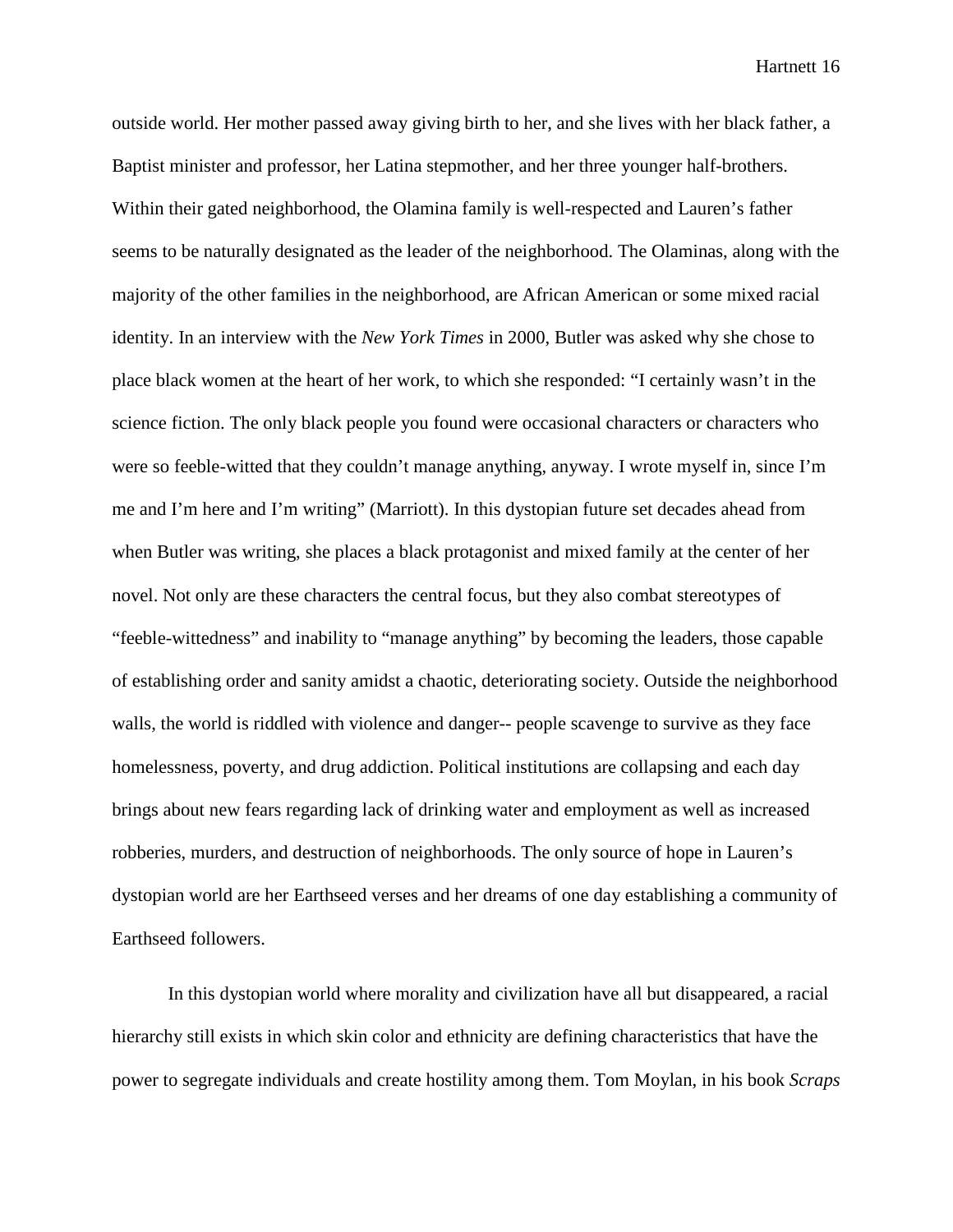*of the Untainted Sky*, investigates the history and aesthetics of dystopia and he focuses a chapter of his work on those aspects in Butler's *Parable* series. Of Lauren's character he writes, "Her intelligence and her upbringing by a father and stepmother whose lives are rooted in the church and in the struggle for African American freedom have made her into a contemplative, resourceful, and courageous young woman who reads signs of the times and refuses to give in to their destructive ambience" (Moylan 227). In other words, Lauren's life experiences have contributed in every way to making her an exceptional character who is designed to be responsible for the salvation of humanity. Lauren observes the racism that exists within the walls of her own community, but mutes its significance by focusing on the larger concerns that her community faces in regards to environmental decline, starvation, and gang violence. In describing her neighbors, Lauren explains, "The Garfields and the Balters are white, and the rest of us are black. That can be a dangerous thing these days. On the street, people are expected to fear and hate everyone but their own kind, but with all of us armed and watchful, people stared, but they let us alone. Our neighborhood is too small for us to play those kinds of games" (Butler 36). It is evident that Butler explicitly writes this racism into the novel, highlighting the issues she sees in America in the 1990s, yet while she represents this social issue in her literature, she immediately comments on the triviality of defining others according to the color of their skin. Lauren explains that outside of their neighborhood walls, where humanity is in ruin, no one is to be trusted and people are especially distrusting of those who are not "their own kind." The implication that Lauren's neighborhood, one that cannot be bothered with "those kinds of games," is more civilized and orderly than the outside world, emphasizes Lauren's and Butler's ideas about the destructive nature of racist and segregationist attitudes.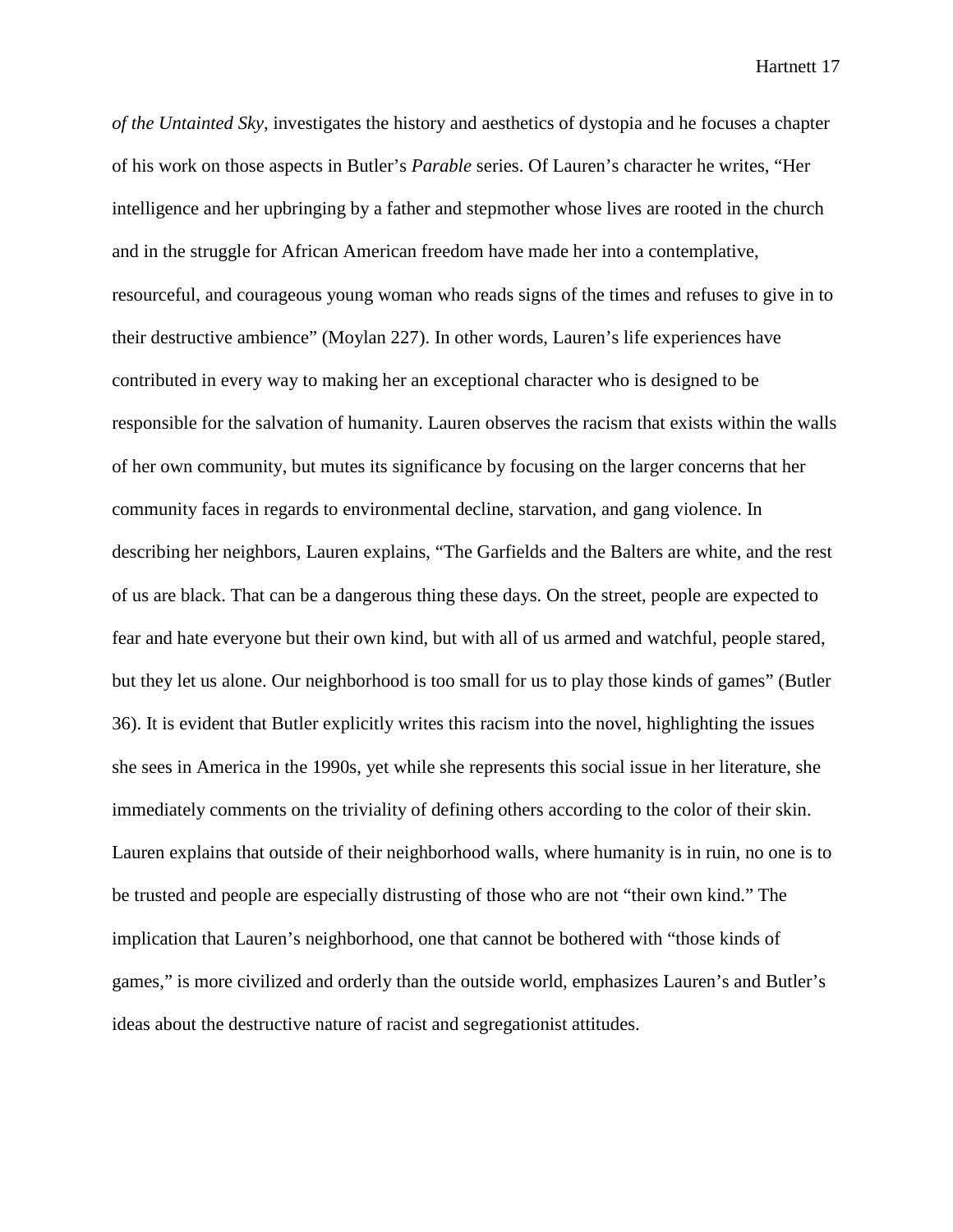Despite Lauren's comments on her neighborhood's lack of involvement in such racial separation "games," she does not deny that they do have racial tensions. Upon discovering that a girl in the neighborhood is pregnant, she writes, "…Jorge admits to being the father…At least they're both Latino. No interracial feud this time. Last year when Craig Dunn who's white and one of the saner members of the Dunn family was caught making love to Siti Moss who's black and Richard Moss's oldest daughter to boot, I thought someone was going to get killed. Crazy" (Butler 86-87). Lauren admits to the existence of "interracial feuds" within her community. Even in her neighborhood where black and white families live in relative harmony, the mixing of races is still a taboo. It was not until 2000 that the United States census created an option for individuals to identify as more than one race. Prior to then, Americans who were of multiracial identity were forced to classify themselves as a singular racial identity. Butler began writing *Parable of the Sower* in 1989, so she witnessed the racist fears of interracial relationships during the 1980s and 1990s. When Craig Dunn and Siti Moss were caught in an interracial union, it stirs conflict within the neighborhood to the point where individuals' lives were at risk. Butler highlights the extent to which people were fearful and hateful towards interracial coupling and suggests that this issue is one that transcends time and boundaries. While Lauren's neighborhood can be seen as a safe place within the greater dystopian world, it is certainly no utopia as these people are merely existing and doing what they must to survive. It is clear that within the community, its members do not know, trust, and accept one another, so there is no model for an ideal future. Butler offers a dystopian vision and real-world critique of the present through her depiction of Lauren's neighborhood.

It is not until Robledo is destroyed and Lauren's neighborhood falls apart that Lauren's utopian Earthseed vision begins to take real, physical shape beyond the verses she has been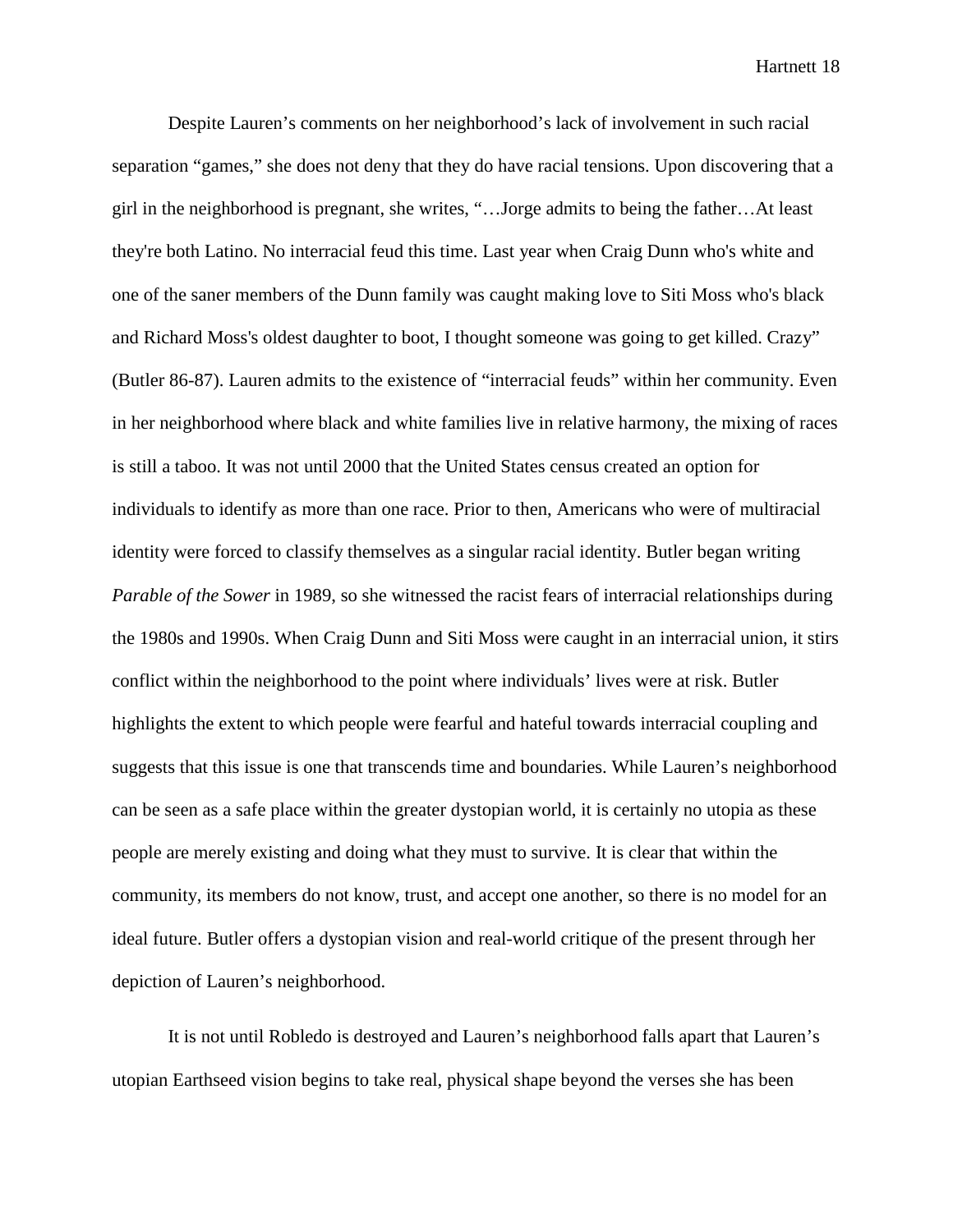writing in her journal. Three years into the opening of the novel, it is 2027, and Lauren and her neighbors face their biggest fear: people from the outside drive a truck through their gate, set fire to their houses, and burn, steal, rape, and murder who and what they can. Lauren, unaware of where her family is, escapes the chaos, only to return in the morning to scavenge what money and resources she can. Upon return, she finds the neighborhood destroyed, littered with the street poor rummaging through the remains. As she walks through the charred carcasses of their homes, she finds the bodies of many of her neighbors abandoned and stripped of anything of value. Lauren is devastated by the loss of everything she has known, especially by the uncertainty of what happened to her family. As she is about to leave, she finds two surviving members of the neighborhood: Harry Balter, a white young man about the same age as Lauren, and Zahra Moss, a young black woman. Harry and Zahra witnessed the deaths of many of their neighbors and had been amongst the chaos. It was Harry who saved Zahra from being raped by an intruder, and the two immediately stuck together, assuming that they were likely the only two survivors.

Despite their having been living within the same walls for so many years, the three know very little of each other, yet their need to survive forces them to unite as a group. Zahra first tells them about how her husband, Richard Moss, had bought her from her homeless mother when she was fifteen years old, giving her a home and food to eat. She had spent the earlier years of her life living on the streets, starving and in constant danger. Although her situation as a co-wife to Richard Moss, a white man, mirrors enslavement in many ways, she admits that "…it was a thousand times better than living outside with her mother and starving" (Butler 169). Harry, Zahra, and Lauren are three very different people who, in any other situation, would be unlikely to create an alliance because of their differences both racially and in terms of their backgrounds.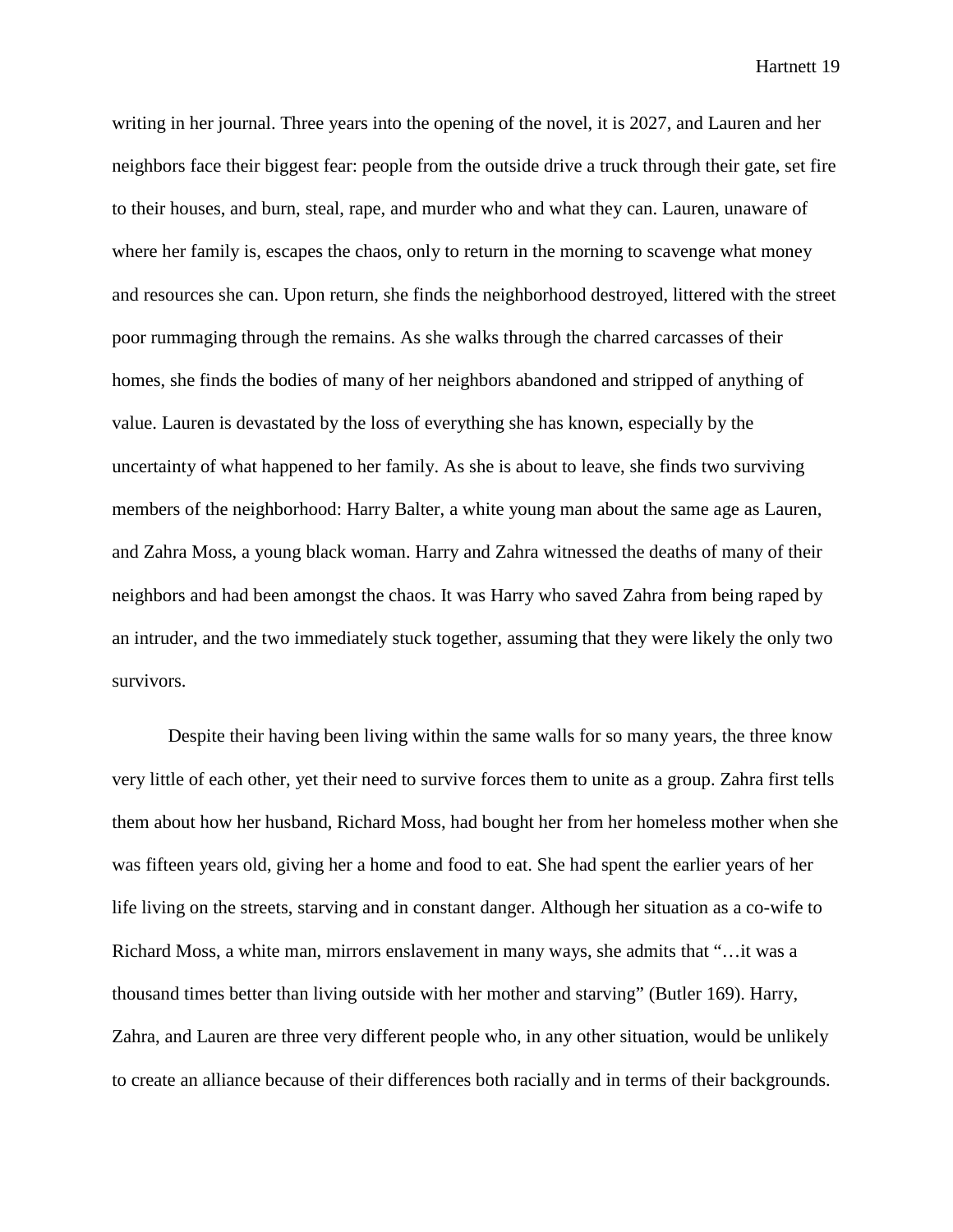However, they recognize that as a group of three they have more strength and ability, especially if Lauren disguises herself as a man and they travel as a black couple with their white friend. The trio must change and embrace their differences in order to survive, emphasizing the importance of embracing diversity, especially in a world where mixed couples and groups are more likely to "catch hell," according to Zahra (Butler 171). Lauren struggles with whether or not to tell her new companions about her hyperempathy syndrome because all her life it has been considered a weakness, a trait that marks her as damaged or somehow less capable than others, but in order to fully trust one another they must be entirely honest and accepting. For the first time in her life, Lauren is surrounded by people who do not make her feel weakened by her condition, perhaps because Harry and Zahra have both experienced enough devastating conditions in their dystopian world to know that separating people and signifying them as less than others based on specific traits does no good for humankind.

Lauren, Harry, and Zahra function as the founding members of their new traveling community. Lauren shares pieces of her Earthseed verses with Harry and Zahra as the trio sets out on their adventure North. To Harry and Zahra, these verses are merely Lauren's ideas and perceptions of her own view of God, but to Lauren, her vision of the foundation of an Earthseed community becomes increasingly more tangible as Harry and Zahra begin to listen and question, evolving into her first followers. On the road, they must be attentive and cautious at every turn because no one can be trusted. This lack of trust makes it challenging to establish allies because everyone must assume that the other is the enemy. As a result, it is rare that Lauren, Harry, and Zahra encounter strangers who appear trustworthy enough to band together with, yet they gather a small crowd throughout their journey.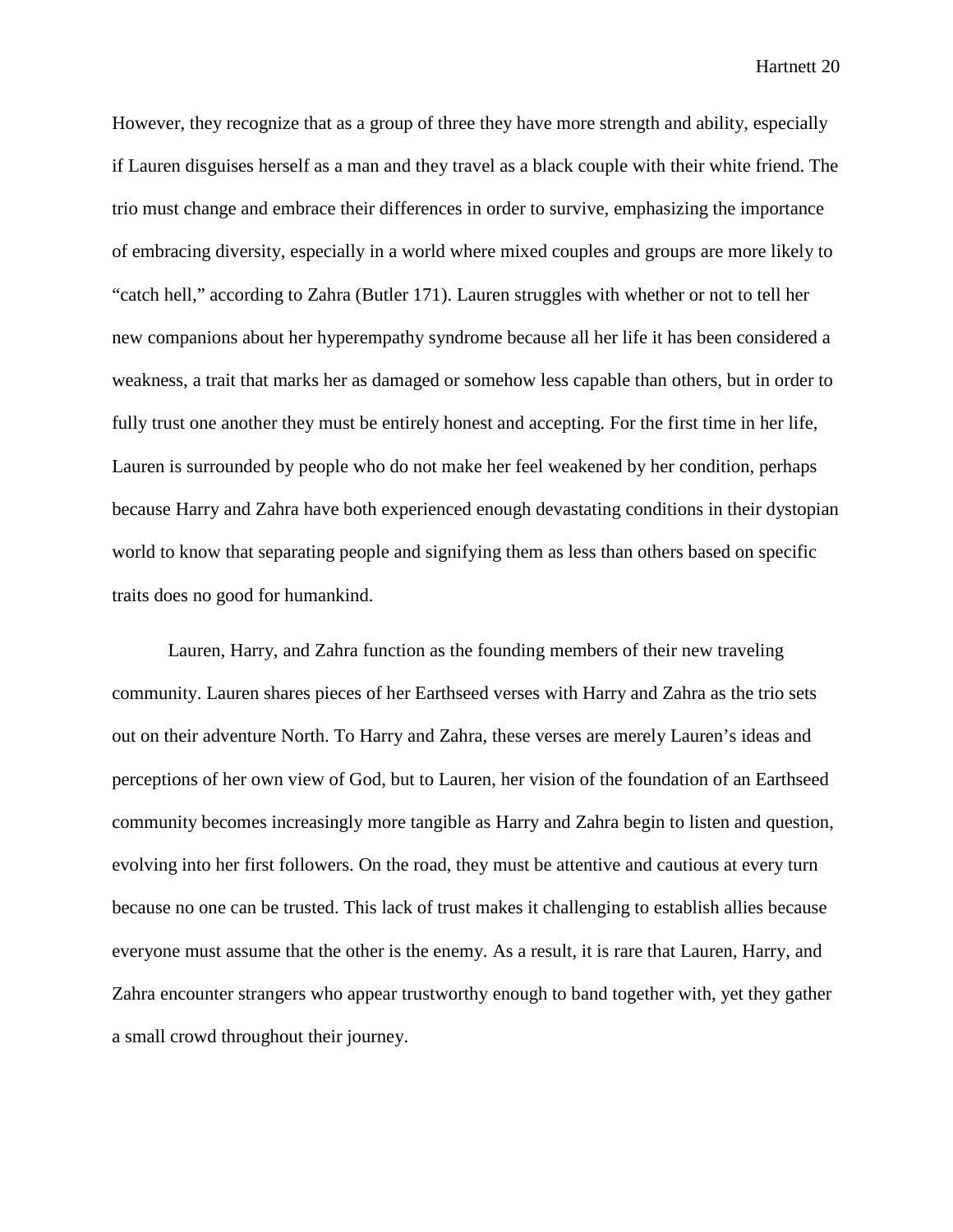The first additions to the group are a couple and their baby whose paths they cross at a water refill station. Lauren sees the young, mixed family and knows they are easily a target for theft or murder: "Tall, stocky, velvet-skinned, deep-black man carrying a huge pack; short, pretty, stocky, light-brown woman with baby and pack; medium brown baby a few months old- huge-eyed baby with curly hair" (204). This family, the Douglases, consists of a couple, Travis and Natividad, and their baby, Domingo. Travis, a black man, and Natividad, a Latino woman, had worked as a live-in cook and maid for a wealthy couple until they left to avoid the man's growing advances towards Natividad. Their lives prior to leaving mirrors American slavery in many ways: both were children of workers for the same family, and were secretly taught to read by stealing books from their "master." At first, Travis is hesitant to trust Lauren, Harry, and Zahra even when Lauren suggests that they are "…natural allies- the mixed couple and the mixed group" (Butler 208). According to Lauren, their mix of racial backgrounds makes them "natural allies" because they have a common experience and are stronger as a group of six rather than two smaller, more vulnerable groups. Natividad instantly accepts the group; Travis, however, is wary of trusting strangers because he feels responsible for protecting the lives of his wife and son. They are eventually the first to join the trio and quickly become a united group of six.

The continuation of the journey North brings with it more followers with a willingness to unite in order to survive. Taylor Franklin Bankole, a solo traveler, is the next addition to the group. Bankole is described as "…an older, but not yet old black man…" who encounters the group on the road and starts walking alongside them, eventually sparking conversation with Lauren (Butler 226). He later shares that he, too, had been living in a gated community with his wife who was robbed and murdered by junkies. When his community was seized and burned to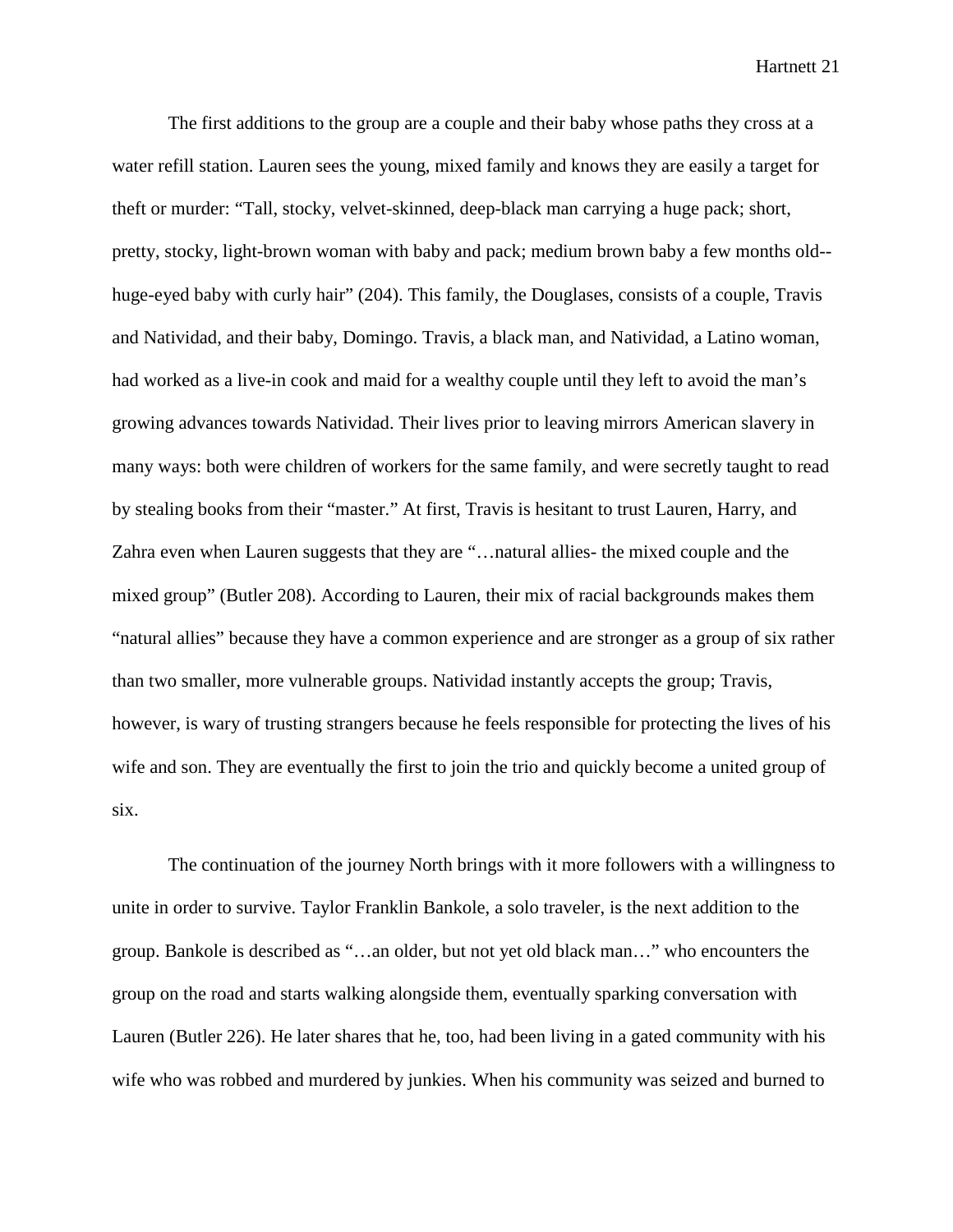the ground in the same fashion as Lauren's community in Robledo, he escaped and set out to the North where his sister has property. Shortly after meeting Bankole, the group comes across two young, white women in need of rescuing after a house fell in on them. After extracting the women from the rubble and fighting off a gang who attempts to rob the weak and helpless women, Jill and Allie Gilchrist quickly become the newest members of the group. They are both medium-size, brown-haired white women: "They are sisters, 24 and 25 years old, poor, running away from a life of prostitution. Their pimp was their father" (Butler 237). Although Jill and Allie are white, their presence and acceptance within a group of racially mixed individuals is entirely expected because while Lauren does not make judgments based on race, religion, or any other number of attributes, her followers all have a common linkage: they are minorities in some way or another. Butler portrays these white characters who, contrary to the common depiction of white, middle-class characters, live extremely underprivileged lives on the margins of society. Jill and Allie have not been given any advantage or privilege because of the color of their skin. Rather, they have lived disadvantaged lives where they were forced into prostitution and faced oppression by their pimp father.

As the troupe continues their travel northward in hopes of a better life, they continue to grow in numbers along the way. One night after the group has settled for the evening, newcomers sneak their way into their camp, seeking refuge in the security and safety of a large group. Upon waking, they discover these two new individuals, startling them: "The two scared people turned out to be the most racially mixed that I had ever met. Here's their story, put together from the fragments they told us during the day and tonight. The woman had a Japanese father, a black mother, and a Mexican husband, all dead. Only she and her daughter are left. Her name is Emery Tanaka Solis. Her daughter is Tori Solis" (287). Lauren and the others are wary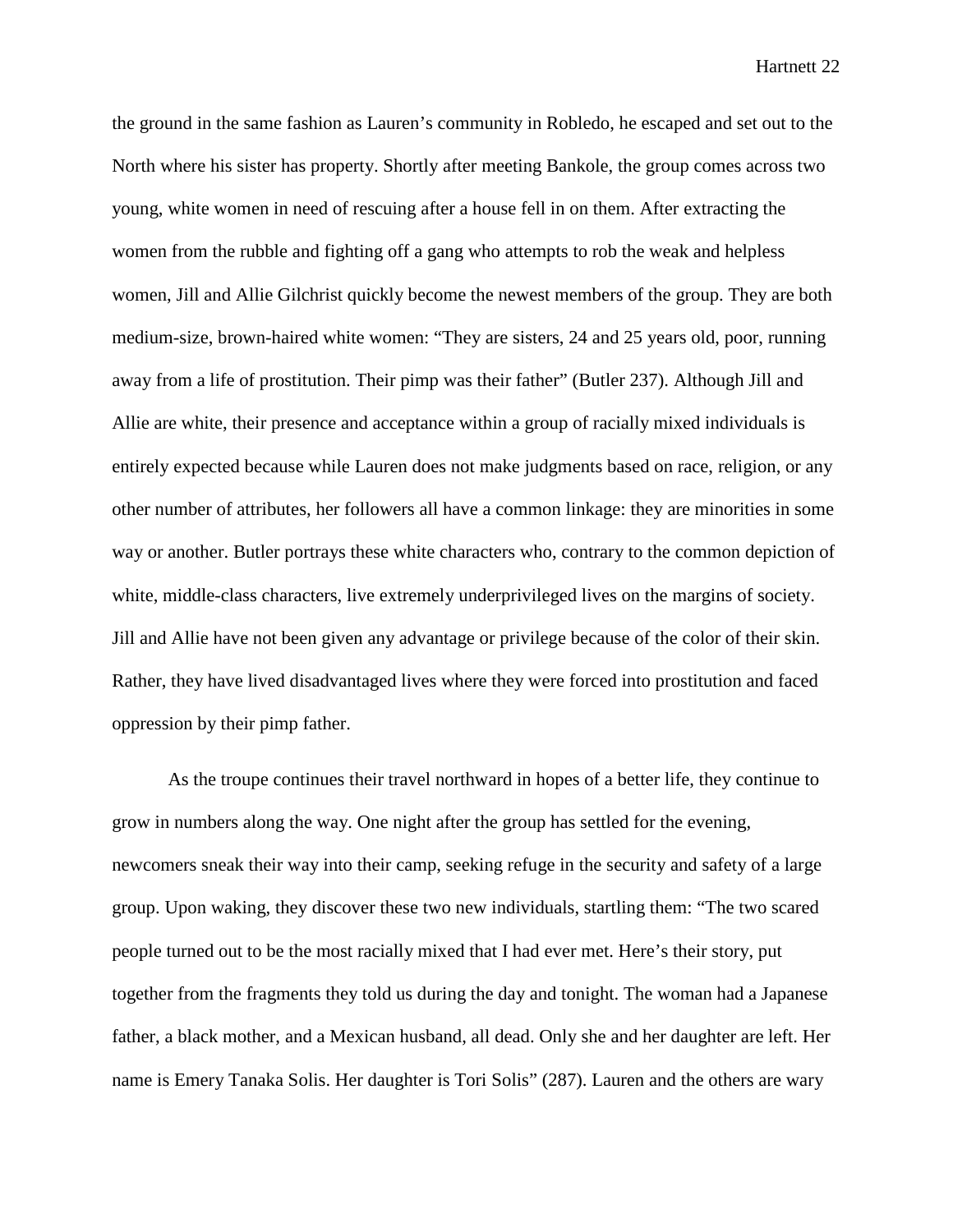at first of Emery and Tori because of their overtly timid nature. They come to learn that their skittishness is partly due to their prior experiences in indebted slavery. Emery and her husband had been making a living by performing farm work in exchange for food and shelter until the farm was sold to an agribusiness conglomerate and they became debt slaves. In this dystopian world, people are so desperate for food and safety that they will willingly go to work for those of a higher racial or economic status. Those with power, land, and money abuse this vulnerability and desperation of others, reverting back to eighteenth-century institutions of slavery: "…debt slaves could be forced to work longer hours for less pay, could be 'disciplined' if they failed to meet their quotas, could be traded and sold with or without their consent, with or without their families, to distant employers who had temporary or permanent need of them" (288). After her husband dies, Emery's two sons are sold as slaves and sent to an unknown place. With no hope of ever finding her children, Emery and Tori escape before they, too, are sold and separated, and the two, like the others, drift north.

The following day, the group adopts two more members: Grayson Mora and his young daughter, Doe. Lauren and Bankole suspect that Mora and Doe are also escaped slaves because the timid manner in which they interact is similar to that of Emery and Tori. Nonetheless, Emery, Mora, Doe, and Tori become an almost immediate bonded sub-group within the larger group of travelers. Mora is also of mixed races: "He was a tall, thin, black Latino, quiet, protective of his child, yet tentative, somehow" (290). Although he and Doe are welcomed into the group, Mora is very hesitant to trust anyone, and because Lauren's ideals for her community are founded in trust and unity, she is wary of Mora. Despite this wariness, she is not one to exclude anyone, so they all carry on to the north.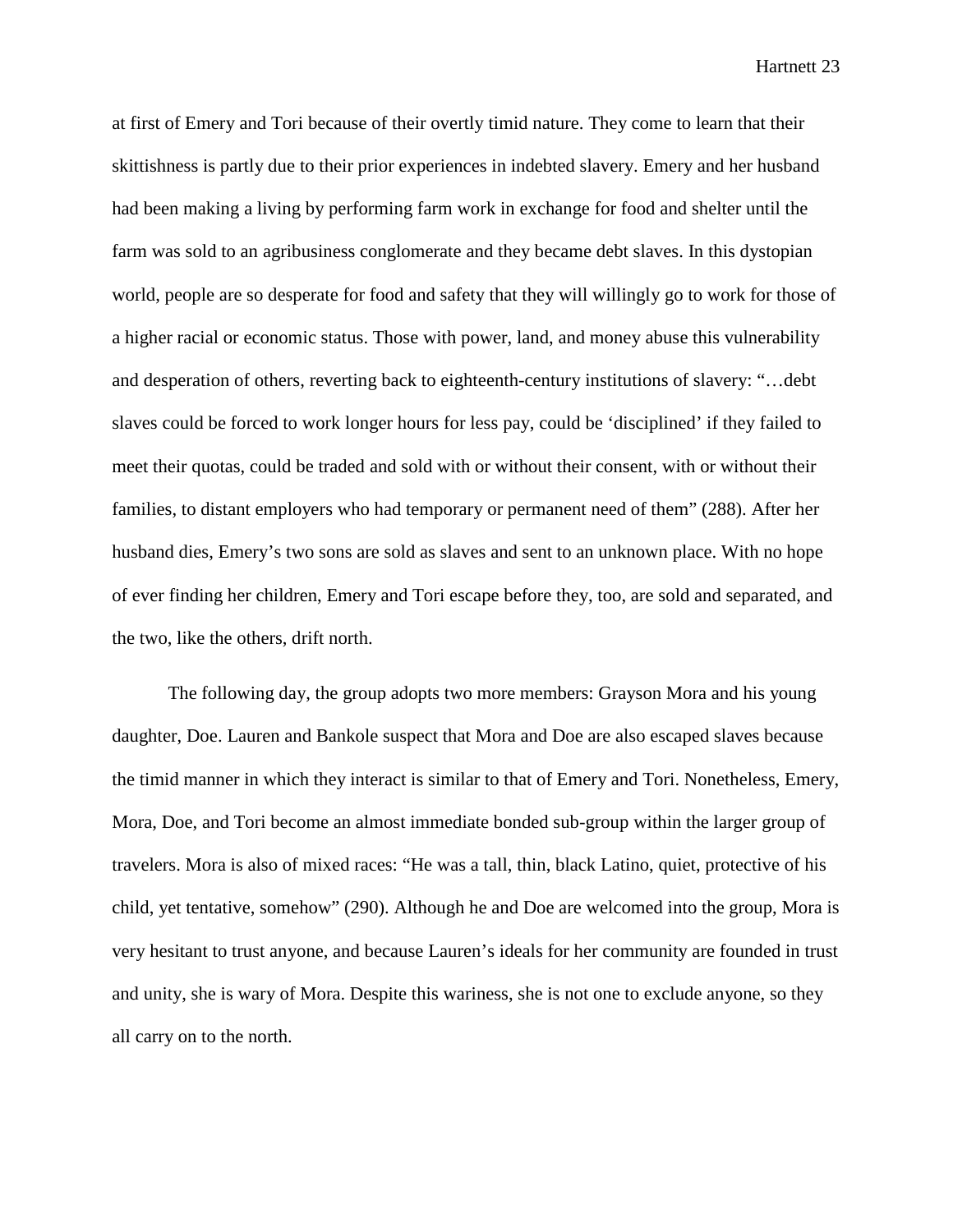Butler poses an interesting commentary on racial status in her dystopian imaginings with her many parallels to slavery. Aside from the literal existence of slavery in 2024 America, she also references the migration of escaped slaves to the north in search of liberation. These minority characters—black, Hispanic, Japanese, prostitutes, ex-slaves—have all escaped oppression and hardships in some way or another, and their only hope for freedom, comfort, and safety is in uniting with one another to travel northward. No one is sure what lies north, whether social chaos and economic ruin have caused an even greater degree of racism or whether the north is just as ruined as where they are running from. Regardless of what is unknown, they find strength in their numbers as well as their acceptance and unification as a group.

Butler was writing *Parable of the Sower* in the late 1980s, amidst the development of many social movements promoting unity in diversity. While the 80s marked a shift to more dystopian depictions in literature, they also signify an awareness and tolerance of diversity in race, age, and sex. Moylan comments on the group's similarities to these social and political movements: "In their invocation of commonality and diversity, Lauren's words—and the reality of her group—recall…the unity in diversity of the social movements of the 1980s, even as it begins to offer a sketch of what could be the emerging alliance politics of the 1990s" (Moylan 234). The 1980s in America marked a return to more conservative ideals with the emergence of Ronald Reagan's presidency. At this time, many people supported Reagan in that his ideas for conservatism restored hope for the country after the economic devastation of the 1970s. However, racial concerns were in no way central to Reagan's political agenda. Racism was an undeniable factor in American life in the 1980s, but the Reagan campaign did not make any effort address these issues, which spurred the future multicultural movements. Butler mirrors the activism developing at the time she was writing in Lauren's group in this dystopian future. In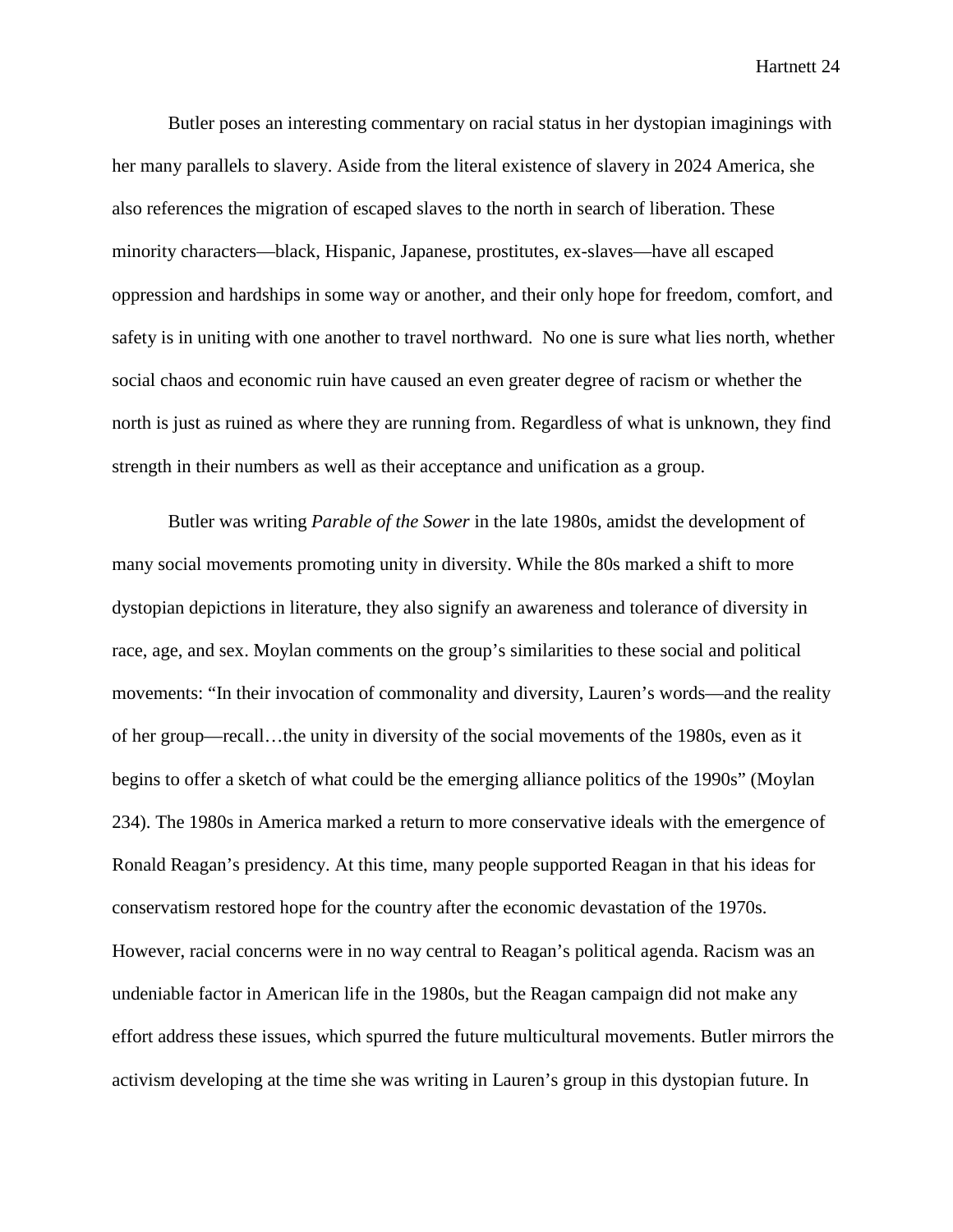doing so, she comments on how a collapse of social structure will destroy any successful advances made towards equality or racial sensitivity. In other words, we can work towards equality with the establishment of groups and organization, but when wealth and class are no longer a means of classification, people will inevitably revert to racism as a means of classifying and dividing people. Despite her depiction of the fall of society and her highlighting of the prevalence of racist segregation, Butler also shows how people will inevitably band together with the hopes of escaping oppression and achieving equality.

Lauren does not look to ideals of individualism when laying the foundation for her Earthseed community. Through her own experience in her Robledo neighborhood, she recognizes that communities comprised of disconnected people, who are unified merely by location, will not grow or prosper. Rather, literary critic Peter G. Stillman claims of the *Parables*, "…the community must be a collective project based on the conscious interdependence and agreement of its members, who must know, trust, and be able to work with each other for shared purposes" (Stillman 22). In no way is Lauren selective in the members she gathers for her community; she does not exclude based on ascribed characteristics like race, gender, or age. Lauren is a strong, capable African-American young woman who remains determined to survive and share her thoughts and intelligence with others via her own new religion or worldview. Butler intentionally creates these minority characters to make up the foundation of Lauren's Earthseed community. Her implication is that these characters, perhaps because of their experiences as racial minorities, are somehow more capable of knowing, trusting, and working collaboratively for "shared purposes." It is certainly true that this common purpose is establishing a utopian community apart from the ravaged world. Butler suggests, however, that this community and shared purpose be one where blacks, Latinos, and mixed races are no longer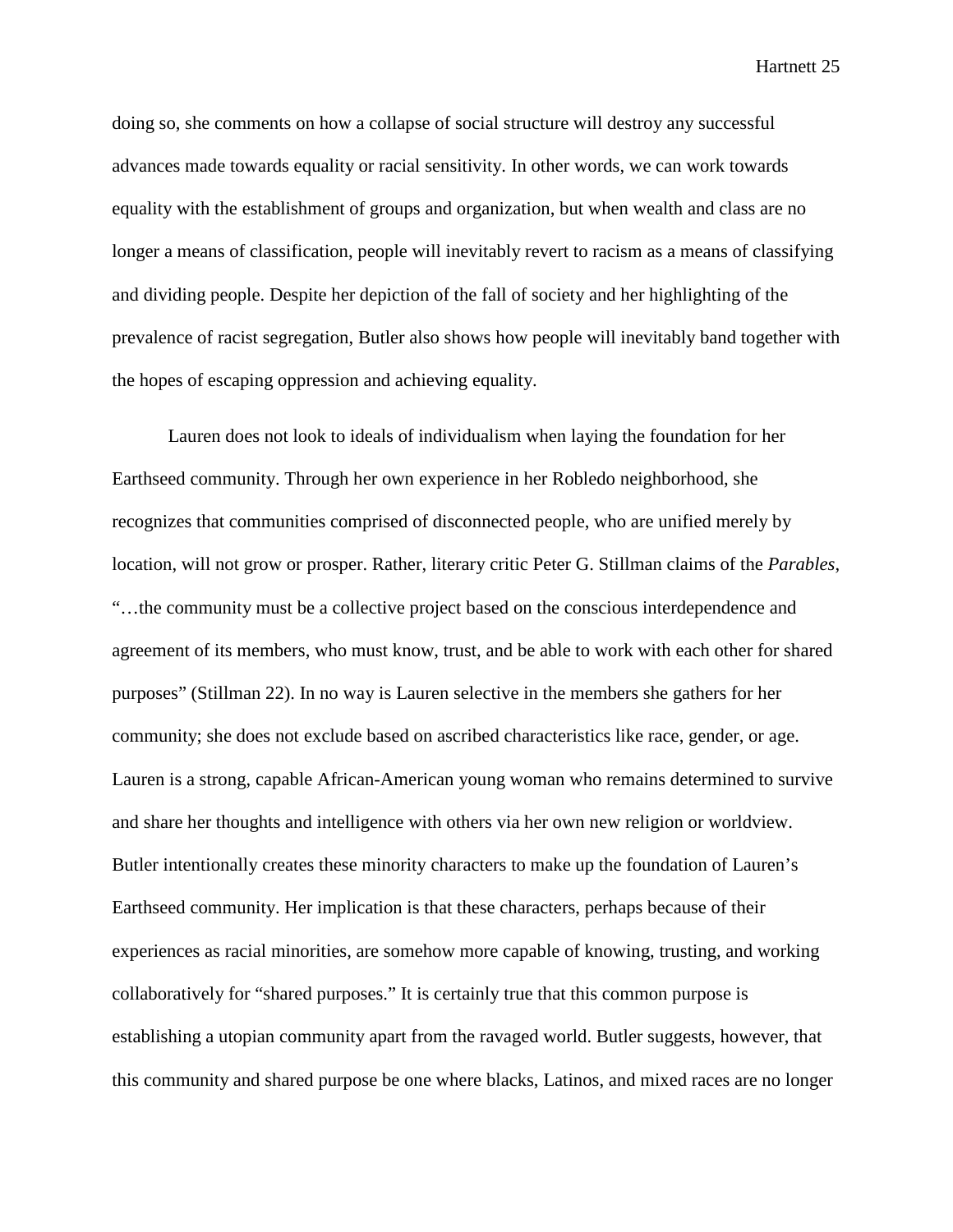denoted below whites within the racial hierarchy. If this gathering of individuals with mixed racial identities is capable of establishing a stable living environment—obtaining fresh water, producing their own resources, and peacefully coexisting—as the government and the Earth disintegrates around them, then there is hope for equality.

While Lauren's image for an Earthseed future seems to be falling into place, it is questionable whether or not it is to be viewed as entirely utopian. Moylan argues that, "In Lauren's writing, as in Butler's, the existing hegemonic order has been at least momentarily neutralized, and a utopian space has been created in the content and form of the text" (Moylan 237). If we consider utopia as an idealized space of harmony and agreement, then I disagree with Moylan's view of Butler as a utopian writer because her motivation in portraying this vision is not to pursue a perfect society. Lauren has a utopian vision grounded in her hope for establishing an Earthseed community, but even as the community members come together, there is no true utopia because there is still distrust and wariness between its members. In a 2000 interview with the New York Times, Butler was asked whether or not she felt that racial and sexual attitudes would improve in the 21<sup>st</sup> century. She replied saying that they absolutely would not: "I just mean that we human beings are such naturally contentious creatures….In countries where there are no racial differences or no religious differences, people find other reasons to set aside one certain group of people and generally spit in their direction….It delights people to find a reason to be able to kick other people" (Marriott). Her response may initially cause confusion for a reader because she does in fact highlight the possibility of a more ideal future through Earthseed. However, it is evident that even in Lauren's idealized community, there is still contention. After Lauren confronts Mora for abandoning the group in the middle of a fight, she addresses his skepticism: "I hesitated. 'So what else is wrong? I can see that you don't trust us, even now.' He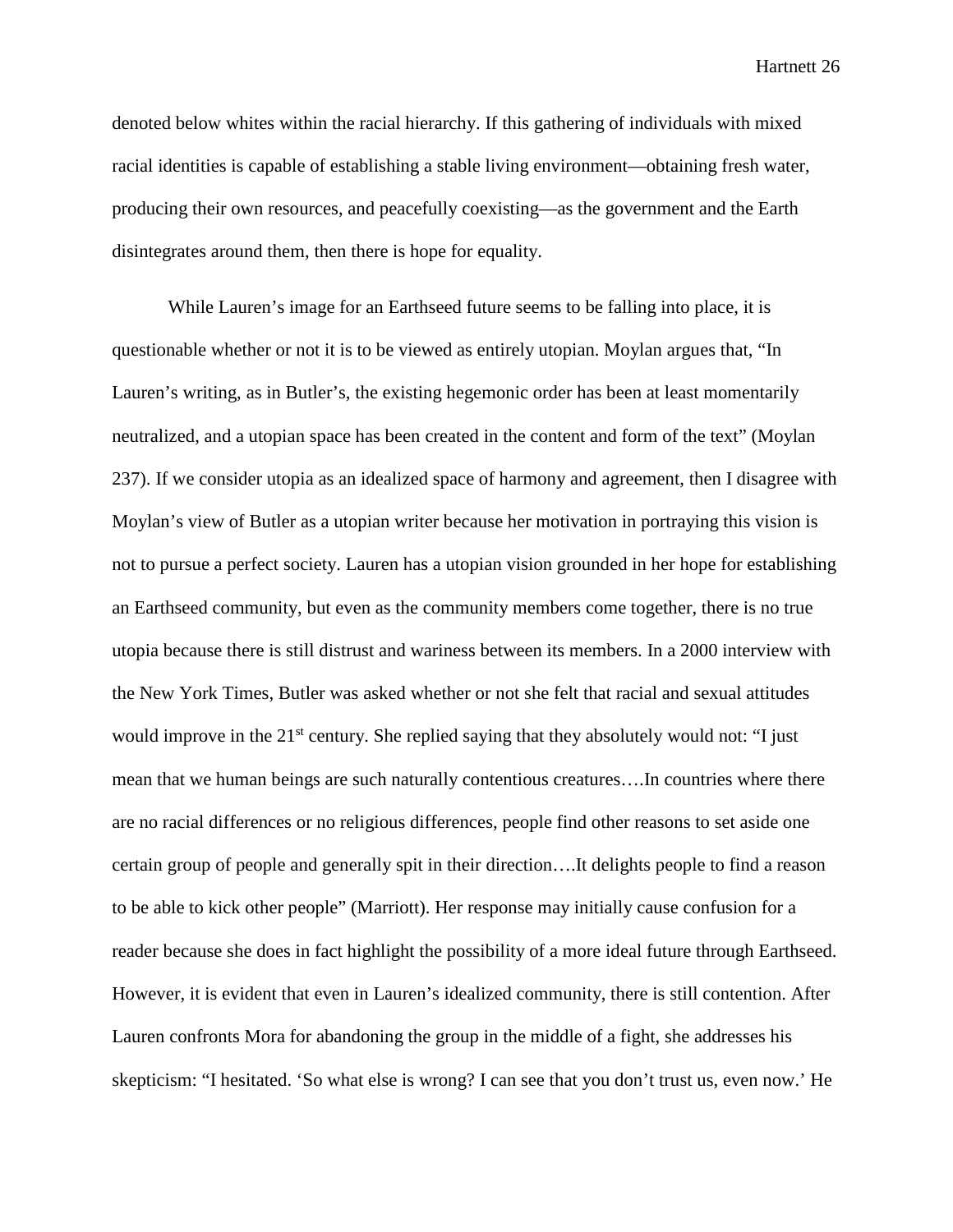walked closer to me, but did not touch me. 'Where'd that white man come from?' he demanded." (Butler 302). Mora is untrusting of "the white man" just as Lauren, Emery, Tori, Mora, and Doe are marked as different because of their "sharing." As Butler states in the interview, segregating and classifying people is, and always has been, an inevitability. Butler states that even in places where there are no visible differences among people of the population, individuals will still isolate others singularly or as a group.

Lauren's community is an interesting case to analyze because the group, from the beginning, is racially, culturally, and religiously mixed. And it is arguably these differences that unite the group's members because in a middle-class, white-dominated world, they are the minorities. Through Lauren's gathering of individuals to create one community, Butler neutralizes the racial hierarchy in a way that does not denote one racial identity as better than any other. This momentary defusing of racist attitudes and beliefs gives the reader hope that Lauren's Earthseed community could become the ideal utopia. However, in a 1985 interview, before the novel was published, Butler writes: "I've actually never projected an ideal society. I don't write utopian science fiction because I don't believe that imperfect humans can form a perfect society" (qtd. in Beal 14). Butler is clear in that she does not believe in the fulfillment of a perfect society. In these two interviews, set fifteen years apart, she reveals her unwavering views of the human race as "imperfect" and "contentious," and therefore incapable of creating a utopian space. So, Moylan's argument that Butler is creating a utopia is insufficient. The novel ends before we are able to see Earthseed plant its foundation and flourish as an established community with its own, established societal rules and expectations. Based on the current state of the surrounding world, it is safe to assume that it will not remain the perfect utopia it is painted to be in Lauren's mind. Rather than considering the use of utopia as an established ideal society, it is important to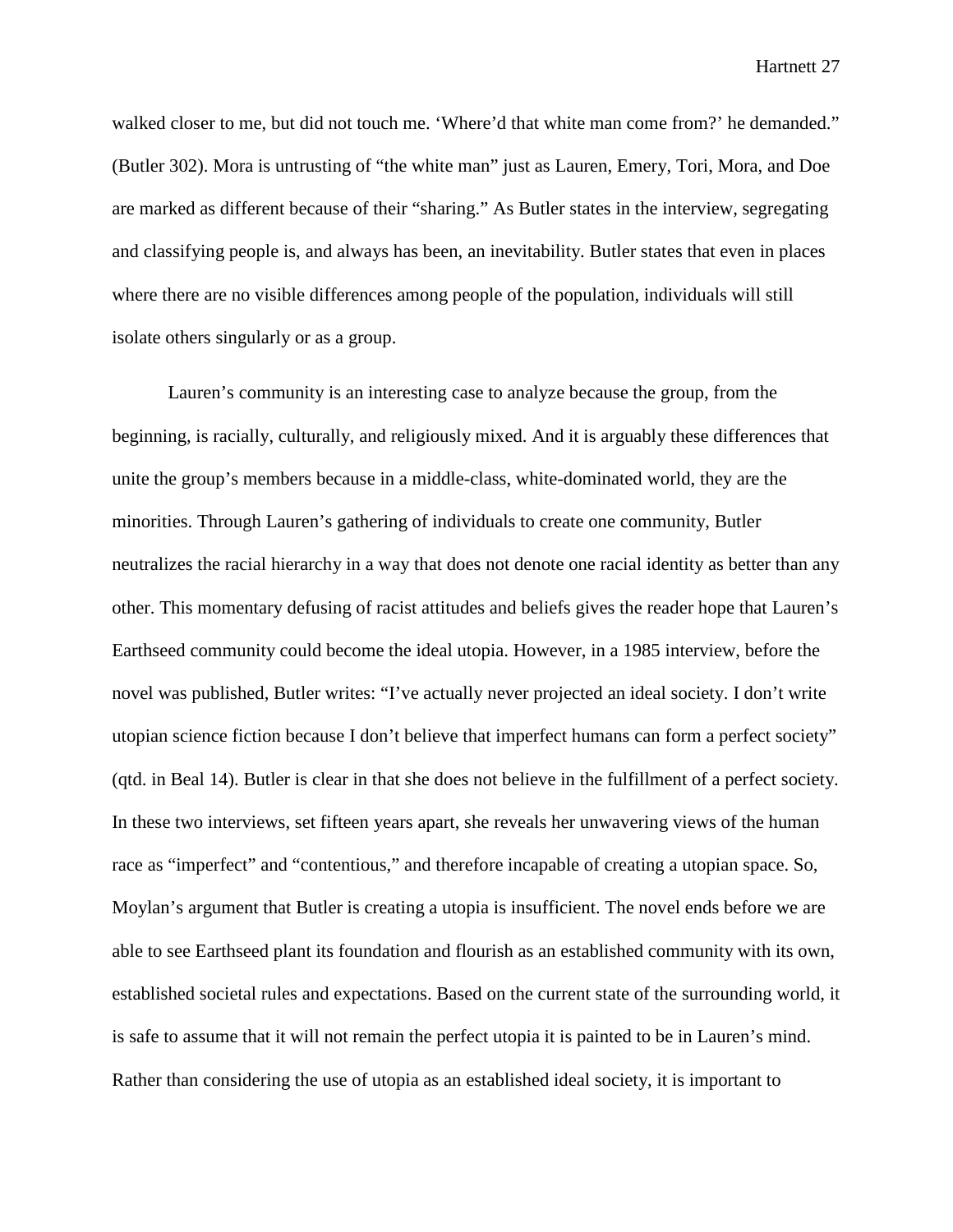examine Butler's use of Earthseed as a means for promoting action. As Levitas had suggested, utopian visions require "…transforming agents and processes that could turn wishful thinking into political action" (Levitas and Sargisson 14). Butler is writing within the critical dystopian genre, depicting a utopian imagining, so as to show her readers the actions they may take to achieve a future with multiracial and multicultural acceptance. She redefines utopia as allowing for tensions to exist so her readers may find a connection worthy of driving them to take action in their own world.

Earthseed is cherished by Lauren because it is all she has when everything else has been taken away from her. While it is her ultimate hope for a better future in seeking out their destiny among the stars, Butler still suggests that something so utopian cannot be achieved. Earthseed succeeds in uniting a mixed group of individuals, but it is unable to eliminate the natural human tendencies to distrust and discriminate. Lauren has hope for a better future long before she is forced from the safety and community of her gated neighborhood, but she is unable to put her plans into action until she has cause for action and loyal followers. In one of her first entries, Lauren writes, "At least three years ago, my father's God stopped being my God. His church stopped being my church" (Butler 7). With her father being a Baptist minister, religion and the concept of God are central to her beliefs. She acknowledges the existence of God, but she questions the true meaning of the word: "Some say God is a spirit, a force, an ultimate reality. Ask seven people what all of that means and you'll get seven different answers. So what is God? Just another name for whatever makes you feel special and protected?" (Butler 15). As Lauren, Harry, and Zahra attract newcomers to their group, she sees in these people the potential to become her first converts. Those who join the group have their own notions of God, so they question and assess Lauren's theological creation. Lauren questions whether God is simply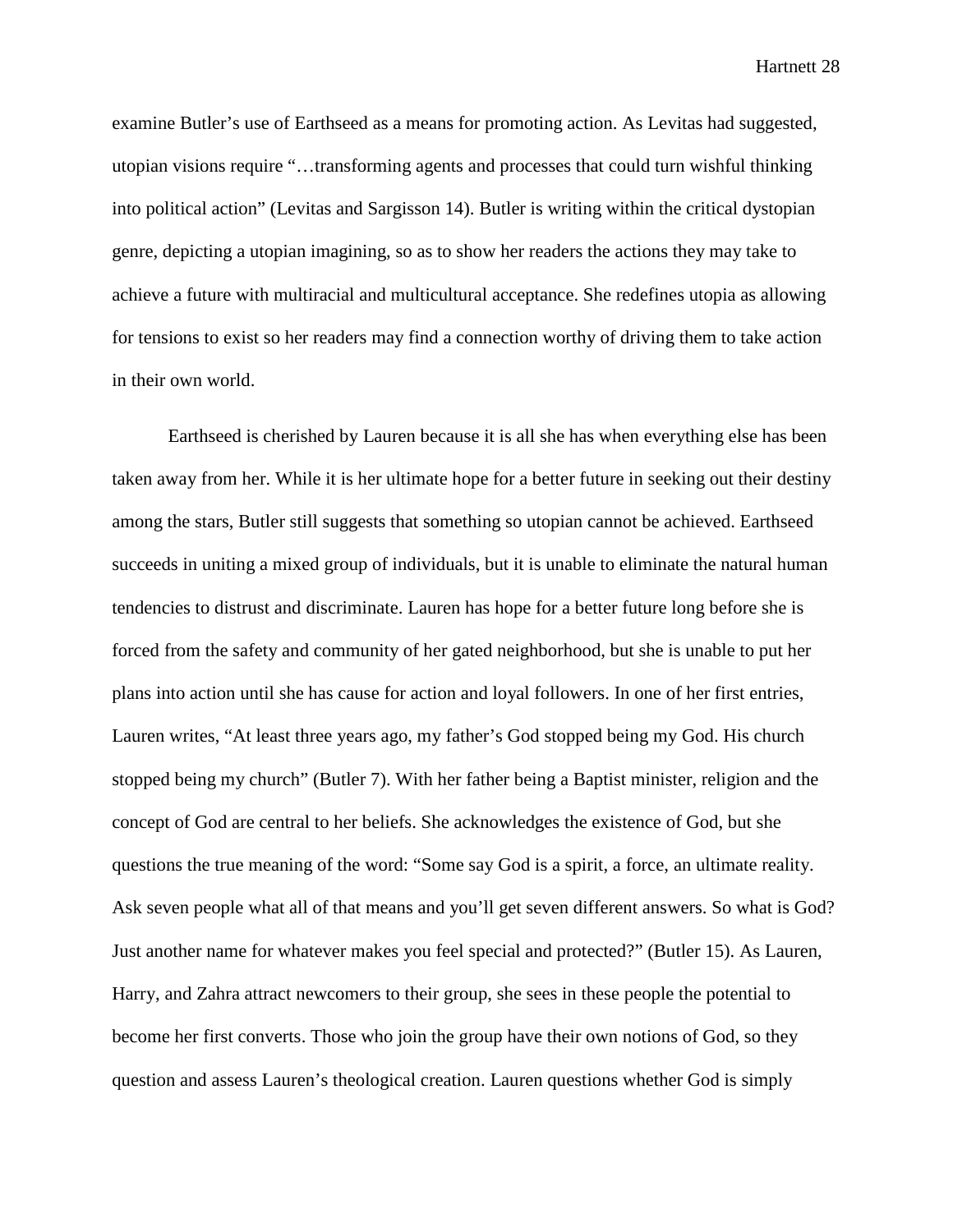whatever makes one feel "special and protected." In their world of chaos and misfortune, it is easy for individuals to lose faith in what they may have once believed. Lauren's Earthseed is more tangible than most other religions, so she is easily able to draw these characters into Earthseed despite the religious beliefs they hold as their own. It simply becomes a matter of feeling safe, valued, and protected, and if Earthseed can provide a sense of hope and security, then others will follow.

Moylan also mentions that perhaps it is Lauren's hyperempathy which enables her to identify the primary concerns in her society and develop a means of addressing them. This is certainly true in the sense that Lauren recognizes racial status and differences as a main area of conflict in the world around her. One of her verses reads, "Embrace diversity./ Unite-/ Or be divided,/ robbed,/ ruled,/ killed/ By those who see you as prey./ Embrace diversity/ Or be destroyed" (Butler 196). Through verses such as this one, Lauren comments on the destructive nature of racism. Butler argues that the only vehicle for combating racism is acceptance of one another's differences. Earthseed promotes embracing diversity and uniting people despite their differences because the alternative is destruction. The gathering of people for the founding of the Earthseed community involves a uniting of very diverse individuals whose experiences as minorities place them in a position where they are vulnerable to being "preyed" upon. By embracing their differences and joining together as a whole, they break hierarchical boundaries of race because they are stronger amongst one another. As a group, they work collaboratively to ensure their safety because they recognize the importance of all members fighting to defend one another. Stillman comments on this union of minority individuals and claims that in the *Parable* series dystopian setting, the traditional American dream of individualism fails: "The ideals of a civic world of political discussion and action, a concern for the less fortunate, a sense of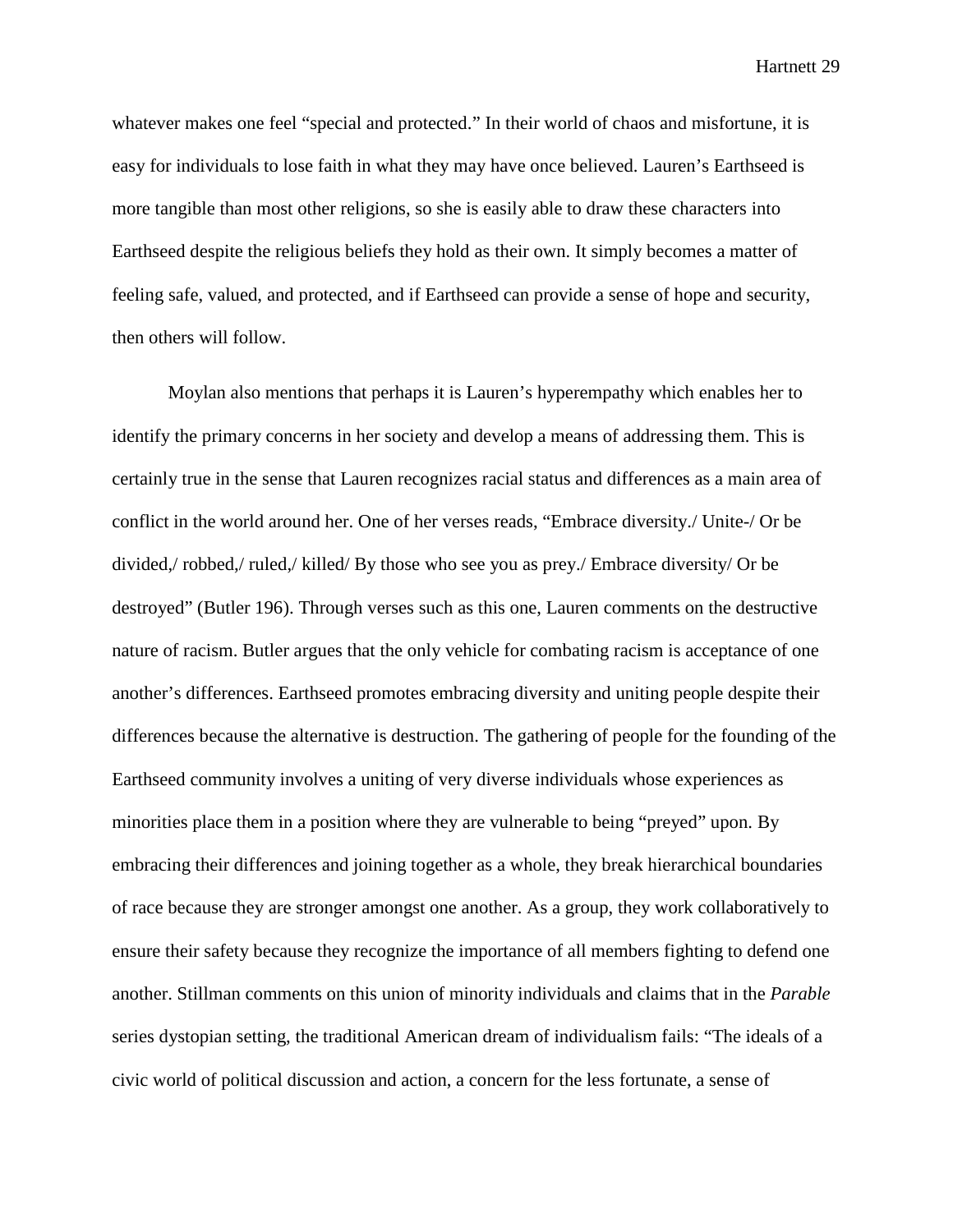mutuality among all citizens, and an effective appeal to due process and rights- all these ideals are collapsing" (Stillman 21). The 2024 America in *Parable of the Sower* portrays a collapse of these ideals, revealing Butler's argument that political culture has been unsuccessful in enacting change for the poor, the minorities, and other groups who are deemed "outcasts" in society. Butler provides the reader with an alternative to combating the downfall of these ideals through Lauren's establishment of Earthseed. Earthseed itself is a rather Afrofuturist idea in that it is a solution for humankind to find success despite disparity. Womack writes, "Afrofuturism is a great tool for wielding the imagination for personal change and societal growth. Empowering people to see themselves and their ideas in the future gives rise to innovators and free thinkers" (Womack 191). Lauren inspires readers to strive for "personal change" and "societal growth" through her persistence in gathering a community of members who otherwise would not be fully accepted in society. She seeks to restructure the American dream of individualism, valuing others for their differences and empowering them to see themselves as agents of change.

Earthseed's status as an Afrofuturist and utopian vision makes it challenging to see how Butler is skeptical of the realization of a utopian society. I therefore make the argument that Butler is not creating a utopia that she expects to take physical form or become a flourishing community. Rather, it is the utopian idea and the hope and optimism that follows. We require utopian ideas to give us the hope which carries us through hardships; we require utopian ideas to inspire us to take action in order to make change. Butler's characters understand the uncertainty of their current situation. At any moment, they could be overcome by a larger group and robbed, killed, or taken captive; they could run out of food or water and waste away; they could lose their weapons and be forced to travel defenselessly. Any number of possibilities could turn their fate around, but Lauren's utopian vision keeps them going.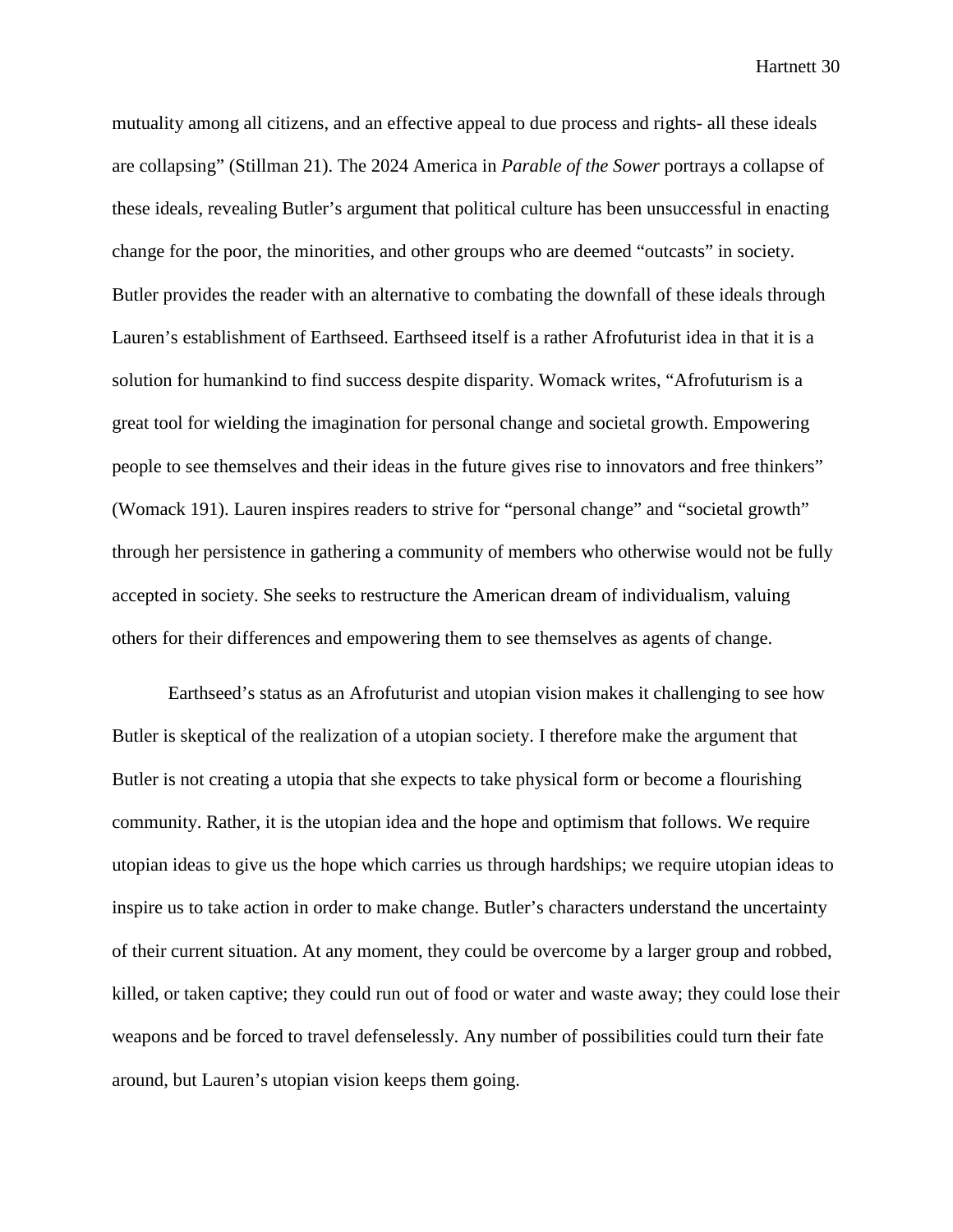While Lauren's Earthseed is some compilation of numerous religious ideals, she has her own unique "destiny" in mind for her followers: "…And the/ Destiny of Earthseed is to take root among/ the stars" (Butler 77). In order to achieve this "Destiny" of new life creation in space, Lauren plans to first establish what she calls Acorn communities on Earth; these communities will be the foundation of Earthseed and eventually develop the necessary technology to travel into space where her followers can carry out their new lives outside of the destroyed Earth. Bankole questions Lauren about her theology, allowing her to explain the principles of Earthseed: "'The essentials,' I answered, 'are to learn to shape God with forethought, care, and work; to educate and benefit their community, their families, and themselves; and to contribute to the fulfillment of the Destiny'" (Butler 261). Lauren proves herself to be a thoughtful, inspiring young activist. Rather than allowing the dystopia to overwhelm her aspirations, she finds hope and solace in her discovered faith, and she looks to others to support her in her prospects. These essential aspects of her beliefs encourage others to be as thoughtful and motivating as Lauren. Others must learn the importance of shared work and community and must always work to better themselves which will, in turn, better their community. Lauren's vision takes a turn towards the Afrofuturist when she explains the motivating purpose of Earthseed: "'A unifying purposeful life here on Earth, and the hope of heaven for themselves and their children. A real heaven, not mythology or philosophy'" (Butler 261). Followers of Earthseed are motivated to live a meaningful life on Earth because their reward is then a real heaven among the stars. Lauren does not create a mythical or philosophical heaven in which people live their lives according to guiding principles with the hopes of going to heaven after death. Instead she imagines a real heaven in the form of an established community in space.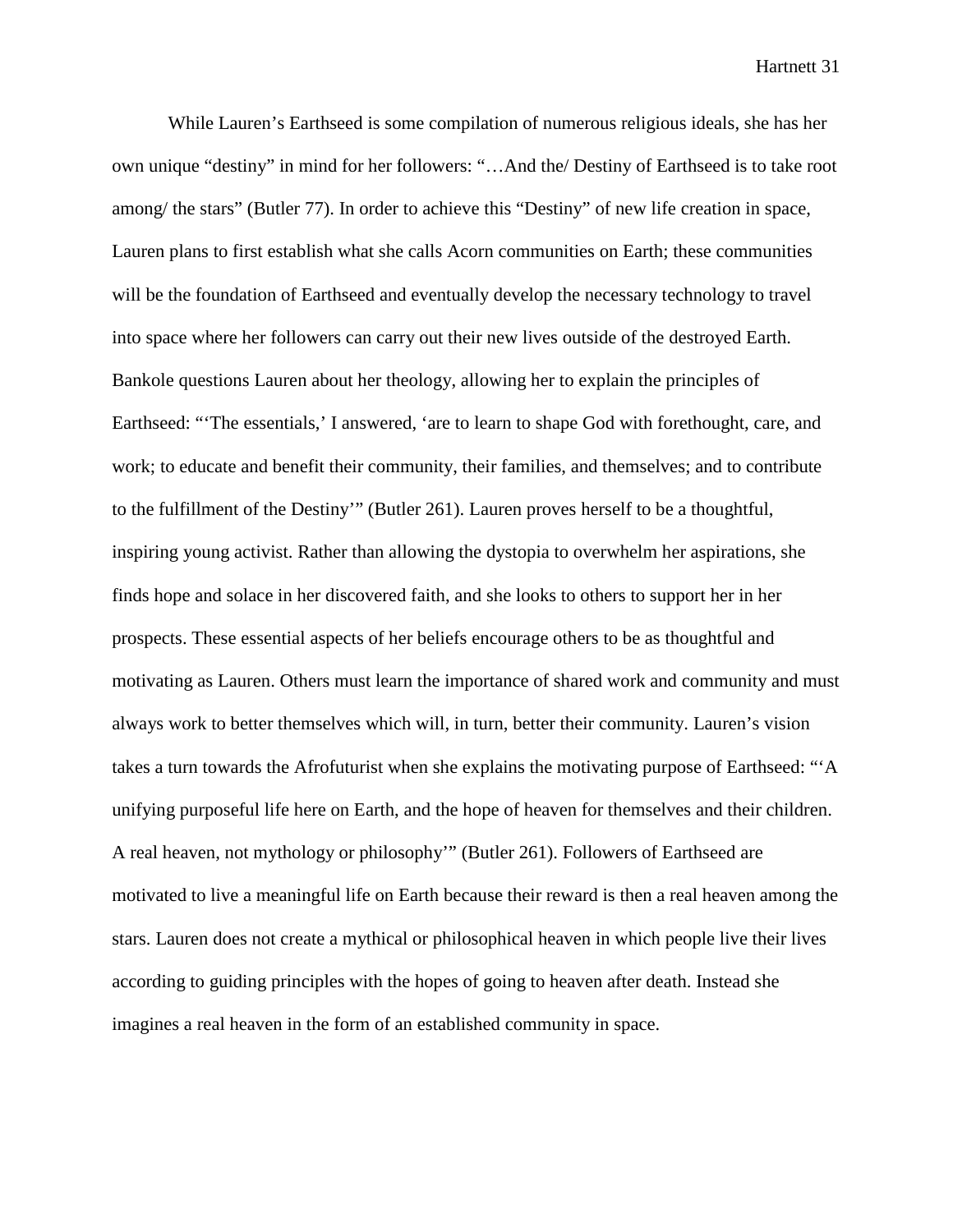Womack examines Butler's *Parable* series as Afrofuturist works and praises Butler for her advances as an Afrofuturist: "She gave many women a voice and validated their mashed-up mix of women's issues, race, sci-fi, mysticism, and the future" (Womack 110). The creation of a black, female protagonist who founds her own worldview and aspires to travel to space with a community of racial minorities to establish a new way of life is bold at the time. The idea of women in space, nonetheless black women, was rare, especially in the 1980s when Butler was writing. Butler uses Afrofuturist motifs to create a future in which her black readers see themselves in the future beyond what their present status is. Lauren sees the devastation in her society and she identifies viable solutions: "'Space could be our future,' I say. I believe that. As far as I'm concerned, space exploration and colonization are among the few things left over from the last century that can help us more than they hurt us. It's hard to get anyone to see that, though, when there's so much suffering going on just outside our walls" (Butler 20). While other characters are unable to imagine the possibility of a safe, secure future in outer space, Lauren makes it the founding hope for Earthseed. These characters are discouraged by the poverty and suffering that exist in the world around them, yet Lauren believes in the possibility of space and works towards achieving it. It is Lauren's hyperempathy that gives her the ability to look beyond the current state of her world and search for tools that will help her society rather than hurt it.

Moylan also recognizes this aptitude and optimism in Lauren. He examines her intuition in accepting space as a means of transcending the dystopia's issues and draws a comparison between her leading her followers to freedom and safety and the traveling of slaves to freedom in the North:

> she understands that space travel is one of the key economic and cultural opportunities of her era, and she sees that it carries the potential to expand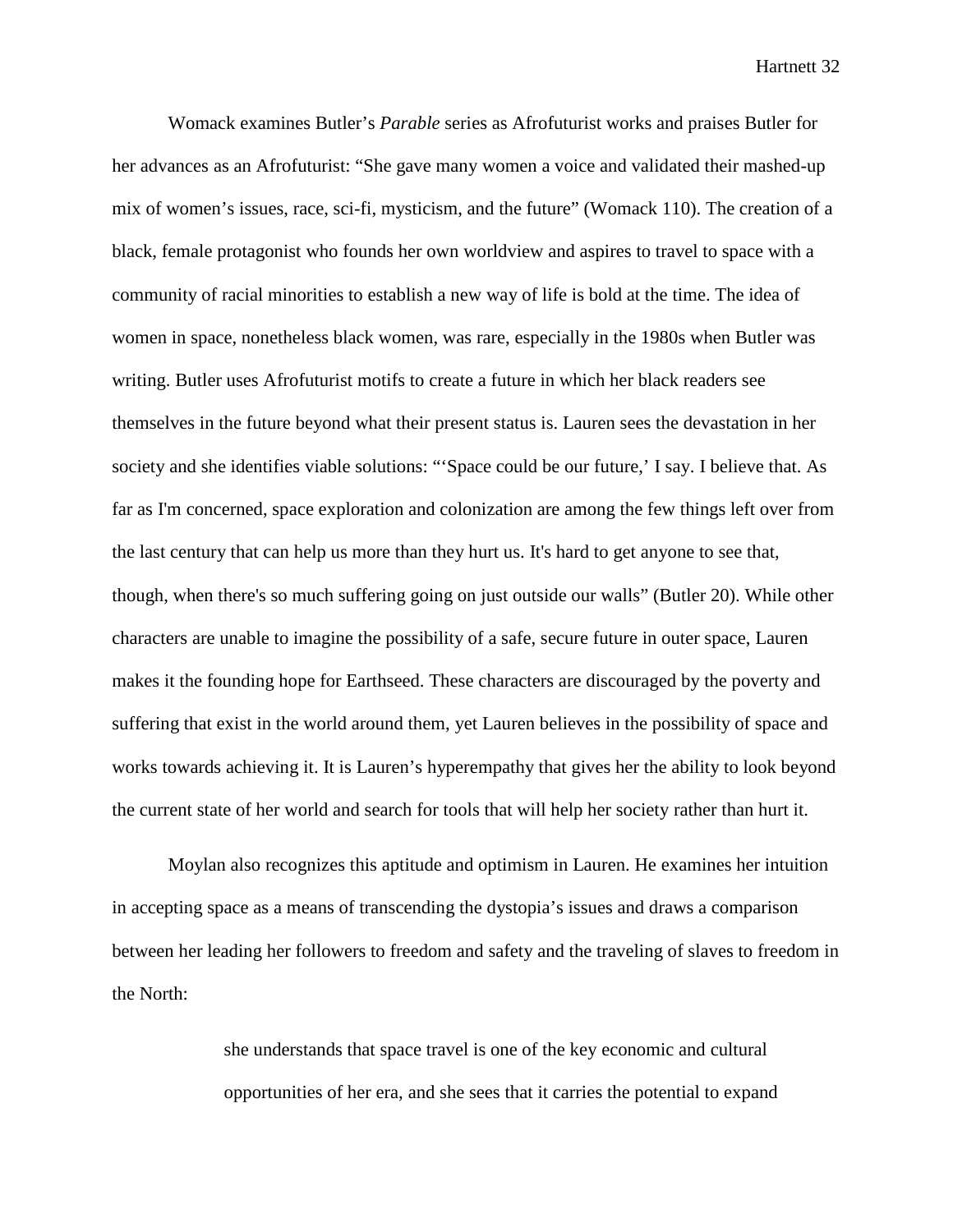humanity's self-understanding and self-respect by way of a temporal solidarity and a cosmic transcendence. For Lauren, space is a tangible heaven, and the means taken to attain that end harken back to the African American practice of 'following the drinking gourd' to liberation in the 'North.' (Moylan 229)

Lauren's vision of this "tangible heaven" in which humanity has the opportunity to begin anew by abandoning the starvation, poverty, and violence on Earth and establish a new society in space is entirely in line with Afrofuturist beliefs. Throughout the novel, there are a number of parallels to devastating racial institutions like slavery. Moylan draws a comparison between slaves escaping from the South to find freedom in the North and Lauren's leading of her followers to their own kind of freedom in the North and eventual liberation in space.

Lauren's hyperempathy functions as Butler's way of emphasizing how "contentious" humans truly are. It is significant that the only known "sharers" in the novel are Lauren, a racial minority, and Emery, Tori, Grayson, and Doe—some of the most racially mixed characters, in terms of the larger society. I argue that through the hyperempathy syndrome, Butler attempts to instill a sense of empathy in her reader, implying that minorities who have been oppressed are likely to have more awareness of the pain and suffering endured by others. Lauren describes her hyperempathy: "I feel what I see others feelings or what I believe they feel…I get a lot of grief that doesn't belong to me, and that isn't real. But it hurts" (12). In this dystopian world, Lauren's hyperempathy is a weakness. A world at the verge of ruin, riddled with extreme poverty, violence, and complete collapse of a social or justice system, is no place where one would want to share physical feelings because so few of them are pleasant feelings. In just the short time she has been alive, Lauren has likely experienced an unnecessary amount of pain as a result of her condition, very little of it being pain which was inflicted upon her directly. When she, Harry, and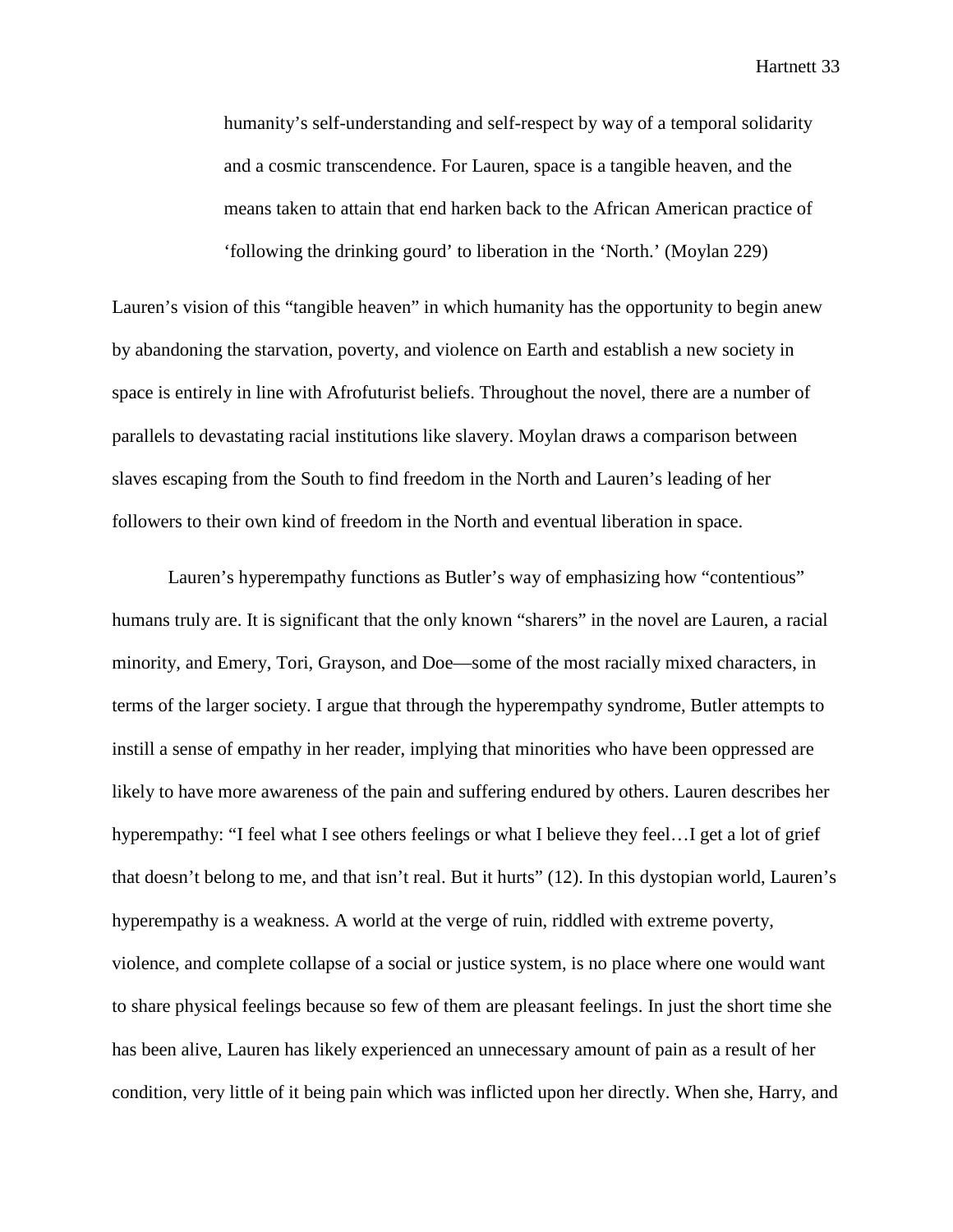Zahra first leave Robledo together, she knows she must tell them about her disorder, but is hesitant to do so because it makes her vulnerable: "Sharing is a weakness, a shameful secret. A person who knows what I am can hurt me, betray me, disable me with little effort. I can't tell. Not yet. I'll have to tell soon, I know, but not yet. We're together, the three of us, but we're not a unit yet" (178). With knowledge of her "sharing," anyone could easily hurt Lauren. In a world where almost everyone is poor, starving, and desperate, one does not want others to be aware of their defenselessness. Lauren cannot fathom telling anyone about her "shameful secret" unless she knows they can be fully trusted because otherwise she has made herself susceptible to betrayal. Hyperempathy leaves Lauren and other "sharers" no choice but to be suspicious of others and wary of trusting them, which functions as Butler's commentary on the idea that minorities, even though they have empathy, must also be cautious of trusting those who can use their racial status to oppress them.

While Lauren sees her hyperempathy as a weakness, something shameful and debilitating, it seems as if Butler may be suggesting that a condition like hyperempathy could strengthen a community. Butler imagines the possibility of shared physical feelings amongst individuals, and in doing so, she envisions a cross-racial empathy that could shatter the tendency of people to classify and make judgments according to race. Butler wonders if all of humankind possessed the same "sharing" abilities as Lauren, would anyone be capable of intentionally causing pain for others? After Lauren's half-brother, Keith, is found tortured to death, she questions the morality of humanity in 2024 and suggests the potential benefits of hyperempathy: "It's beyond me how one human being could do that to another. If hyperempathy syndrome were a more common complaint, people couldn't do such things. They could kill if they had to, and bear the pain of it or be destroyed by it. But if everyone could feel everyone else's pain, who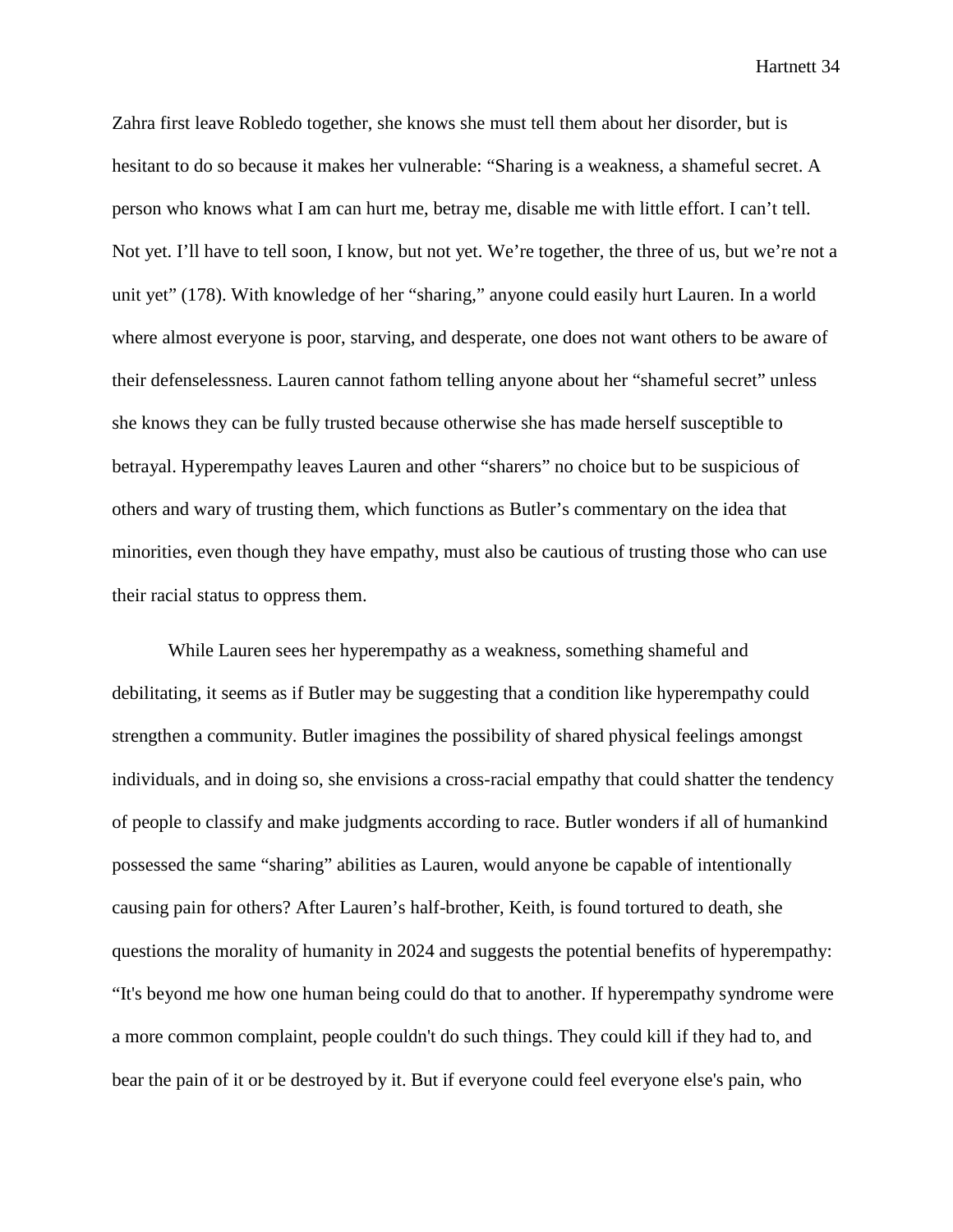would torture? Who would cause anyone unnecessary pain?" (Butler 115). These questions posed by Lauren are important considerations that transcend the novel, filtering into thoughts regarding how one might act in the real world. Again, Lauren refers to her hyperempathy as a "complaint," something unwanted and dangerous, but in this moment she considers the possible role of hyperempathy in eliminating oppression or unwarranted violence, questioning how one could cause harm to another if one were to share in the pain. Lauren goes on to discuss how her problem may be able to do some good, suggesting that, "A biological conscience is better than no conscience at all" (Butler 115). Lauren's dystopian world is a futuristic critique on many of the racial and social issues in America in the 1980s. Butler implies that in the latter decades of the twentieth century, America lacks morality, specifically in that humans tend to racially classify one another and discriminate against them according to their prejudices. Hyperempathy functions as a "biological conscience" that could eliminate or at least neutralize racial oppression by instilling empathetic feelings in everyone, preventing them from causing pain or harm to others. It is a possible solution to this human contention, but in giving so few of her characters the syndrome, Butler implies that a world where everyone is hyperempathetic could never exist.

Although a world in which all humans possess empathy and acceptance of one another cannot be achieved, Butler provides her readers with an understanding of what they must do to move in the direction of such a world. The critical dystopia is meant to function as a critique while offering some sort of method or process of change. Because Lauren's hyperempathy allows her to feel a deep level of compassion and understanding of others, she is a strong leader who is highly qualified to be the change agent in the novel. Butler's readers should take away an understanding that empathy is the key to a more accepting, flourishing future. As a racial minority, Lauren is capable of instilling a sense of hope for the future of race and racism in the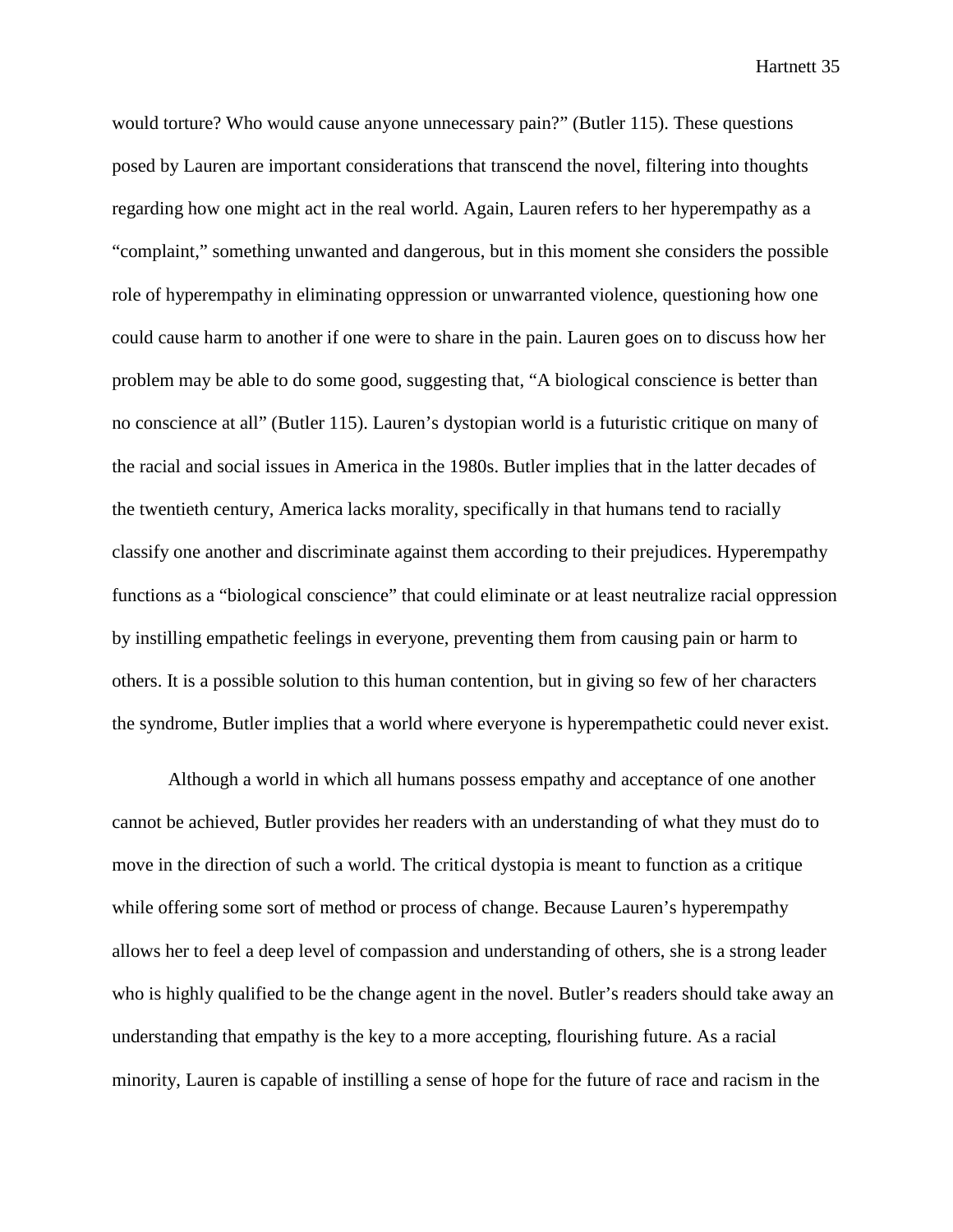reader because she overcomes the history of oppression placed upon her and other minorities, unites a community of minority characters, and looks ahead to building a community founded upon empathy and acceptance.

## **III. The Oppressed Minority in Marge Piercy's** *Woman on the Edge of Time*

An examination of the critical dystopias emerging from the 1980s presents questions about the critical utopias which preceded these dystopian visions. The early 1970s marked a period of optimism and excitement for those who desired change and sought a more egalitarian government (Moylan 194-195). This was a period in which there was hope for those who had continuously been made marginalized members of society—women, racial minorities, the poor—because there seemed to be a possibility for more opportunities for all people, not just a select few. In the introduction to the 2016 edition of her 1976 novel, *Woman on the Edge of Time*, Marge Piercy states that the goal in writing about the future is not to predict it. She writes, "The point of such writing is to influence the present by extrapolating current trends for advancement or detriment…the point of creating futures is to get people to imagine what they want and don't want to happen down the road and maybe do something about it" (Piercy vii). This is certainly true of the numerous critical utopias which came out of the 1970s as a result of the second wave of the feminist movement. Piercy discusses how these feminist utopias were so prominent because there was "…a hunger for what we didn't have at a time when change felt not only possible but probable" (Piercy viii). Prior to the 1970s, utopias were often idealized settings depicting the preservation of humanity amidst rising technological advancements. These perfect or ideal societies were created predominately by white males, and the experiences of the characters in the utopias reflected the experiences of these writers; thus, their critiques of the world around them were aimed at social and political issues that concerned them. And these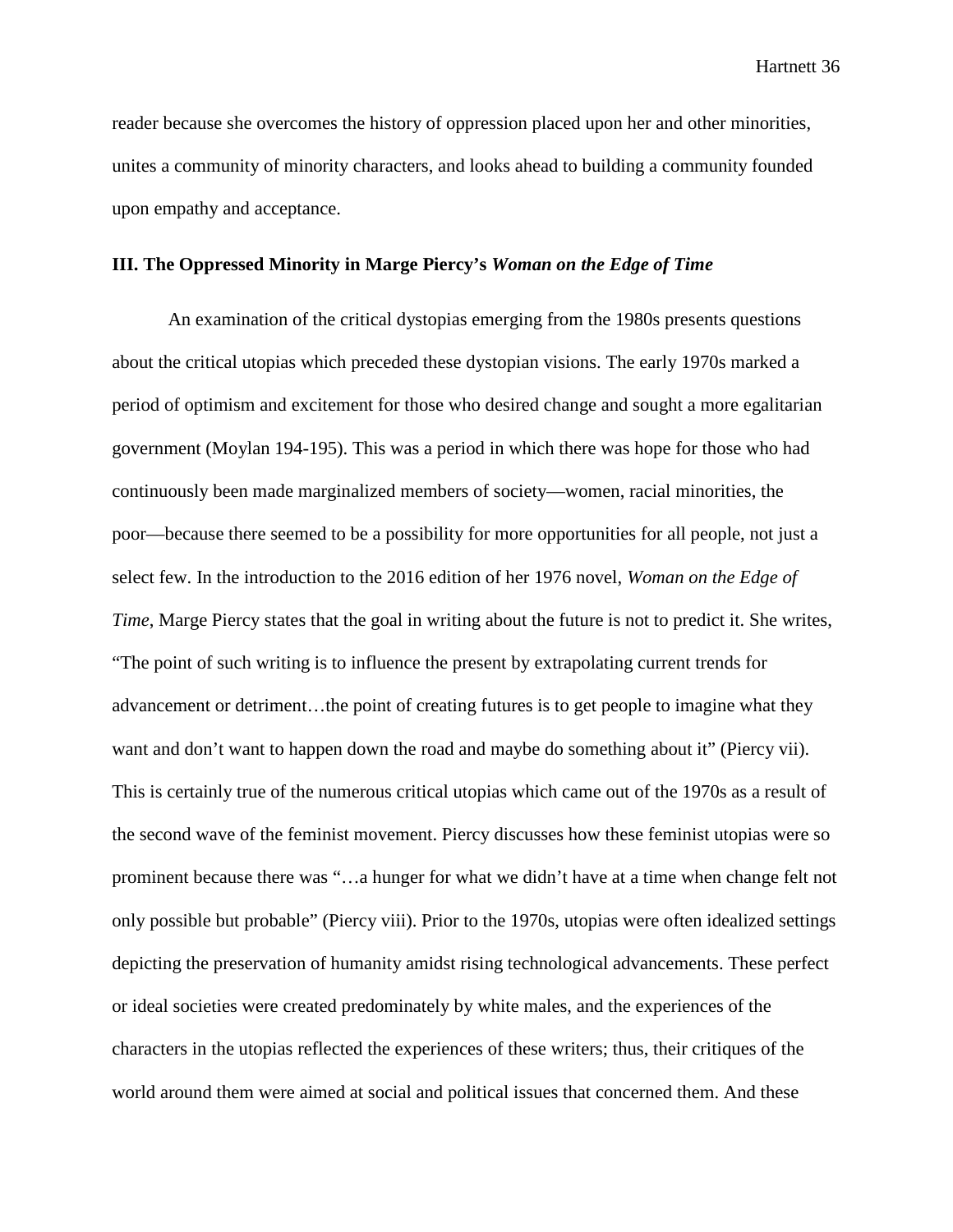utopian visions were just that—critiques of modern society. The evolution of the critical utopia in the 1970s marks a transition in the motives of utopia, as is seen through Piercy's comments on utopia in her introduction. Utopia is not merely used as a vehicle for criticism or predicting the future, but it should place the reader outside of their everyday lives and give them an experience that forces them to imagine what they do or don't want to happen in their future. These imaginings should then inspire readers to take action and make change.

In Butler's *Parable of the Sower,* this agency is promoted through Lauren's hope for her utopian vision. Although Piercy also depicts a utopian imagining, the call for action and revolution is less attainable which somewhat hinders the reader's acceptance of the novel as an inspiration for change. Because Piercy is writing *Woman on the Edge of Time* in the 1970s, prior to any dark shift toward dystopia, she is still able to envision a highly idealized utopia even if the means for obtaining such are more out of reach. The novel is focused around the life of the protagonist, Connie Ramos, a middle-aged Mexican-American woman with a troubled past who suddenly finds herself able to communicate with a future society. She struggles in the present to retain her dignity and independence in the face of being an oppressed minority. Connie is poor, a single woman, a racial minority, diagnosed insane, and has a violent past which cost her the custody of her daughter. Her experiences in the future awaken a determination to not let herself be controlled or victimized, by the doctors under whose supervision she is, nor the larger society in which she lives. Piercy declares this determination of Connie in her introduction to the novel in which she describes the future utopian community of Mattapoisett:

> The lives and institutions and rituals of Mattapoisett all stress being a part of human nature and responsible for the natural world. In imagining the good society, I borrowed from all the progressive movements of that time. Like most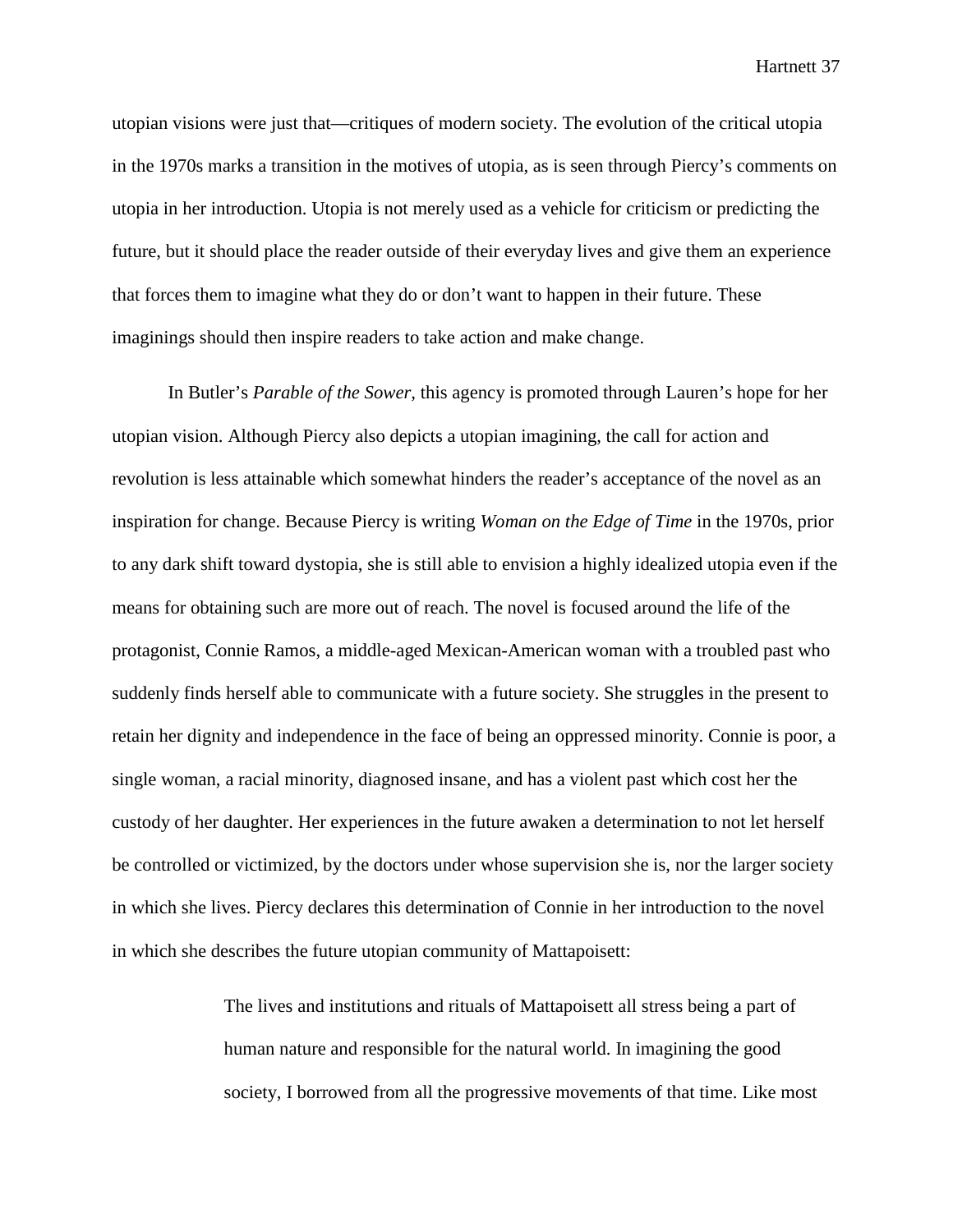women's utopias, *Woman on the Edge of Time* is profoundly anarchist and aimed at integrating people back into the natural world and eliminating power relationships. (Piercy ix)

Piercy recognizes the flaws in her society and therefore depicts an alternative future in which the people and their values combat these flaws. The people of Mattapoisett have nothing but utmost respect for the natural world and everything in it, including one another which is not at all what Piercy was experiencing in America in the 1970s. Piercy admits to the utopia being "anarchist" in that Connie is driven to rebellion in her dystopian world after experiencing the perfect community in Mattapoisett. Her intention is for her readers to have a similar reaction to Connie and be inspired to take action towards a more egalitarian world.

Marge Piercy is a widely read and highly praised feminist and activist whose writing embraces feminism, sexuality, and political activism in ways that push conventional boundaries. As a result, Piercy has faced a great deal of resistance from readers. Piercy was born in Detroit in 1936 into a Jewish family that was affected by the Great Depression, but regardless of her socioeconomic status, she was able to pursue her writing at the university level, through well-deserved scholarships and fellowships. While Piercy excelled academically in college, she has admitted that her values conflicted with what was expected of her as a woman in the 1950s. Piercy undoubtedly did not fit any image of what women were supposed to be nor did she conform to the expectations of women. She was divorced from her first husband at twenty-three, living in poverty in Chicago, surviving off part-time work. Society had defined Piercy as a failure as a woman, and this resulted in her failure to be taken seriously by many publishers. Despite the adversity she faced as a minority, both poor and a woman, Piercy remained headstrong, focusing on her writing and her involvement in the Civil Rights movement. In the time Piercy was not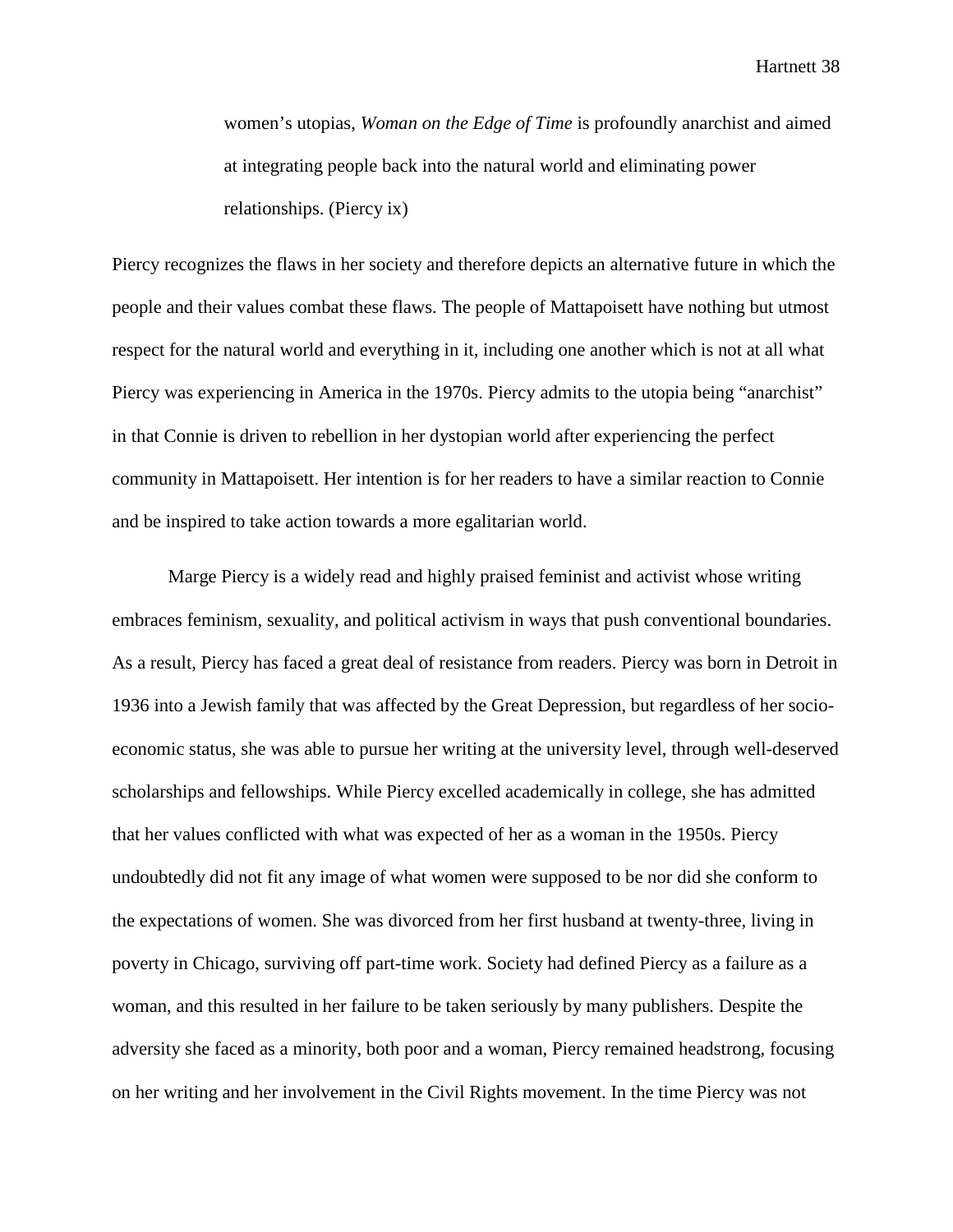writing, she was highly engaged in political movements, especially those of the New Left in the 1960s. Piercy is one of the founders of NACLA (North American Congress on Latin America), and she organized many events for SDS (Students for a Democratic Society) in addition to her avid campaigns for the women's movements. Her poetry, novels, and numerous articles focus on the possibility of radical social change.

Piercy's political activism motivates her writing of critical utopias; she can examine and critique the concerns of her society, posing alternatives or solutions to its undesirable aspects. Much like Butler, Piercy, too, has lived her life on the margins of society. As a lower-class woman living in America in the 1950s and 60s, Piercy was continuously beaten down by a system ruled by white men where opportunities for those who lived impoverished lives were scarce and social mobility was an unattainable dream. It is no surprise, then, that these experiences permeate into her writing. In a 2015 interview with Stephanie Rogers, Piercy responds to a question about speculative fiction as a genre:

> I believe speculative fiction is one of the best ways to take on the larger questions about society, human nature, how we interact with history and the past and our assumptions about the future. With the ability to change variables in the world as we find it, we can study our own beliefs critically, we can explore the likely outcomes of trends we see developing…We can imagine societies that value different things, like the ability to take care of those who need it rather than buying up businesses and destroying them. (Rogers 126)

This is certainly how Piercy utilizes the genre in her writing of *Woman on the Edge of Time*. The utopian vision she presents here allows her to "change variables in the world" in a way that poses important questions about her present-day society. With the creation of a society with values and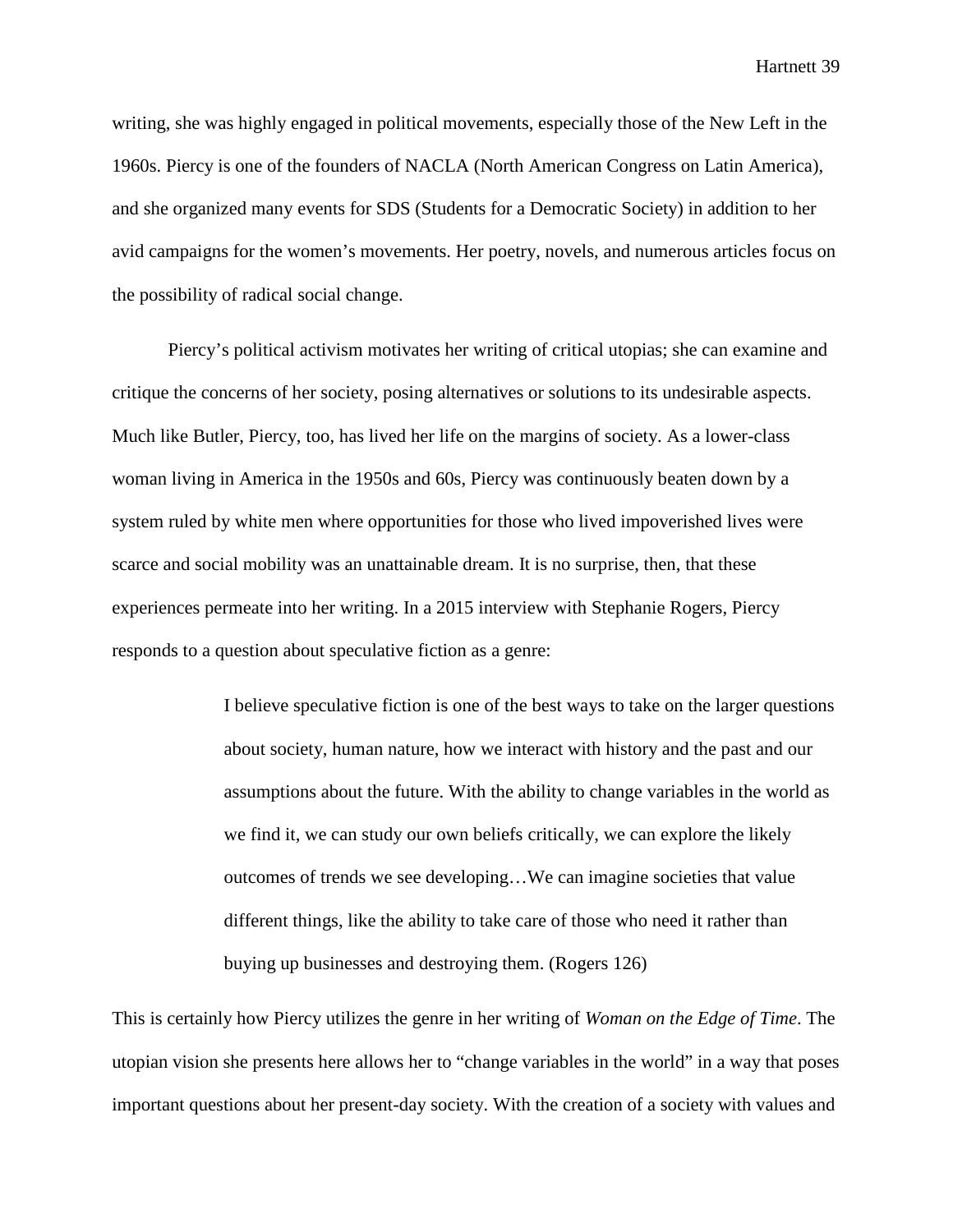beliefs entirely different from her own, she is able to present her readers with an interesting consideration of possible futures. Piercy seems focused on promoting critical thinking in her readers, so her future societies which are dependent on the actions of those in the present day remind her readers that every action and every choice they make create the future.

In her 2016 introduction to the novel, Piercy discusses her purpose in writing utopian speculative fiction, identifying her desire to examine the social aspects of society closely and critically. Piercy writes, "I am also very interested in the socializing and interpersonal mechanisms of a society. How is conflict dealt with? Again, who gets to decide, and upon whose head and back are those decisions visited? How does society deal with loneliness and alienation?" (Piercy xi). In terms of minorities in society, those who are "lonely" and "alienated," Piercy is interested in looking at how society deals with these outcasts. She questions the conflicts and decision-making processes of America in the 1970s because she has experienced how these are areas of corruption and concern. As Butler had said in an interview, humans are naturally contentious beings. She portrays this human capacity for contention in her dystopian future, just as Piercy does in the dystopian present she depicts in *Woman on the Edge of Time*. Because Butler and Piercy are writing during two different time periods, the seventies and the eighties, the issues at the center of debate in their society vary, so the issues they choose to focus on in their writing are different. Butler's criticism is deeply rooted in multiracial acceptance and redefining the hierarchical statuses of race. Her racial minorities overcome their history of oppression through unity and empathy. Piercy disapproves of the inequality of women and the lower-class in her society, and she creates a utopia in which these issues, along with racial classifications, are erased altogether. The main difference in how these women express their concerns is in their methods for inspiring action in their readers. Butler provides her reader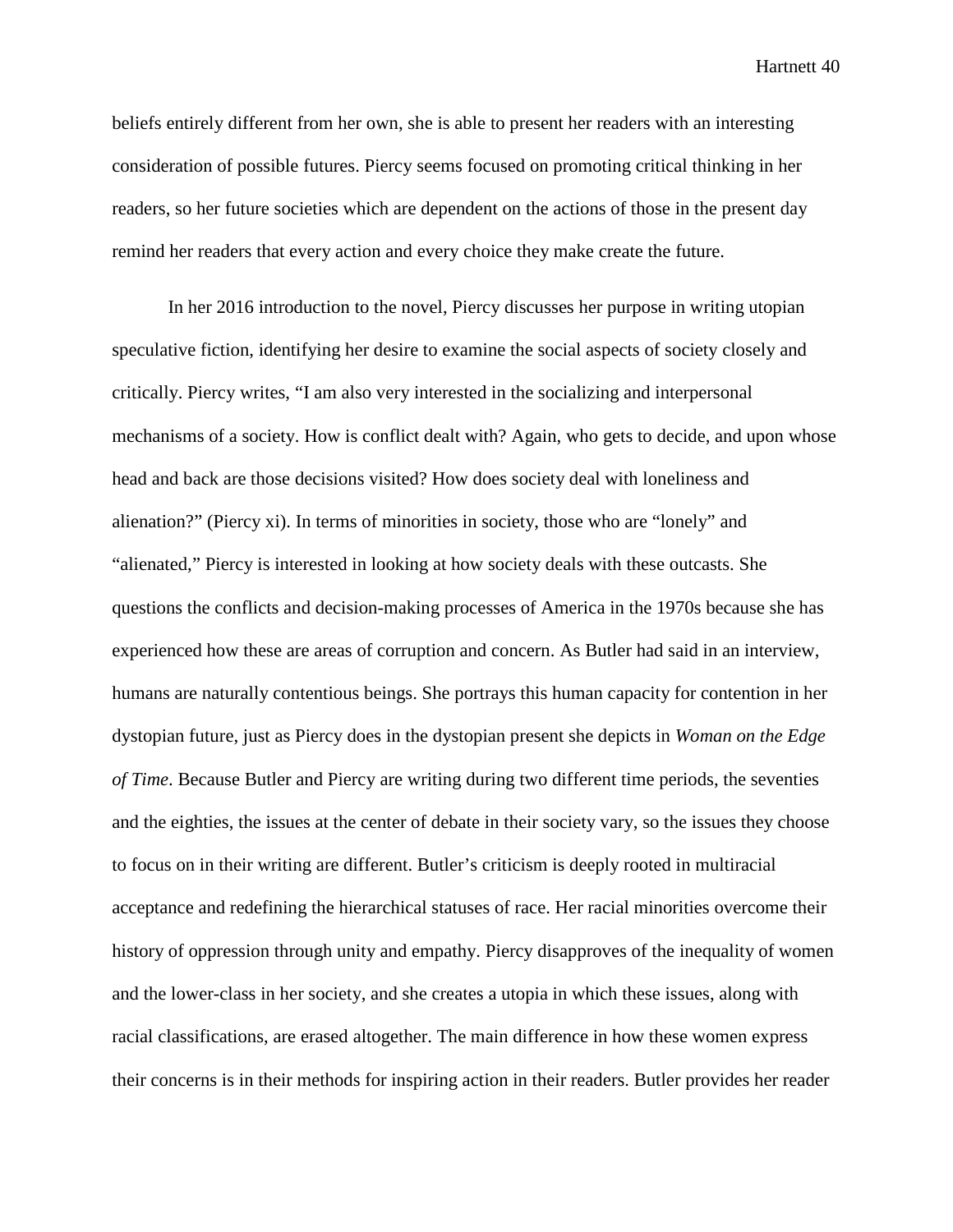with a potential solution to inequality and racism that may move her readers to take action. Piercy, however, leaves her reader with an understanding that one must take action to see change, but that taking action may require persistence and patience because a solution is not readily attainable.

*Woman on the Edge of Time* functions as a utopia embedded within a dystopia. Piercy paints the present-day world of her protagonist, Consuelo (Connie) Ramos, as a dystopia. The novel is set in New York in the 1970s, and Connie is a Mexican-American woman on welfare who has recently been unjustly committed to a mental institution. She has been in and out of psychiatric treatment, but her most recent admittance occurs after she is hospitalized due to an altercation with her niece's pimp/ boyfriend. Connie is responsible for hitting Dolly's pimp, Geraldo, in an attempt to protect her niece from an unwanted, illegal abortion. She fails to succeed, and instead she is brutally beaten unconscious by Geraldo, then framed as an insane assailant. While institutionalized, Connie has the ability to communicate with a woman who lives in a possible future, utopian society called Mattapoisett. Mattapoisett functions as a utopian possibility for the future that Connie is responsible for creating. The woman with whom Connie communicates is named Luciente, and she helps Connie to maneuver between the two worlds. Mattapoisett is a small community set in the year 2137 where there are sexual and racial equality, environmental purity, and highly advanced technology. They have eliminated all meaning behind racial and sexual differences—children are gestated in machines and share no genetic relations to their three co-mothers. They have erased the role of woman as mother, allowing for any male or female to take responsibility of the child, and they have removed any racial hierarchy. In her transitions back and forth from the present to the future, Connie learns about how Mattapoisett came to be, focusing on what problems and conflicts these people have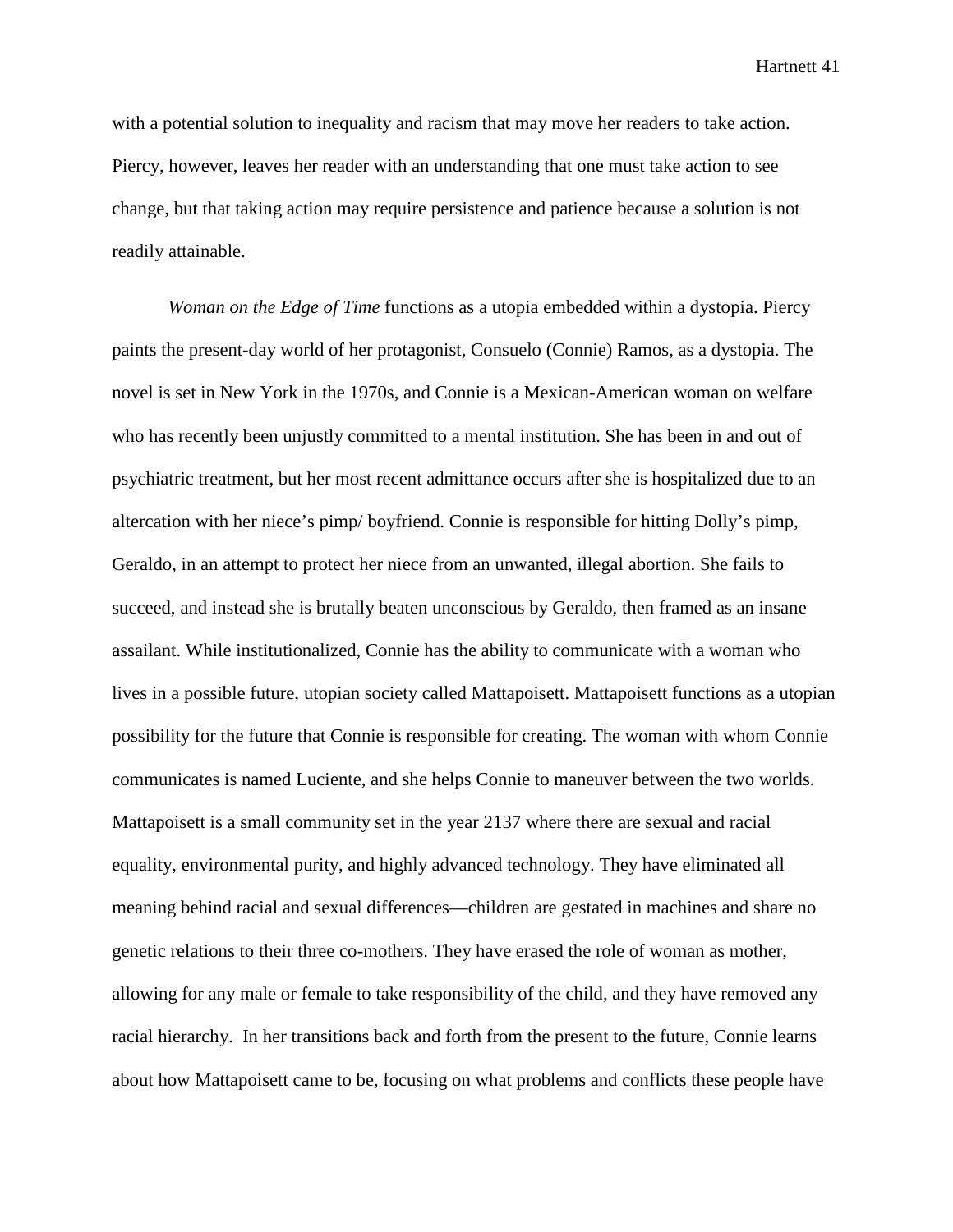solved and how they do so. Connie is also shown another potential future, this one dystopian in nature. In this society, war is a constant, women are grotesquely exploited, and the world seems to live in a haze of virtual reality. As Connie spends her days captive in the mental institution, she becomes increasingly aware of her role in creating the future world and how important it is that she makes the right choices to ensure they are moving towards a utopian future.

Piercy's dystopian setting of 1970s New York is a reflection of her experience as a minority. Through Connie, Piercy criticizes the social system and its lack of understanding or acknowledgement of racial minorities, women, or the lower class. Throughout her life, Connie has been beaten and battered by a system that does not care about her well-being. As a Mexican-American woman, her identity as a racial minority causes her to feel a great deal of shame: "…and the shame, the shame of being second-class goods. Wore out fast. Shoddy merchandise. 'We wear out so early,' she said to the mirror, not really sure who the 'we' was. Her life was thin in meaningful 'we's. Once she had heard a social worker talking about Puerto Ricans, or 'them' as they were popularly called in that clinic…" (Piercy 33). Is Connie referring to other women when she says "we," or is she talking about other racial minorities? It seems as though even she is unsure, emphasizing the extent to which these populations have been marginalized and alienated. As a woman and as a Mexican-American, Connie has repeatedly felt ashamed of her identity. The idea of "wearing out so early" implies not just a physical deterioration, but a continuous mental wearing down by some oppressor. Connie considers the social worker talking about Puerto Ricans and calling these people "them." Grouping these people together because of a racial similarity and discriminating against them has a dehumanizing effect. These individuals are continuously told that because of their sex or because of their racial identity, they are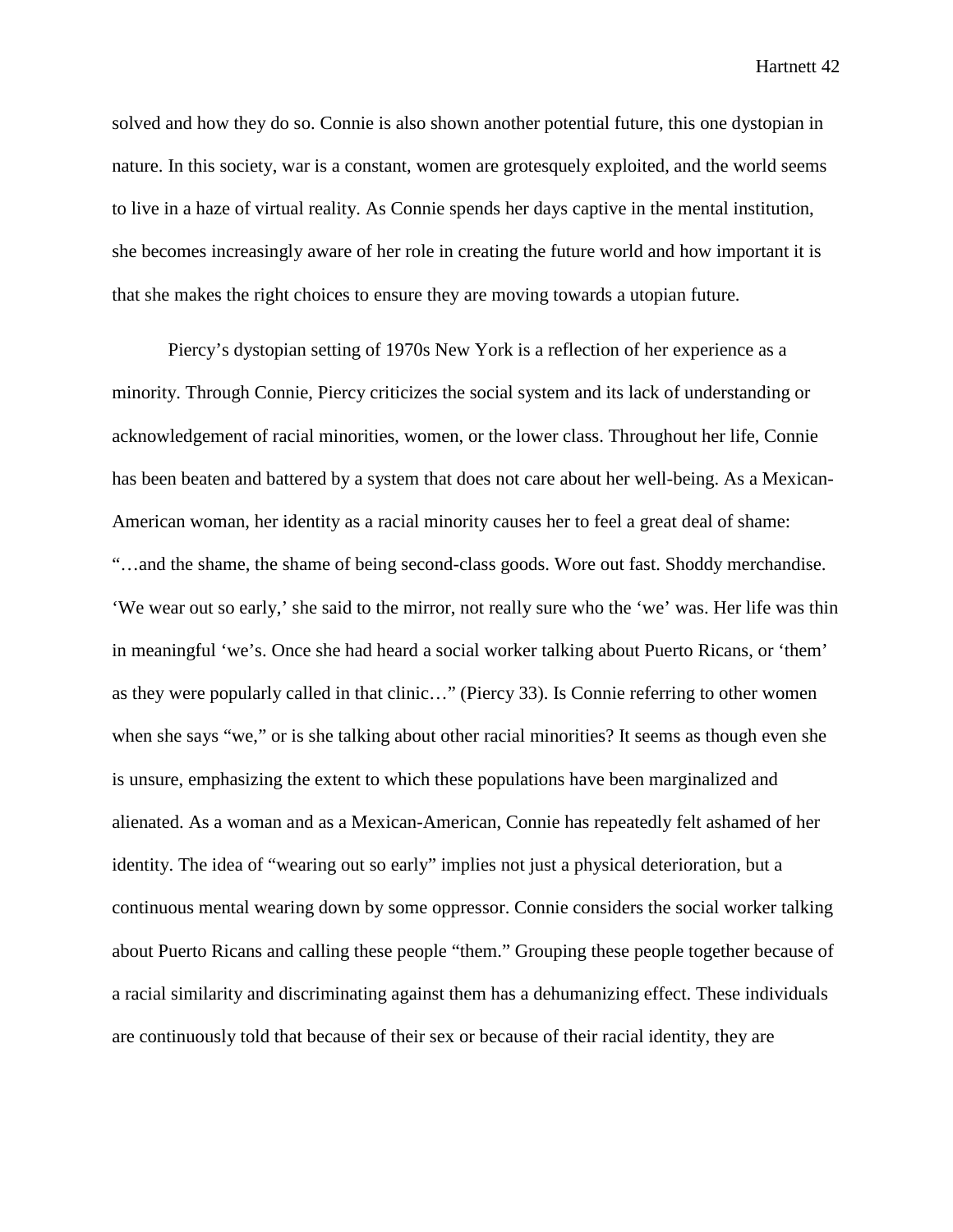somehow less important, weaker, insignificant. Piercy highlights this unjust racism and sexism in the dystopian present.

Connie has lived a rather devastating life, one full of desperation and heartbreak, and her time spent in and out of mental institutions hints at the possibility of her unreliability as a character. She admits to there being three names inside her:

> Consuelo, my given name. Consuelo's a Mexican woman, a servant of servants, silent as clay. The woman who suffers. Who bears and endures. Then I'm Connie, who managed to get two years of college—till Consuelo got pregnant. Connie got decent jobs from time to time and fought welfare for a little extra money for Angie. She got me on a bus when I had to leave Chicago. But it was her who married Eddie, she thought it was smart. Then I'm Conchita, the low-down drunken mean part of me who gets by in jail, in the bughouse, who loves no good men, who hurt my daughter. (Piercy 129)

It is interesting to consider how even Connie's perception of herself is riddled with racist views. Consuelo, a Mexican woman, is the one who "suffers," "bears and endures." Her self-description as a "servant of servants" implies that she is insignificant within the social stratification of the 1970s. Consuelo also blames herself for getting pregnant. Connie, the Americanized version of Consuelo, is able to make a life for herself—she goes to college, holds jobs, and raises her daughter, Angie. Then Conchita is a hopeless disappointment; it is Conchita who goes to jail and goes to the mental institution, becoming a violence-prone, depressive woman who beats her own child. Piercy presents the question of whether or not Connie is actually delusional, or whether her repeated abuse and disappointment as a minority has forced her to act in a certain way.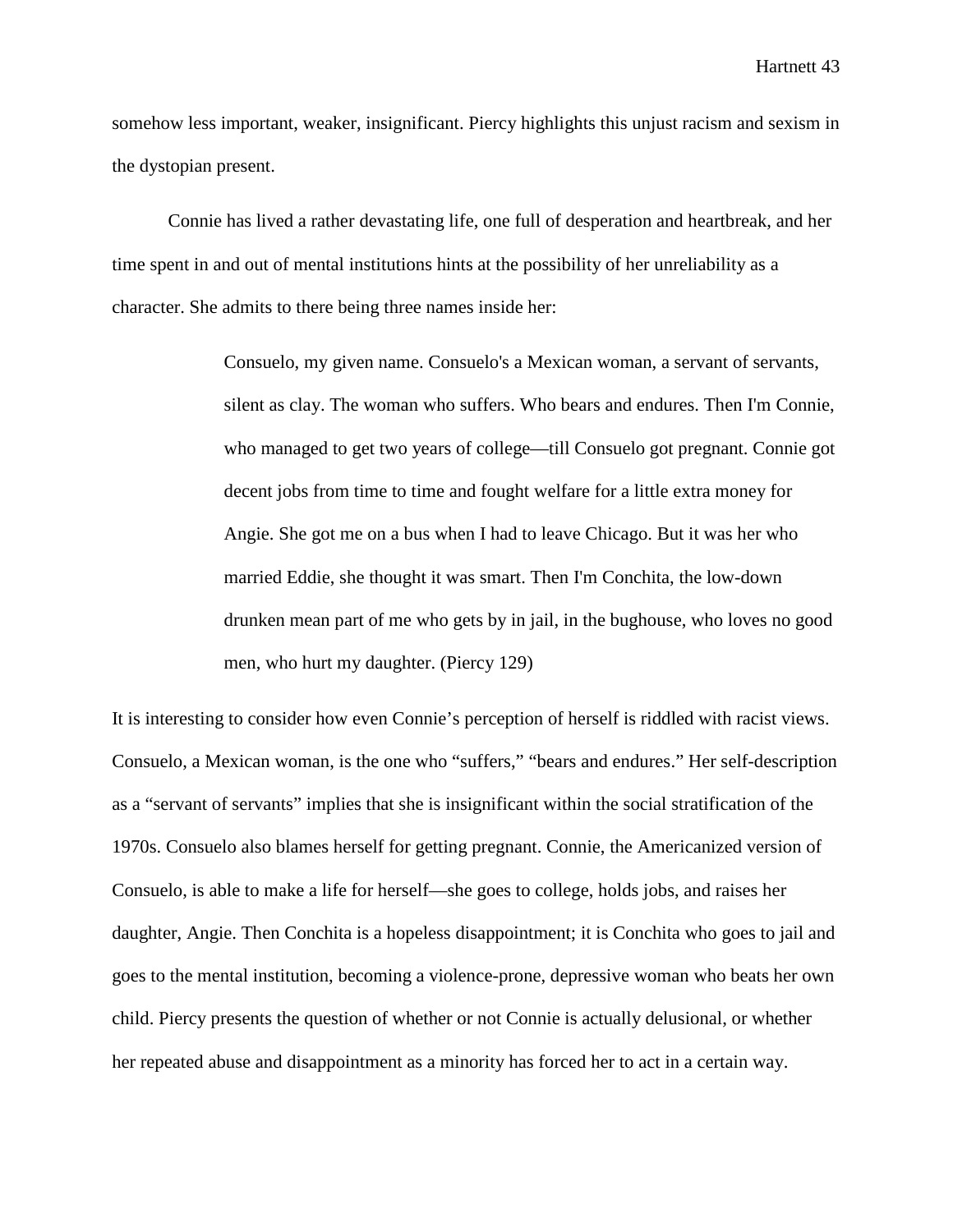Despite her negative perception of herself and the endless abuse from her society, Connie refuses to accept defeat. As she reflects on a job she held in college as a secretary to an arrogant, white professor, she says, "The anger of the weak never goes away, Professor, it just gets a little moldy. It molds like a beautiful blue cheese in the dark, growing stranger and more interesting. The poor and the weak die with all their anger intact and probably those angers go on growing in the dark of the grave like the hair and the nails" (Piercy 50). Connie's comparison of the anger of the weak to that of a beautiful blue cheese reveals her ability to prevent those with power from trampling her. The poor, the weak—women and racial minorities—will never forget the hardships that have been cast upon them by the government or by society. Their resentment may appear to subside, but Connie shows us that anger and hurt only grow stronger. She implies that even after death or after a tension has seemingly lessened, those angers will continue to exist, growing deeper and stronger. This stoking of anger is what fuels Connie's resistance to the higher powers and those who continuously try to tear her down. The utopian future of Mattapoisett will not exist if Connie surrenders to their oppression, so her anger grows within, driving her to action.

Both Butler and Piercy address the possible existence of racial differences in their utopian futures. While Butler utilizes racial difference as a means of promoting multicultural acceptance and celebration, Piercy erases the significance of race as a marker of identity. When Connie first arrives in Mattapoisett, she observes that individuals are randomly distributed to villages that embody various differing cultural identities. These communities consist of people who are grouped together regardless of their racial marking. When discussing the process of the "brooder" where genetic material is stored and embryos grow, Luciente and Bee explain the significance of race in their society: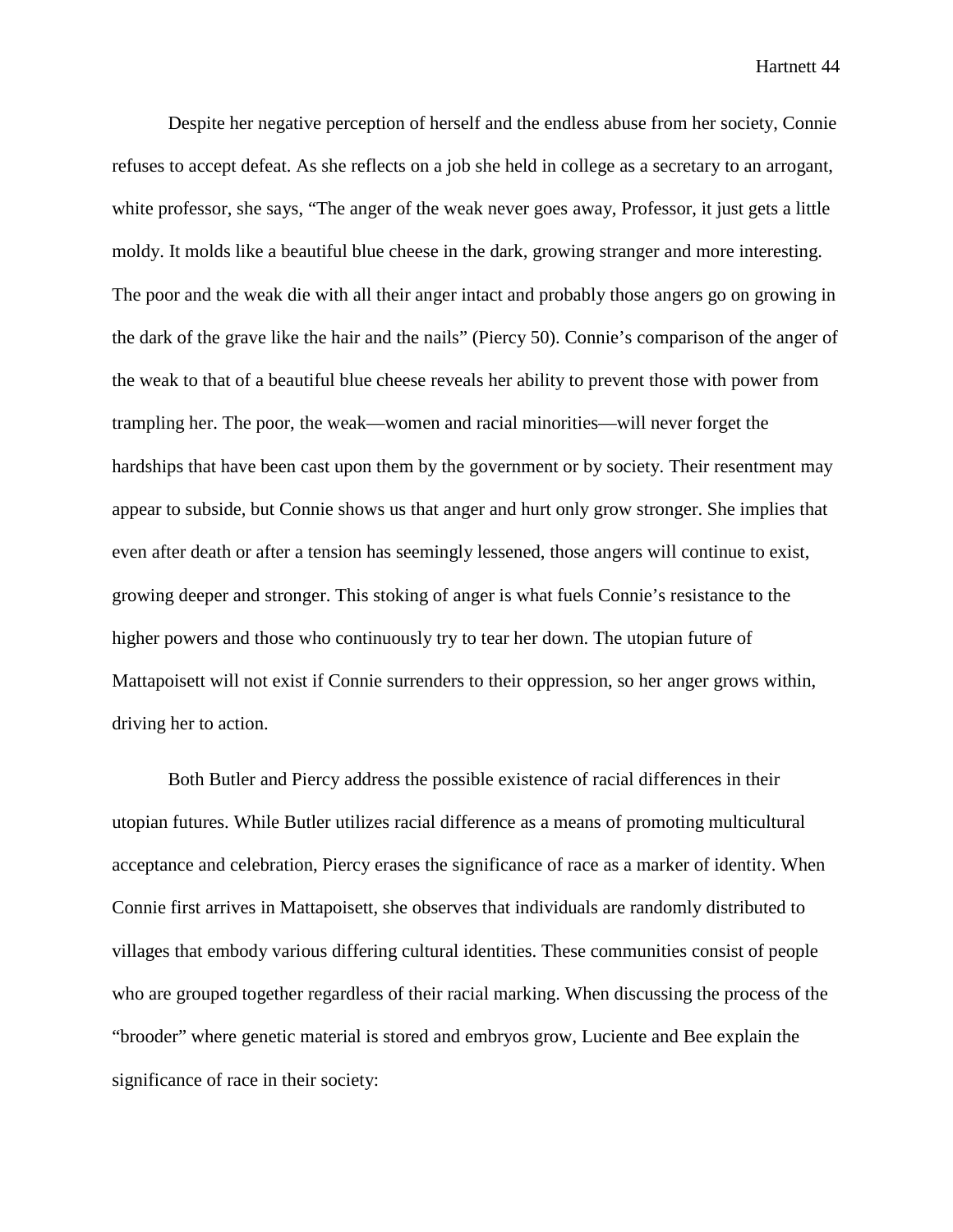"At grandcil—grand council—decisions were made forty years back to breed a high proportion of darker-skinned people and to mix the genes well through the population. At the same time, we decided to hold on to separate cultural identities. But we broke the bond between genes and culture, broke it forever. We want there to be no chance of racism again. But we don't want the melting pot where everybody ends up with thin gruel. We want diversity, for strangeness breeds richness." (Piercy 108-109)

The citizens of Mattapoisett embrace diversity and encourage it within their community. As a result, they seek to eliminate any chance of racism, so they breed their citizens in a machine, eliminating the bond between genes and culture. Individuals are raised in a certain culture, but there is no racial marker or signifier that indicates what one's culture is. Individuals are also free to fuse into another culture at any point in their life. Rather than moving towards a future where everyone is of some mixed identity, they found the best solution to be complete de-signification of the meaning of one's racial markers, like skin or facial features. They erase racial difference, but they preserve cultural difference so as to promote "diversity," "strangeness," and "richness."

A scholar of utopia, Edward K. Chan, performs a close examination of the subject of the 1970s American utopian vision. He is interested in answering the question of what 1970s utopian writers decide to do with markers of racial difference in their constructed utopias. He explores three utopian novels—Dorothy Bryant's *The Kin of Ata Are Waiting For You*, Marge Piercy's *Woman on the Edge of Time*, and Samuel Delany's *Triton*—all written in the 1970s and that each address race by re-imagining the signification of race. Chan discusses how, once the connection between racial signifier (racially marked physical features, skin, cultural practices, languages, etc.) and racial signified (racial identities) is disconnected, then the history of racial oppression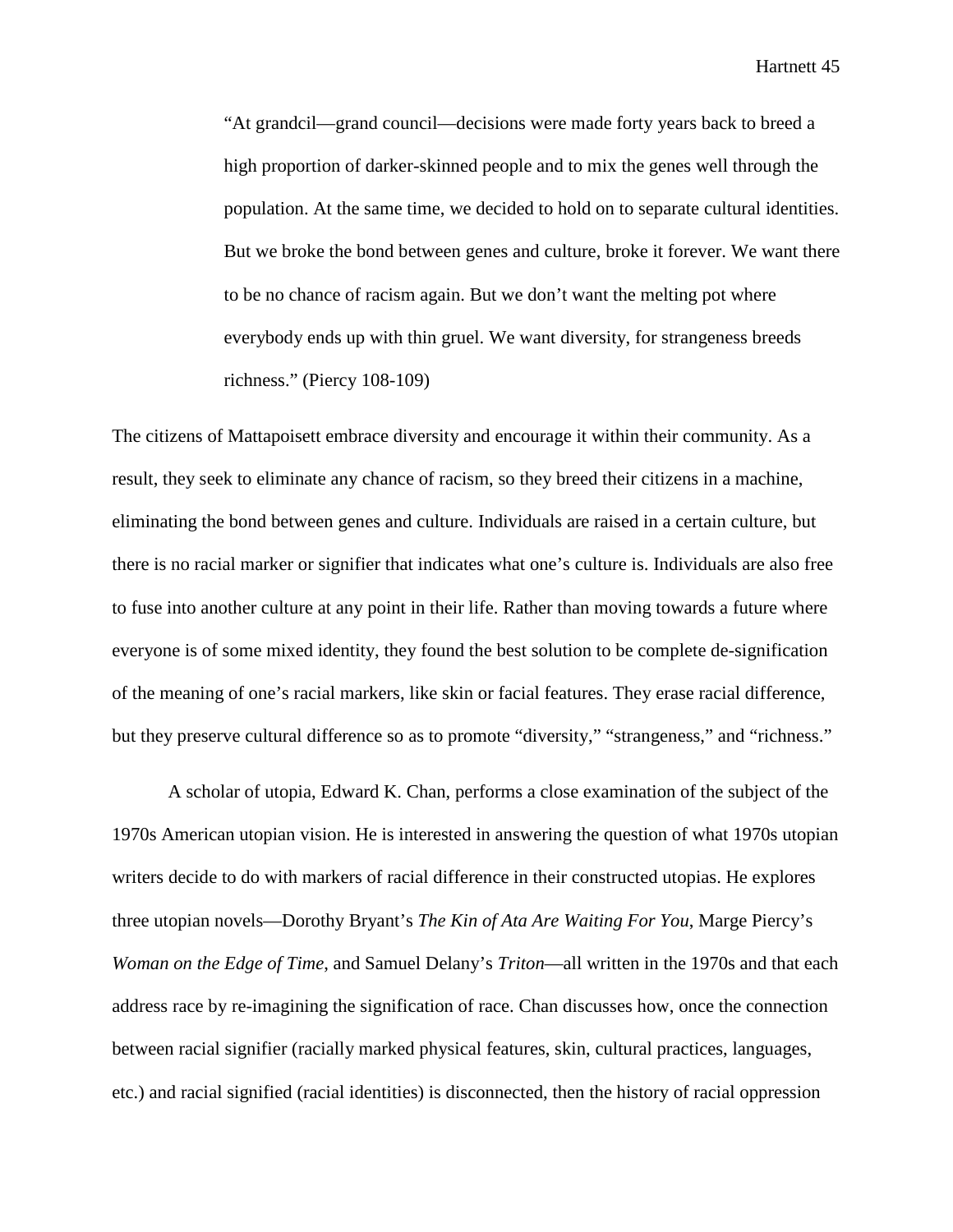can be erased. He argues that the three novels he examines disrupt this linkage: "Their common objective is to make race a sign that does not signify—to dissolve the connection between signifier and signified—so that it no longer provides meaning" (Chan 470). It has often been ingrained in human societies to categorize individuals according to their differences. Once individuals are identified and labeled according to these differences, they become vulnerable to hierarchical classifications and discrimination. In the novels Chan addresses, he identifies three ways in which writers portrayed race in a way that prevented these differences from having any meaning: "non-signification, counter-signification, and de-signification" (Chan 470). One of the novels that Chan examines is Piercy's *Woman on the Edge of Time*, and he discusses the effect of the reconfiguration of race in her utopia. Of the people of Mattapoisett, Chan says, "Although Piercy's utopians still possess racial signifiers, racial meaning no longer exists. Once the chain of signification is broken between marker/signifier and identity/signified, race no longer works as a way to interpret bodies" (Chan 473). This is especially significant in comparison to Connie's dystopian present-day because she is continuously made a victim to the racial meaning of her Mexican-American signifiers. Her immersion in a culture that does not base judgment according to one's racial differences is enticing to her because her racial differences have been her plight all her life. She is able to see what a community without racism or sexism looks like and how it functions, inspiring her to enact change in her own world so as to achieve this utopian future.

Butler and Piercy treat racial differences in varying ways, and their overall motive in doing so is different. In Butler's *Parable of the Sower* Lauren functions as the empathetic minority character who will lead her fellow minorities to a brighter future. It is this hope for the better future that inspires her followers and promotes the multicultural acceptance that Butler was experiencing in the 1980s. In Piercy's novel, the utopian future already exists, as does a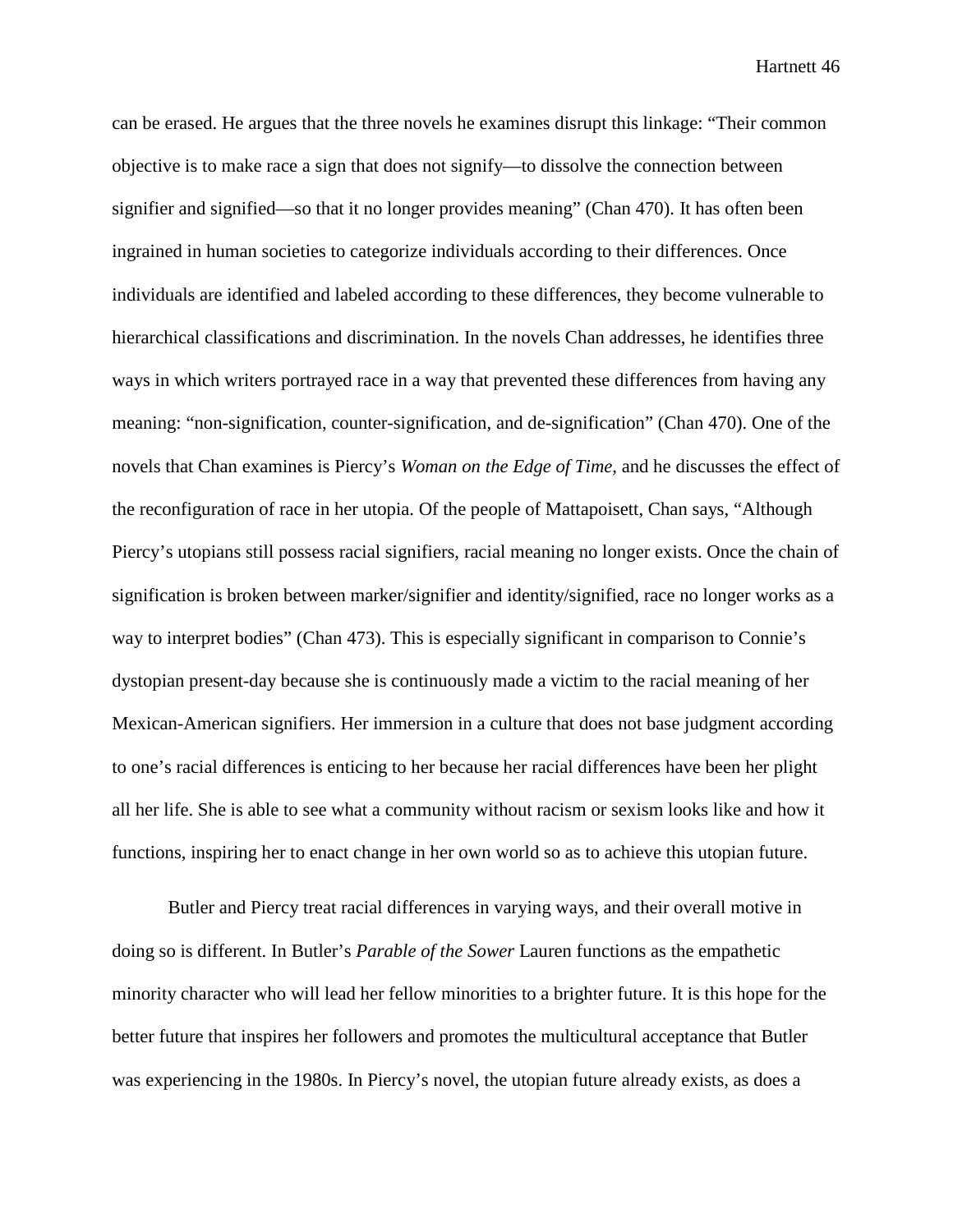dystopian one. Piercy's motives for promoting change at first seem less clear than Butler's. Rather than having a character, like Lauren, who is well-qualified to lead people and establish a community of their own, Piercy places Connie Ramos at the crux of transformation. In New York, in the 1970s, Connie is a minority in more than one sense—she is a woman, poor, Mexican, and allegedly insane. Her society is in no way prepared to accept her as a leader towards a utopian future; thus, she must take more drastic measures than Butler's Lauren Olamina because she will not be accepted or respected by others. In her analysis of Piercy's novel, Kim Trainor discusses Connie's character: "Connie has engaged, and continues to engage, in some critical reflection regarding the plan and purpose of her life but the resources available to her to fulfill these plans are so inaccessible that she has virtually given up" (Trainor 34). In other words, it seems as though Connie has accepted her role as a minority in the dystopian present moment in that she has no power or control over the future. Especially in the mental institution, she is dehumanized by the doctors and nurses who use her as a guinea pig for their projects. They place neurotransmitters in her head to control her behavior and refuse to see the truth in anything she tells them. As she visits Mattapoisett, she is made aware of her role in achieving this utopian future, yet she feels powerless to enact any form of change. The final chapter of the novel documents Connie's clinical history in the medical institution. Piercy includes excerpts from several hospitals that Connie had been kept at, ending with the following statement: "There were one hundred thirteen more pages. They all followed Connie back to Rockover" (Piercy 417). This extensive documentation of Connie's experience as a patient portrays her perseverance in refusing to allow the system to defeat her. She is determined to free herself and others from the mind-controlling doctors, so she will never stop resisting.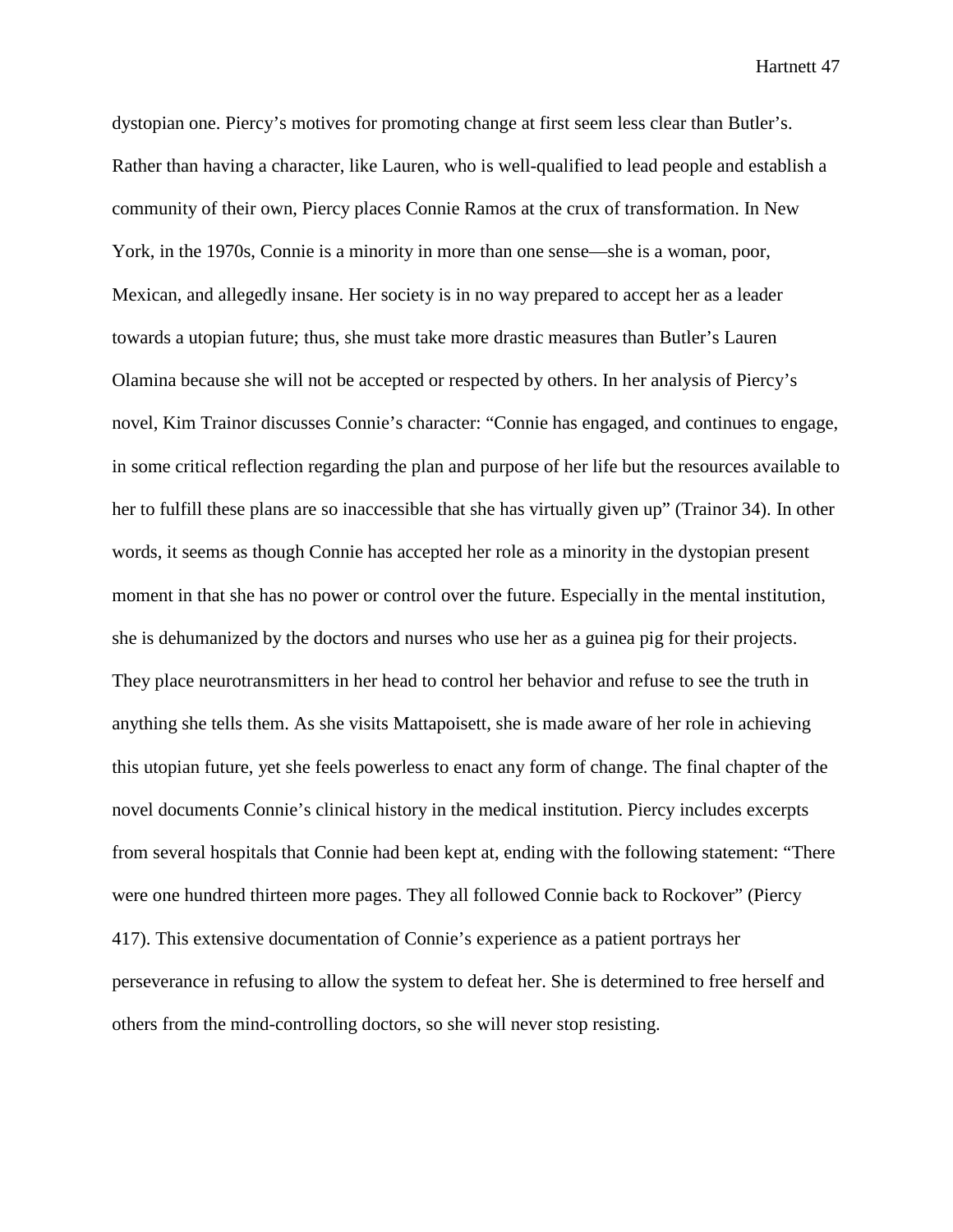Piercy's plan for Connie to create change is then less easy to attain than Butler's plan for Lauren. In a 2016 interview with Stephanie Rogers, Piercy was asked about the violence she chose to portray in *Woman on the Edge of Time.* Rogers mentioned how certain friends of hers were turned off by the level of violence which is depicted in the novel, to which Piercy responded:

> We live in a very violent society. Women are murdered every day. Kids are gunned down in the streets. We pay for wars in other people's countries. Do your friends imagine that only soldiers die in wars? More civilians than combatants are generally maimed, crippled and killed. Old people, babies, children, pregnant women are routinely killed. Rape is a common act of war. We are supporting this every day…Are they so distant from the every day reality of most people on this planet that they do not understand violence is as common as rain? What world do they inhabit? Obviously not one I am familiar with. They support violence by their taxes and their political activities or lack of them but do not wish it to be dealt with in writing or art. (qtd. in Rogers 128)

Piercy's response to this question justifies the actions portrayed in *Woman on the Edge of Time*, and reveals her beliefs that violence is a means to achieving equality. Piercy is interested in examining how minorities endure adversity to an extreme extent. It seems inevitable that an individual who has been consistently hurt and broken by others will eventually retaliate in a manner just as violent and spiteful as that which has been inflicted upon them. Connie's only way to escape the oppression of the mental institution and her society is through violence. When she obtains the poison she will use to kill the doctors in the institution, she justifies her actions: "But this was a weapon, a powerful weapon that came from the same place as the electrodes and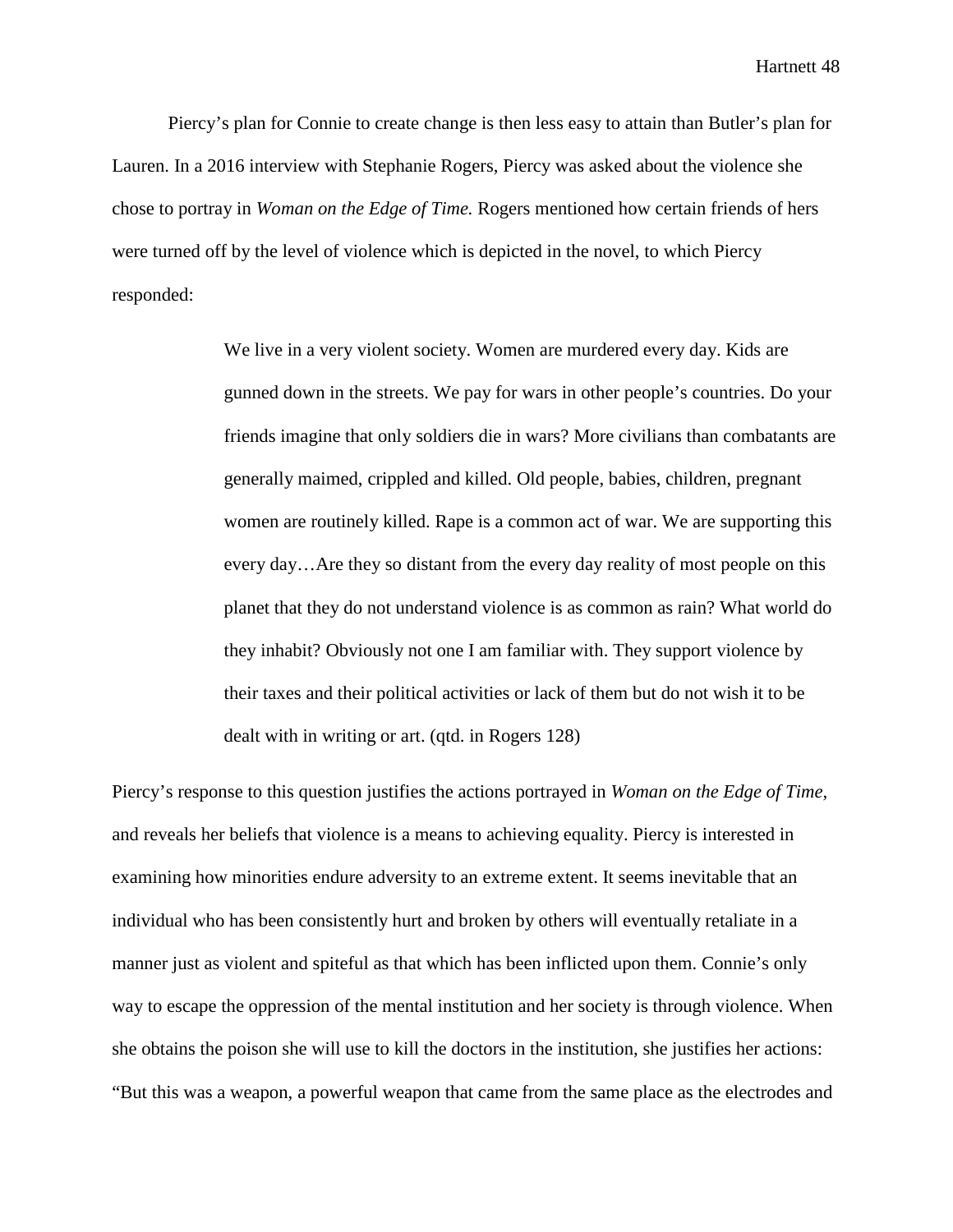the Thorazine and the dialytrode. One of the weapons of the powerful, of those who controlled. Nobody was allowed to possess this poison without a license. She was stealing some of their power in this little bottle" (Piercy 396). The doctors have controlled her actions and behavior through drugs and electro-therapy. Connie identifies these as their weapons for maintaining power over her, but with the poison she has, the power is placed in her hands. Connie knows that because she is viewed as weak and because the doctors believe they have abused her into submission, she is no longer seen as a threat. This places her in the perfect position to exert her power as a resilient, fearless woman who will stop at nothing to ensure a good future. Although this future will not immediately be achieved by Lauren rebelling against the mental institution and her oppressors, her actions do reveal the power that growing anger and persistent action can have. Piercy implies that a better future must be fought for. Hate, violence, and oppression cannot be ignored or overlooked, but rather should be harnessed and used as a driving force for taking action.

## **IV. The Future of Race**

Since the publication of Piercy's novel in 1976 and Butler's in 1993, significant changes have occurred in the battle for equality. While some may argue that we have in fact reached a post-racial society, I think we may never be capable of such an existence. Race as a social problem has been the root of so much violence and oppression throughout history. It is easy for individuals to see the smallest gains in equality and erase these histories, but this is unfair to those whose history it is. It is important that we continue to read and write about race and racism as it is a pressing issue that will never uproot itself from our past. By grappling with the problem, talking about its significance, and offering potential solutions to the contention inherent in humankind, we may work our way towards an egalitarian society in which the racial hierarchy is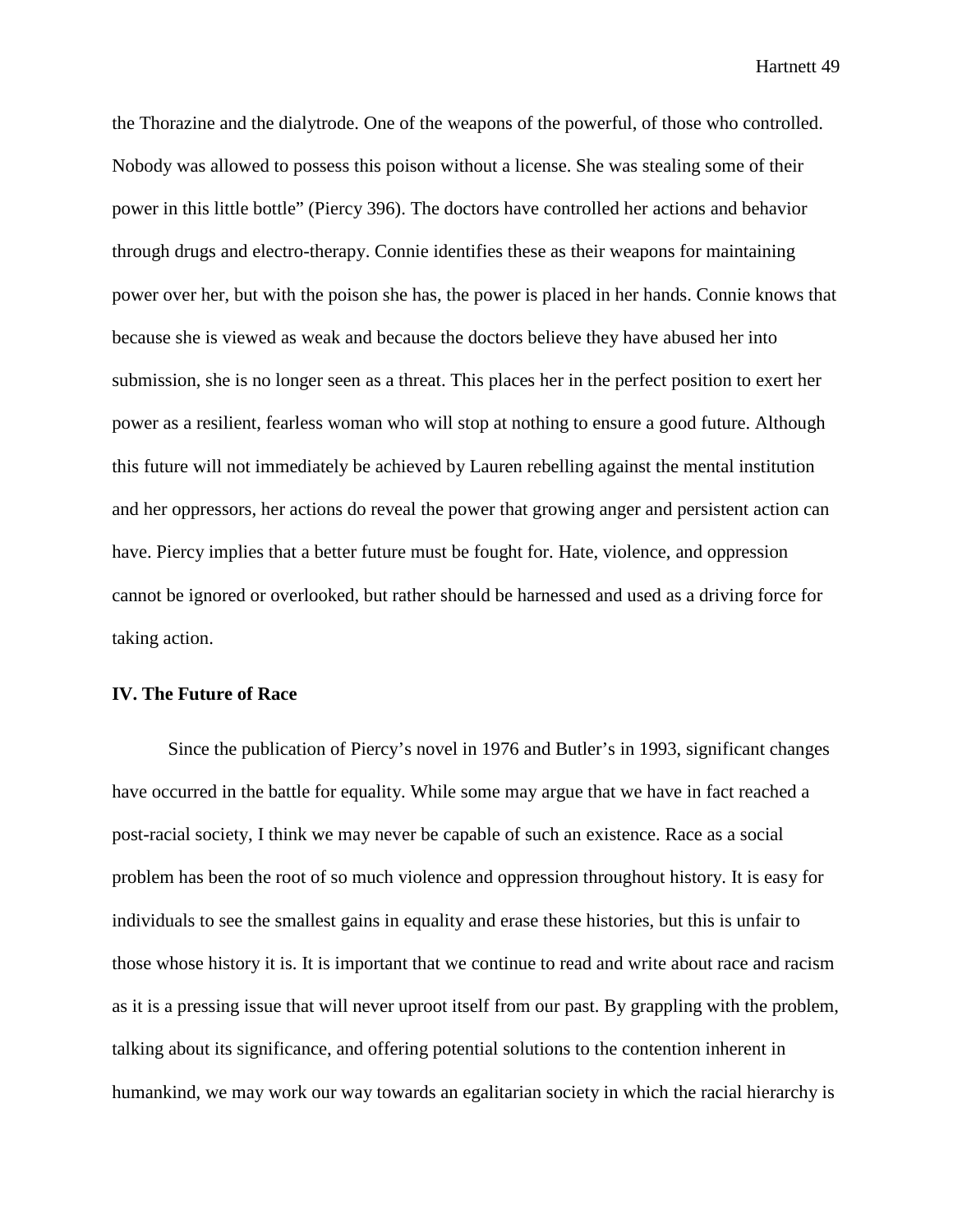finally redefined to promote equality. We must also continue to read and write utopian and dystopian texts because they are the windows to the past and the building blocks to the future. These texts teach us about the social, economic, and political concerns of the past while providing us with the agency to build a better future. Womack writes of Afrofuturism: "…Afrofuturism encourages the beauties of African diasporic cultures and gives people of color a face in the future. But from a global vantage point, the perspective contributes to world knowledge and ideas and includes the perspectives of a group too often deleted from the past and future" (Womack 191). Her words perfectly capture the need for readers and writers of black science fiction. People of color will always exist in the future, so the historical erasure of black people from literature and art is absurd. If we read more literature, view more film, experience more art that shares the perspectives of more "African diasporic cultures," then perhaps perceptions of race will become less prejudiced and contentious.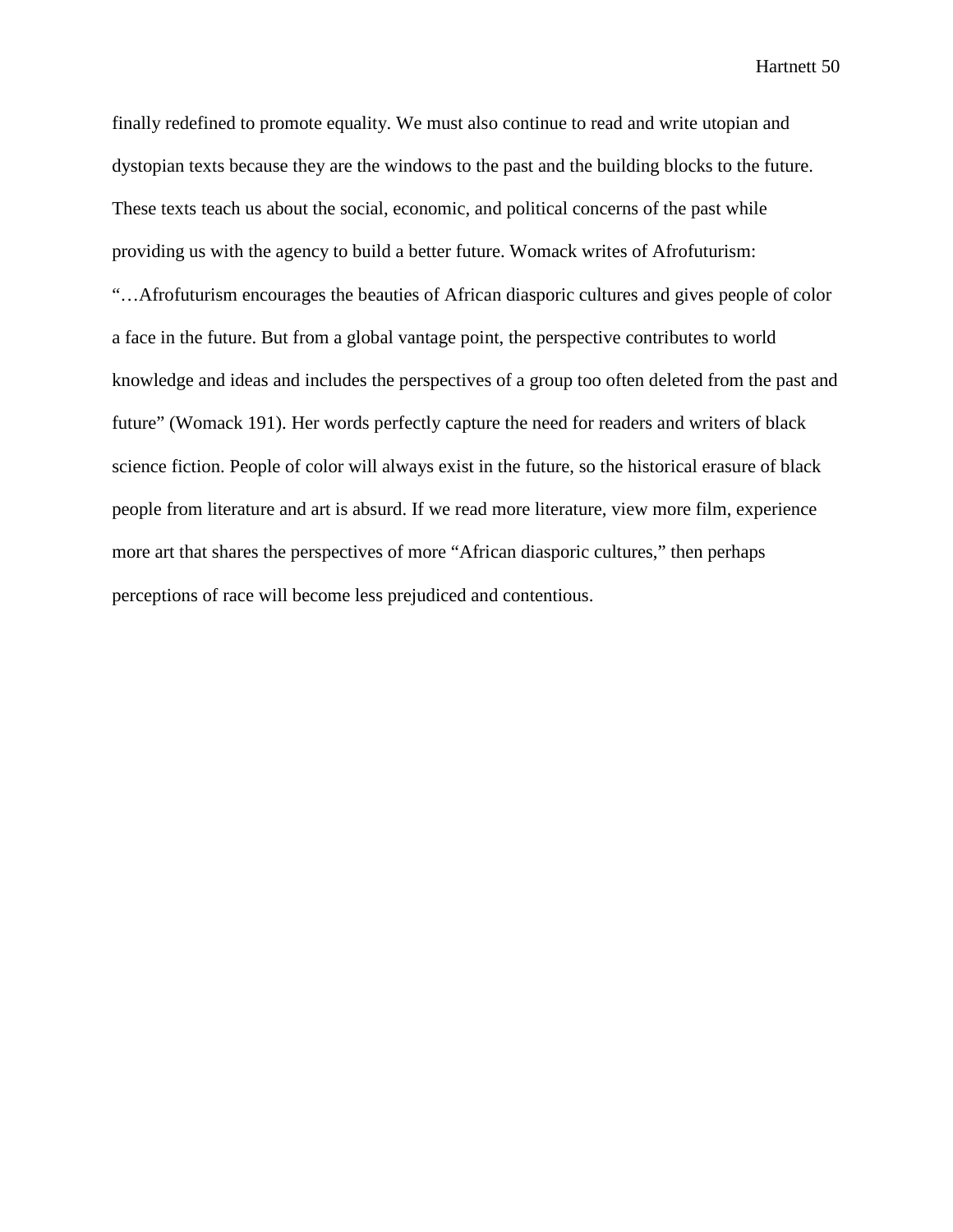## Works Cited

- Baccolini, Raffaella and Tom Moylan. "Introduction: Dystopia and Histories." *Dark Horizons: Science Fiction and the Dystopian Imagination*, edited by Baccolini and Moylan, Routledge, 2003, pp. 1-11.
- Beal, Frances M. "Black Scholar Interview with Octavia Butler: Black Women and the Science Fiction Genre." *The Black Scholar*, vol. 17, no. 2, 1985, pp. 14-18.

Booker, M. Keith. "On Dystopia." *Critical Insights: Dystopia.* Salem P, 2013, pp. 1-15.

Butler, Octavia. *Parable of the Sower*, Grand Central Publishing, 1993.

- Chan, Edward K. "Utopia and the Problem of Race: Accounting for the Remainder in the Imagination of the 1970s Utopian Subject." *The Racial Horizon of Utopia: Unthinking the Future of Races in Late Twentieth-Century American Utopian Novels*, Peter Lang AG, 2016, pp. 85-116.
- Lavender, Isiah. "Racing Science Fiction." *Race in American Science Fiction,* Indiana University Press, 2011, pp. 21-53.
- Levitas, Ruth and Lucy Sargisson. "Utopia in Dark Times: Optimism/Pessimism and Utopia/Dystopia." *Dark Horizons: Science Fiction and the Dystopian Imagination*, edited by Baccolini and Moylan, Routledge, 2003, pp. 13-27.

Marriott, Michel. Interview with Octavia Butler, *The New York Times,* 2000.

Mosley, Walter. "Black to the Future." *Dark Matter: A Century of Speculative Fiction from the African Diaspora*edited by Sheree R. Thomas, Warner Books, Inc., 2000, pp. 405-408.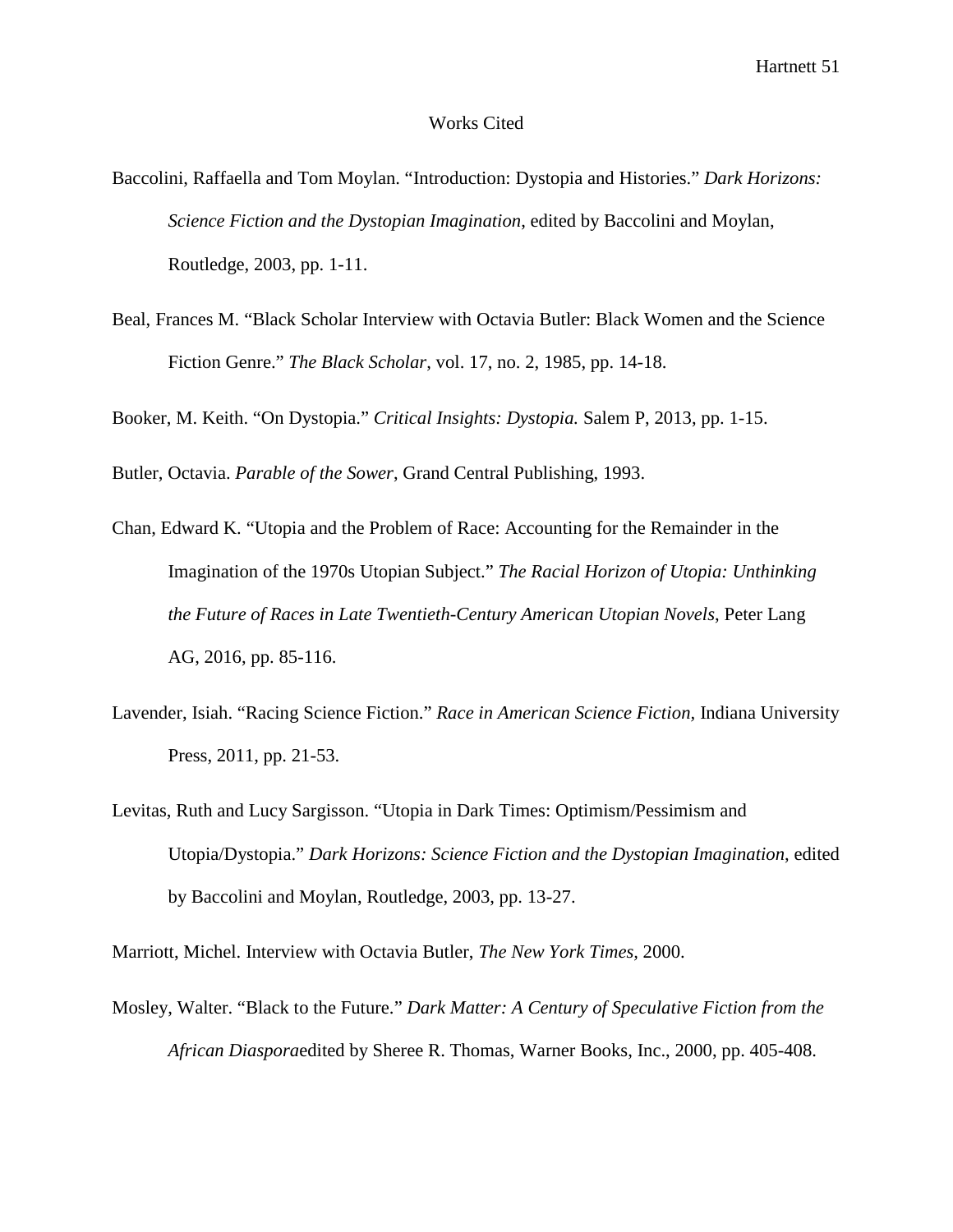- Moylan, Tom. "The Critical Dystopia." *Scraps of the Untainted Sky: Science Fiction, Utopia, Dystopia*, Westview Press, 2000, pp. 183-199.
- ---. "Octavia Butler's Parables." *Scraps of the Untainted Sky: Science Fiction, Utopia, Dystopia*, Westview Press, 2000, pp. 223-245.

Piercy, Marge. *Woman on the Edge of Time*, Ballantine Books, 1976.

Rogers, Stephanie. "An Interview with Marge Piercy." *Femspec,* vol. 15, no. 1/ 2, San Francisco, 2015,

https://search.proquest.com/openview/5e57e81e3fe1310c2dabce273c7aa351/1.pdf?pqorigsite=gscholar&cbl=42681

- Stillman, Peter G. "Dystopian Critiques, Utopian Possibilities, and Human Purposes in Octavia Butler's *Parables.*" *Utopian Studies*, vol. 14, no. 1, Penn State University Press, 2003, pp. 15-35, http://go.galegroup.com.libservprd.bridgew.edu/ps/i.do?ty=as&v=2.1&u=mlin\_s\_bridcoll&it=DIourl&s=RELEVANCE &p=AONE&qt=TI~%22Dystopian%20Critiques%2C%20Utopian%20Possibilities%2C %20and%20Human%20Purposes%20in%20Octavia%20Butler%27s%20Parables%22~~ VO~14~~SP~15~~IU~1~~PU~%22Utopian%20Studies%22&lm=DA~120030101&sw= w
- Trainor, Kim. "'What Her Soul Could Imagine': Envisioning Human Flourishing in Marge Piercy's *Woman on the Edge of Time*." *Contemporary Justice Review*, vol. 8, no. 1, Mar. 2005, pp. 25-38, *socINDEX*, doi: 10.1080/10282580500044143.
- Womack, Ytasha. "Evolution of a Space Cadet." *Afrofuturism: The World of Black Sci-Fi and Fantasy Culture,* Lawrence Hill Books, 2013, pp. 5-24.